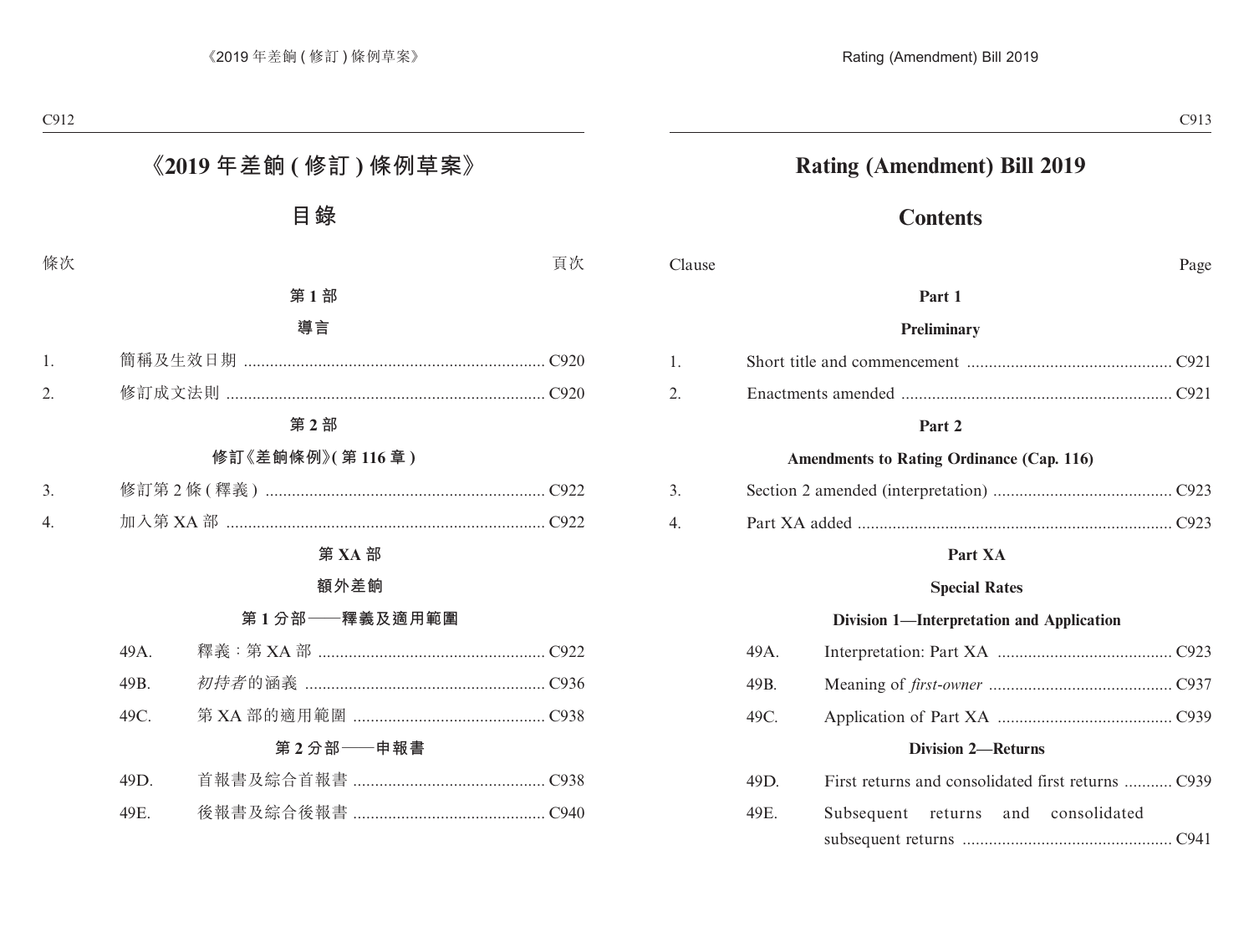| ۰,<br>w<br>۰,<br>۰.<br>٠<br>× |
|-------------------------------|
|-------------------------------|

| Clause |      | Page                                             |
|--------|------|--------------------------------------------------|
|        | 49F. | Matters required to be set out in Part XA        |
|        | 49G. |                                                  |
|        | 49H. | Electronic submission of Part XA returns  C947   |
|        | 49I. | Certain events relating to agreement for sale    |
|        |      | Division 3-Payment and Refund of Special Rates   |
|        | 49J. |                                                  |
|        | 49K. |                                                  |
|        | 49L. |                                                  |
|        | 49M. |                                                  |
|        | 49N. |                                                  |
|        |      | Division 4-Other Offences and Related Provisions |
|        | 49O. | Making false or misleading statements or         |
|        | 49P. | Providing false or misleading information  C965  |
|        | 49Q. |                                                  |
|        | 49R. |                                                  |
|        | 49S. |                                                  |
|        | 49T. |                                                  |
|        | 49U. |                                                  |
|        |      |                                                  |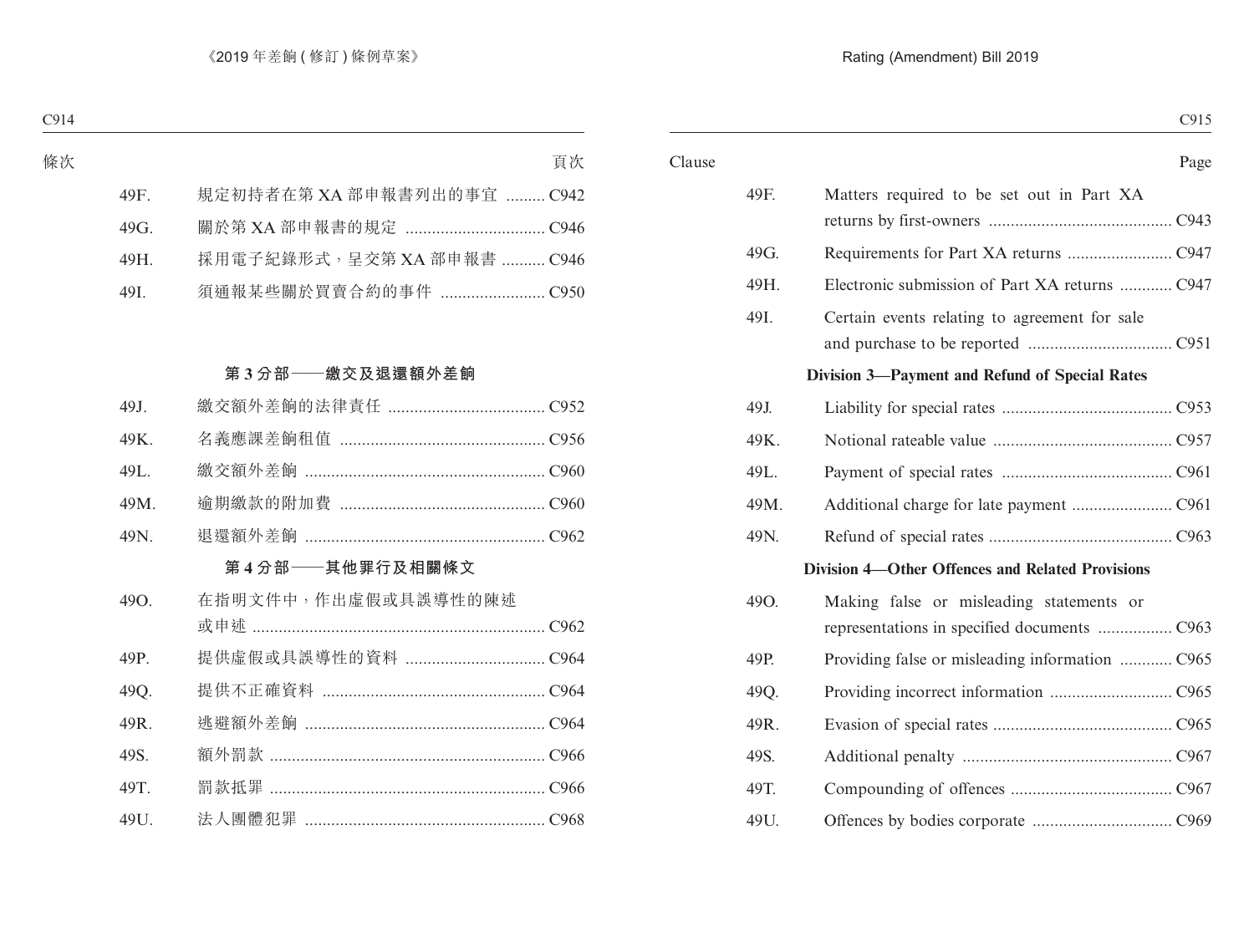| Clause | Page                                                          |
|--------|---------------------------------------------------------------|
|        | <b>Division 5-Objections</b>                                  |
| 49V.   |                                                               |
| 49W.   | Agreement to confirm, vary or set aside                       |
|        |                                                               |
| 49X.   | No agreement to confirm, vary or set aside                    |
|        |                                                               |
| 49Y.   |                                                               |
|        | <b>Division 6-Appeals</b>                                     |
| 49Z.   | Appeals against Commissioner's decisions  C975                |
| 49ZA.  |                                                               |
| 49ZB.  | Offer of settlement before decision of Lands                  |
|        |                                                               |
| 49ZC.  |                                                               |
| 49ZD.  |                                                               |
|        | <b>Division 7-Administrative and Miscellaneous Provisions</b> |
| 49ZE.  | Commissioner may require information and                      |
|        |                                                               |
| 49ZF.  | Commissioner may determine market rent  C987                  |
| 49ZG.  |                                                               |
| 5.     |                                                               |
| 53A.   |                                                               |
|        |                                                               |

6. Schedules 1 and 2 added ......................................................... C989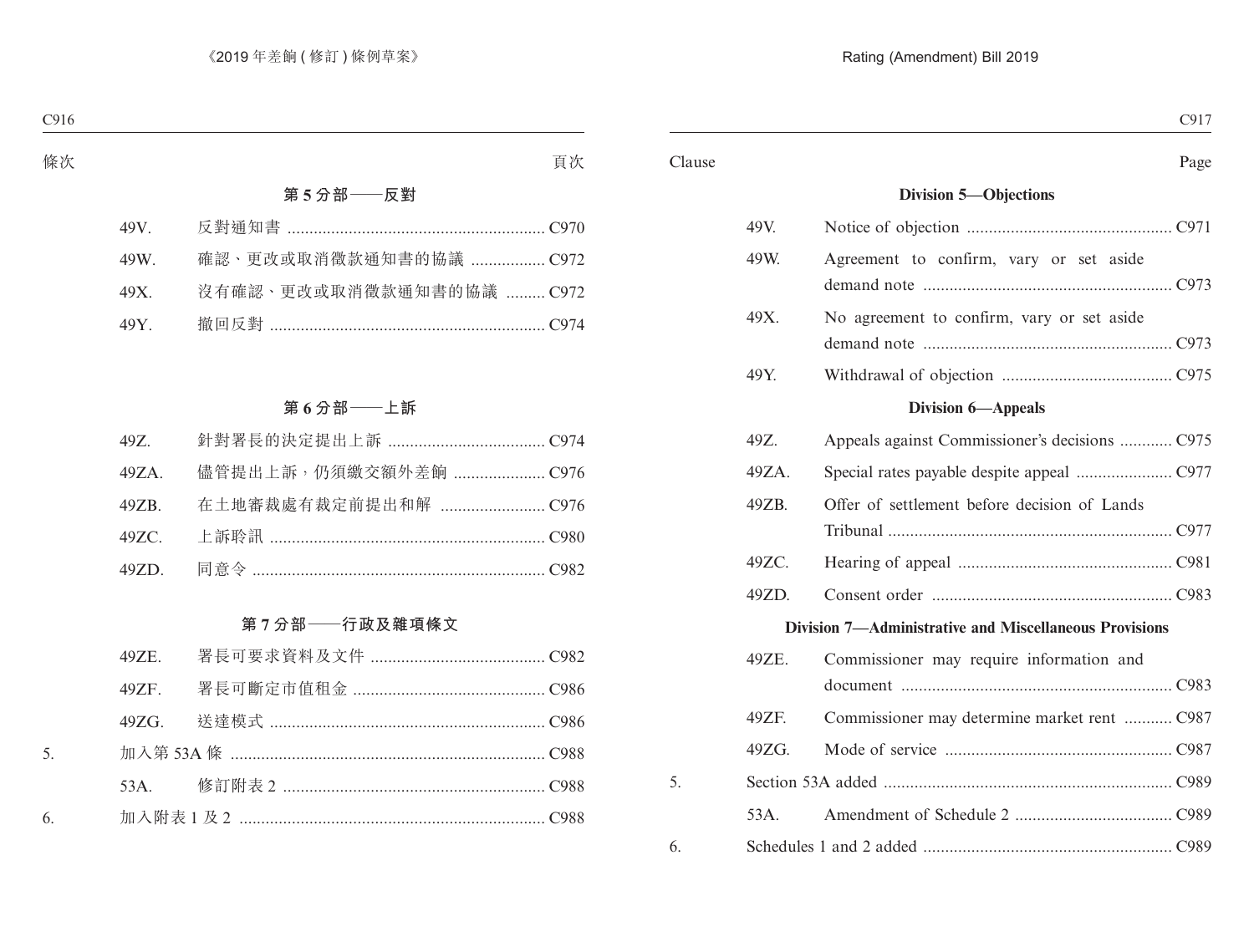| Clause     | Page                                  |
|------------|---------------------------------------|
| Schedule 1 | Premises Excluded from Application of |
|            | C989<br>Part XA                       |
| Schedule 2 | Special Rates Chargeable on Specified |
|            | C <sub>1001</sub><br><b>Tenements</b> |
|            |                                       |

#### **Part 3**

#### **Related and Consequential Amendments**

#### **Division 1—Amendments to Lands Tribunal Rules (Cap. 17 sub. leg. A)**

| 7.  |                                                                      |
|-----|----------------------------------------------------------------------|
| 8.  |                                                                      |
|     | Division 2—Amendment to Inland Revenue Ordinance (Cap. 112)          |
| 9.  |                                                                      |
|     | Division 3—Amendment to Electronic Transactions Ordinance (Cap. 553) |
| 10. |                                                                      |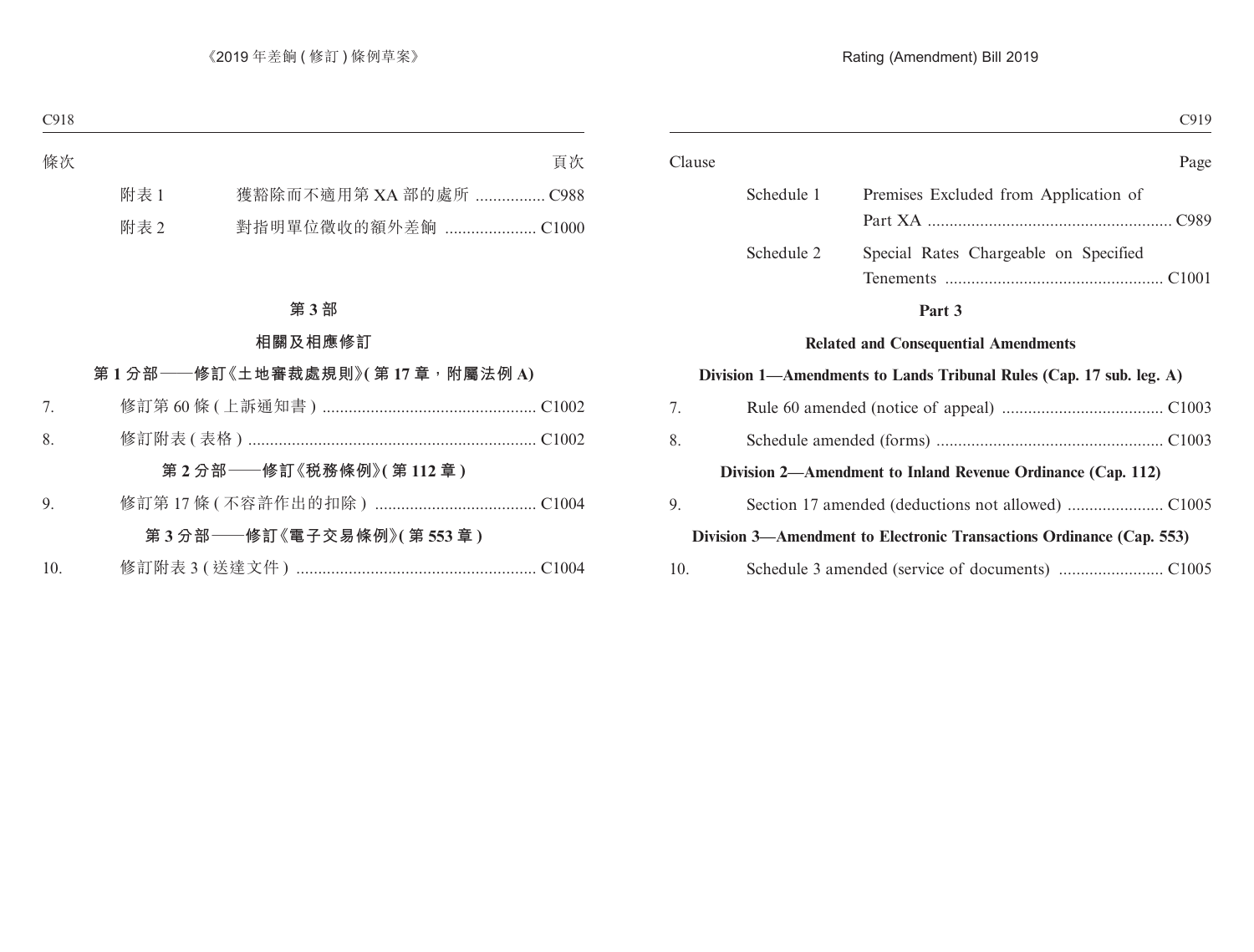# A BILL

## To

Amend the Rating Ordinance to introduce special rates chargeable on certain private domestic premises that are unsold after the issue of the occupation permits for the premises, and that are either unleased for a certain period of time or leased to a person below market rent; and to provide for related matters.

Enacted by the Legislative Council.

## **Part 1**

## **Preliminary**

#### **1. Short title and commencement**

- (1) This Ordinance may be cited as the Rating (Amendment) Ordinance 2019.
- (2) This Ordinance comes into operation on the expiry of 3 months beginning on the day on which it is published in the Gazette.

#### **2. Enactments amended**

The enactments specified in Parts 2 and 3 are amended as set out in those Parts.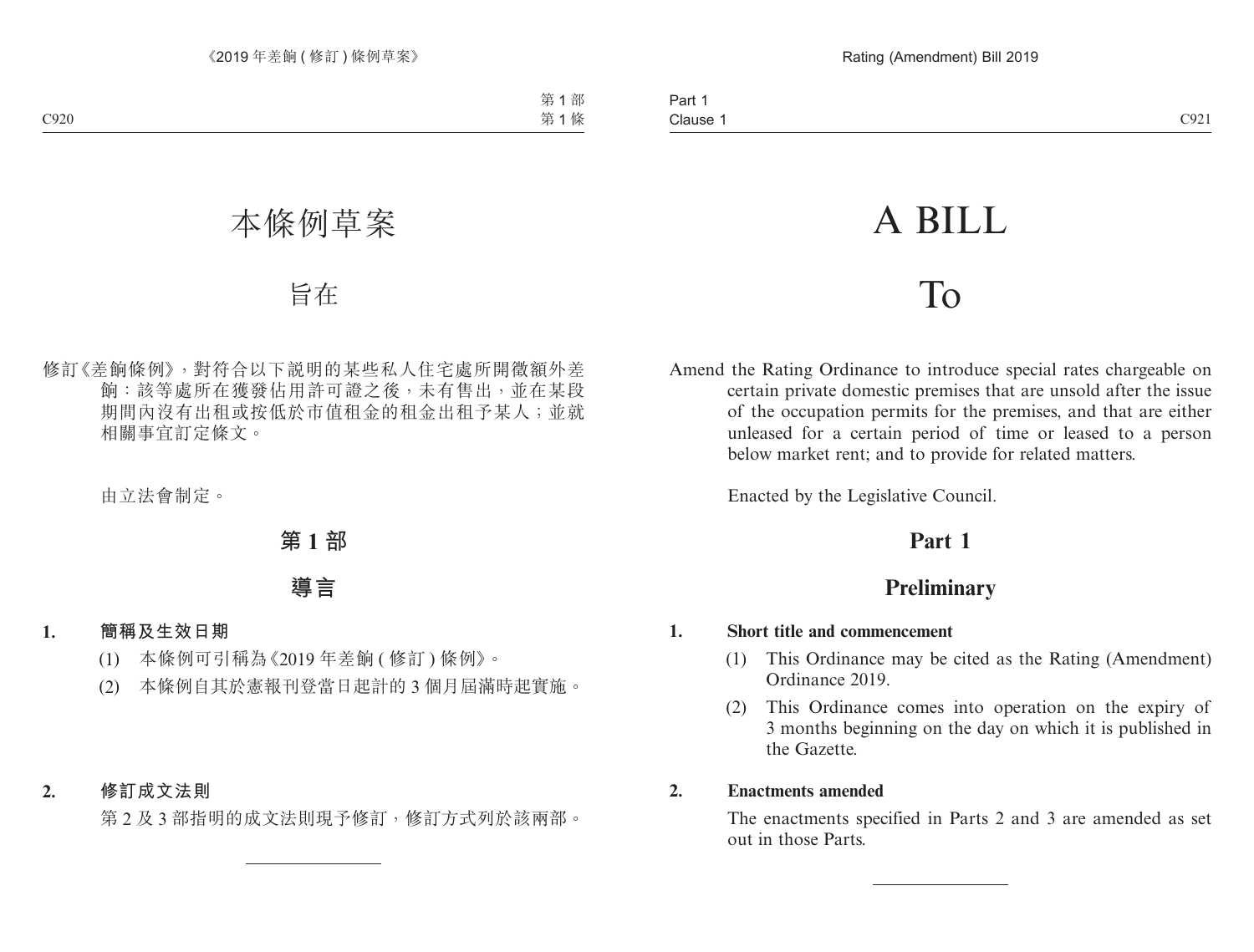## **Part 2**

## **Amendments to Rating Ordinance (Cap. 116)**

#### **3. Section 2 amended (interpretation)**

Section 2, definition of *rates*—

**Repeal**

"Ordinance"

#### **Substitute**

"Ordinance, but does not include special rates chargeable under Part XA".

#### **4. Part XA added**

After Part X—

**Add**

## "**Part XA**

## **Special Rates**

## **Division 1—Interpretation and Application**

#### **49A. Interpretation: Part XA**

(1) In this Part—

- *aggrieved person* (感到受屈者) means a person referred to in section 49V(2);
- *agreement for sale and purchase* (買賣合約), in relation to a specified tenement, means an instrument—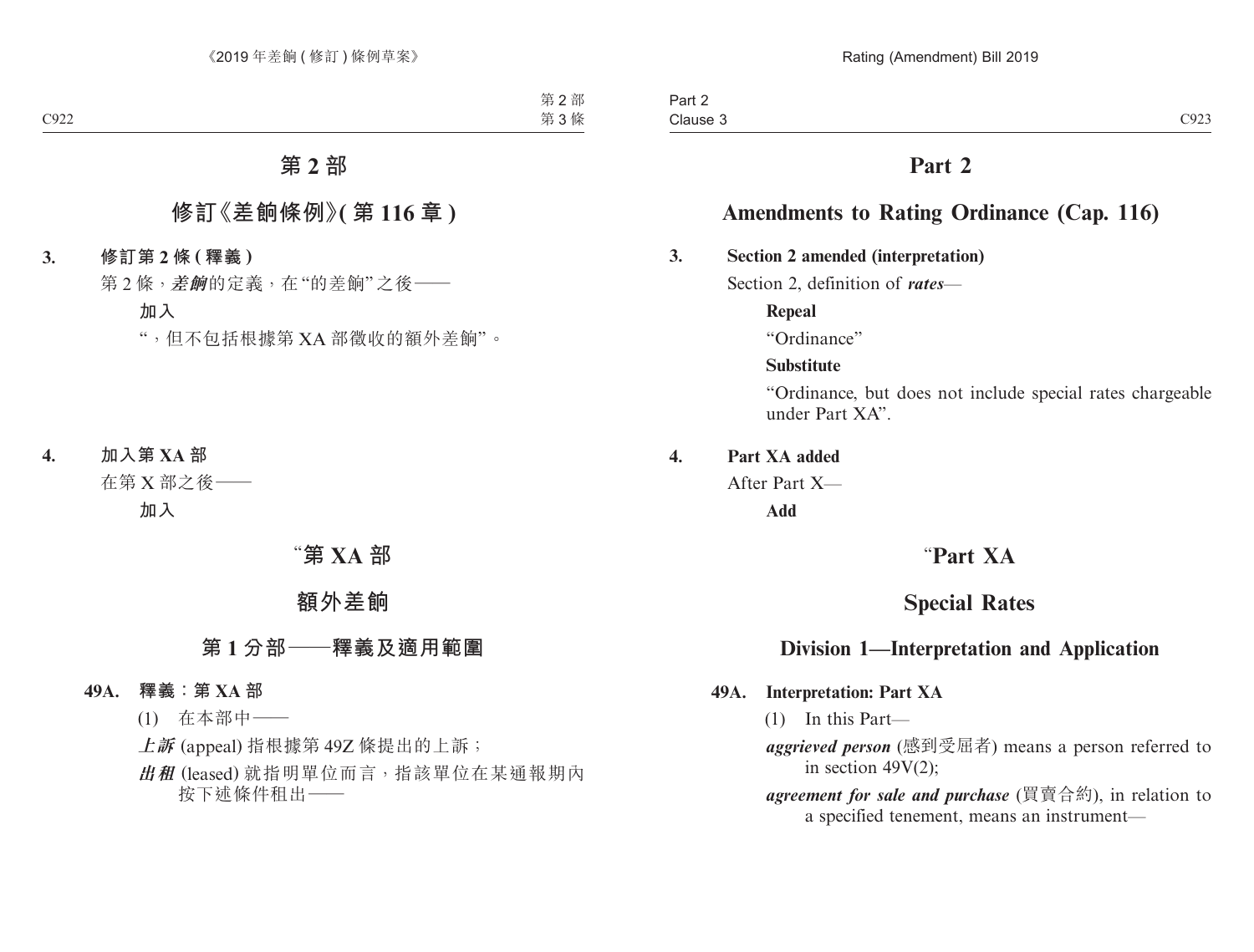- (a) entered into between 2 or more parties with a view to transferring the ownership of the specified tenement to the purchaser (however called); and
- (b) delivered into the Land Registry with a memorial—
	- (i) for registration of the specified tenement; and
	- (ii) to which a memorial number is assigned by the Land Registry,

but does not include a preliminary agreement entered into by the parties with a view to making an agreement for the sale and purchase of the specified tenement;

*appeal* (上訴) means an appeal made under section 49Z;

- *assignment* (轉讓、轉讓契), in relation to a specified tenement, means—
	- (a) an instrument, or a decree or order of the court, by which the specified tenement is transferred to or vested in a person; or
	- (b) an act of transferring the specified tenement to, or vesting the specified tenement in, a person by an instrument, decree or order mentioned in paragraph (a);
- *associated company* (有聯繫公司) has the meaning given by section 2(1) of the Companies Ordinance (Cap. 622);
- *body corporate* (法人團體) has the meaning given by section 2(1) of the Companies Ordinance (Cap. 622);
- *consolidated first return* (綜合首報書) means a return made under section 49D(3);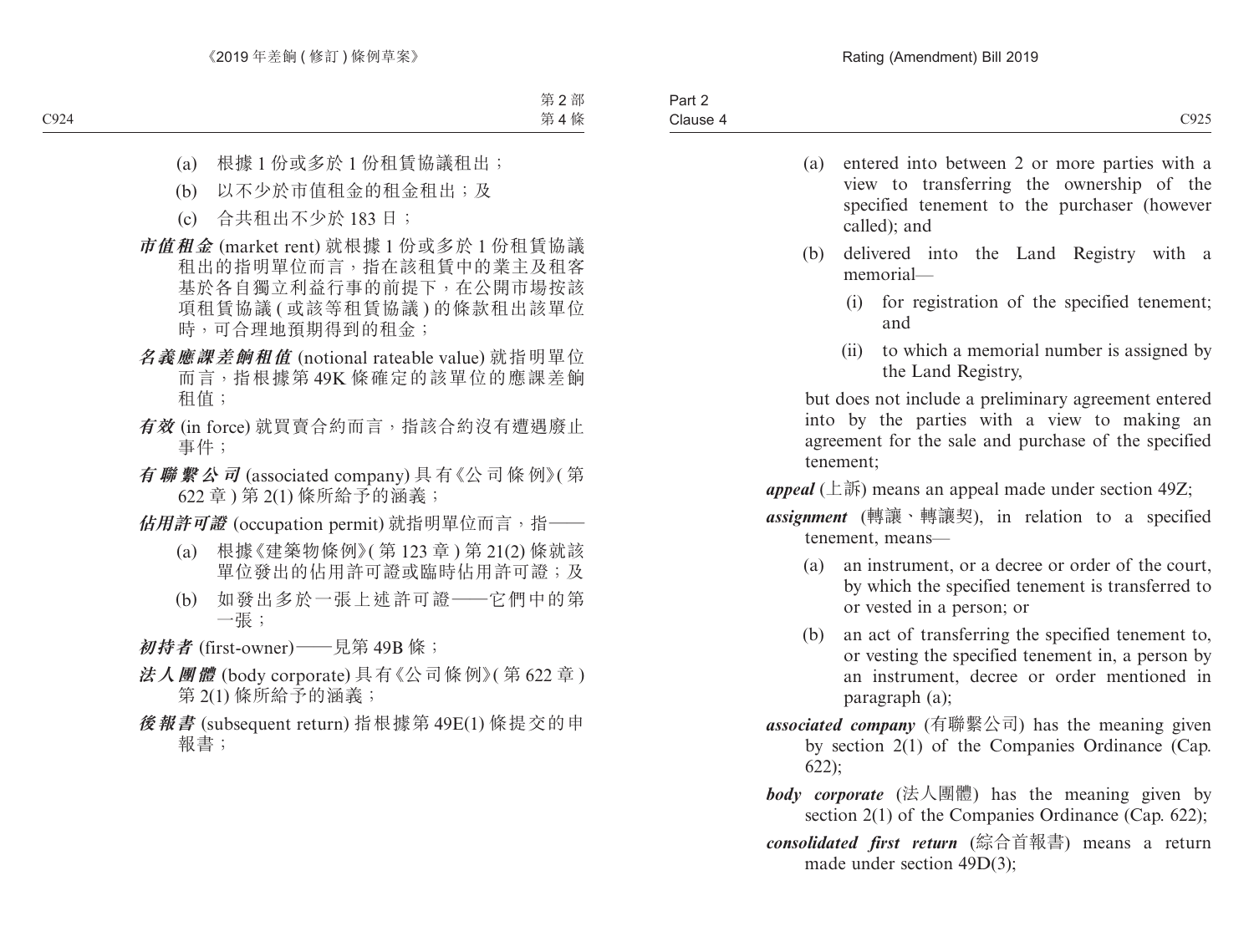| Part $\sim$ |              |            |        |                  |       |      |
|-------------|--------------|------------|--------|------------------|-------|------|
| Clause 4    |              |            |        |                  |       | C927 |
|             |              |            |        |                  |       |      |
|             | consolidated | subsequent | return | 合後報:<br>(綜<br>ra | means | u    |

return made under section 49E(3); *control* (控制), in relation to a body corporate, means the power of a person to secure— (a) by means of holding shares or possessing voting power in or in relation to the body corporate or any other body corporate; or (b) by virtue of any powers conferred by the articles of association or another document regulating the governance of the body corporate or any other body corporate, that the affairs of the body corporate are conducted in accordance with the person's wishes; *electronic record* (電子紀錄) has the meaning given by section 2(1) of the Electronic Transactions Ordinance (Cap. 553); *employee* (僱員) has the meaning given by section 9(6) of the Inland Revenue Ordinance (Cap. 112); *first-owner* (初持者)—see section 49B; *first period* (首報期), in relation to a specified tenement, means—

- (a) if the occupation permit for the specified tenement is issued 12 months or more before the specified date—the 12-month period before the specified date; or
- (b) if the occupation permit for the specified tenement is issued—
	- (i) less than 12 months before the specified date; or
	- (ii) on or after the specified date,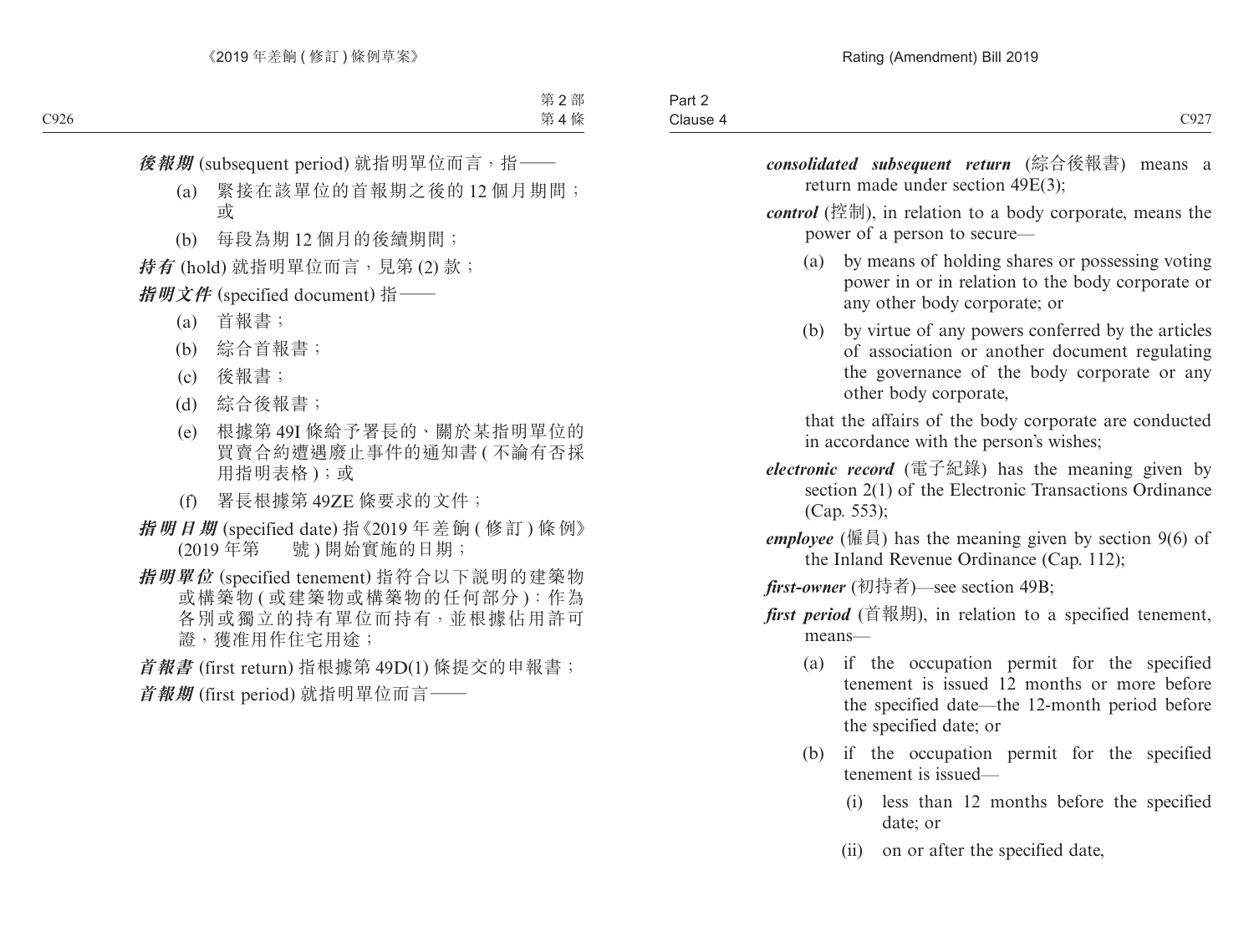the 12-month period beginning on the OP date of the specified tenement;

- *first return* (首報書) means a return made under section 49D(1);
- *hold* (持有), in relation to a specified tenement, see subsection (2);
- *immediate family member* (家人), in relation to an individual, means a spouse, parent, child, sibling, grandparent or grandchild of the individual;
- *in force* (有效), in relation to an agreement for sale and purchase, means no negative event has happened in relation to the agreement;
- *leased* (出租), in relation to a specified tenement, means the specified tenement being let during a reporting period—
	- (a) under 1 or more tenancy agreements;
	- (b) at a rent not less than the market rent; and
	- (c) for not less than 183 days in aggregate;
- *market rent* (市值租金), in relation to a specified tenement that is let under 1 or more tenancy agreements, means the rent at which the specified tenement might reasonably be expected to be let in the open market on the terms of the tenancy agreement or agreements, with both the landlord and the tenant to the tenancy acting at arm's length;
- *negative event* (廢止事件), in relation to an agreement for sale and purchase, means—
	- (a) the cancellation, annulment, rescission or other termination of the agreement; or
	- (b) an event of non-performance of the agreement;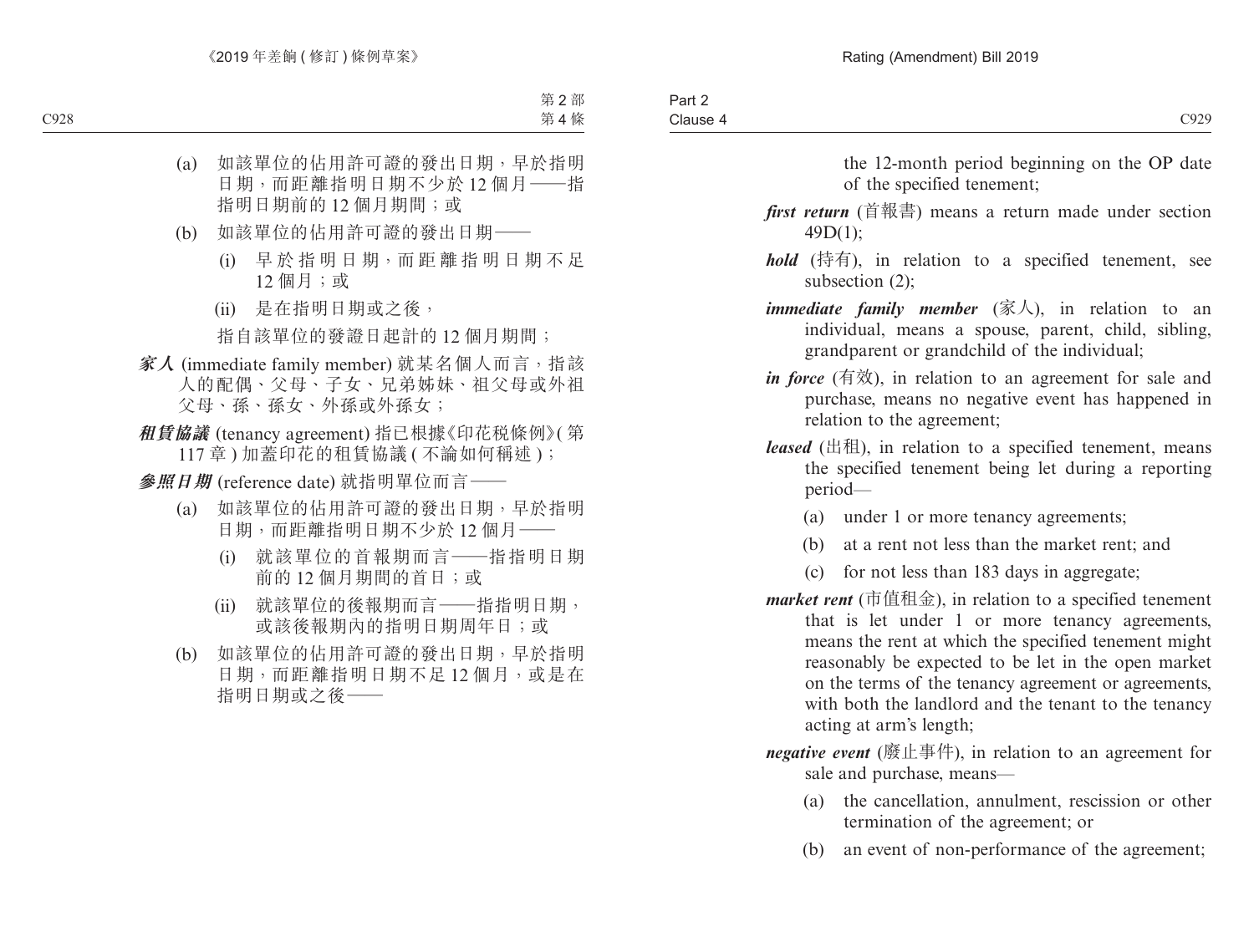| Part 2   |      |
|----------|------|
| Clause 4 | C931 |

- *notional rateable value* (名義應課差餉租值), in relation to a specified tenement, means the rateable value of the specified tenement ascertained under section 49K; *occupation permit* (佔用許可證), in relation to a specified tenement, means— (a) an occupation permit or temporary occupation permit issued under section 21(2) of the Buildings Ordinance (Cap. 123) for the specified tenement; and (b) if more than one such permit is issued, the first such permit; *OP date* (發證日), in relation to a specified tenement,
- means the day on which the occupation permit for the specified tenement is issued;

*Part XA return* (第XA部申報書) means—

- (a) a first return;
- (b) a consolidated first return;
- (c) a subsequent return; or
- (d) a consolidated subsequent return;

*reference date* (參照日期) means—

- (a) in relation to a specified tenement the occupation permit for which is issued 12 months or more before the specified date—
	- (i) for the first period for the specified tenement—the first day of the 12-month period before the specified date; or
	- (ii) for a subsequent period for the specified tenement—the specified date, or the anniversary of the specified date in the subsequent period; or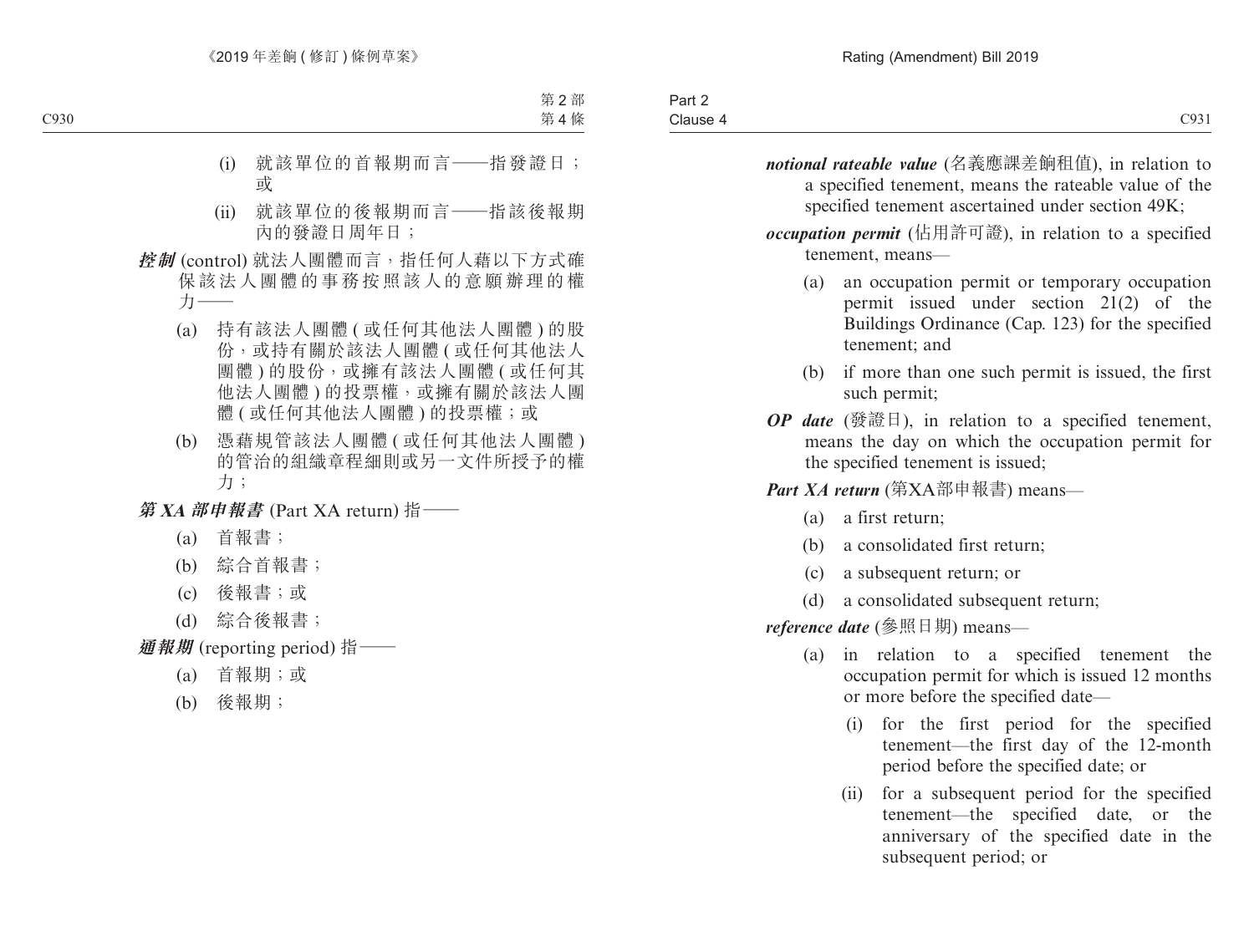- (b) in relation to a specified tenement the occupation permit for which is issued less than 12 months before the specified date, or on or after the specified date—
	- (i) for the first period for the specified tenement—the OP date; or
	- (ii) for a subsequent period for the specified tenement—the anniversary of the OP date in the subsequent period:

*related party* (關連人士) means—

- (a) in relation to a person that is a body corporate—an associated company of the person; or
- (b) in relation to a person who is an individual—
	- (i) an immediate family member of the person;
	- (ii) a body corporate controlled by the person; or
	- (iii) a body corporate controlled by an immediate family member of the person;

*reporting period* (通報期) means—

- (a) a first period; or
- (b) a subsequent period;
- *special rates* (額外差餉) means a tax chargeable on a specified tenement under this Part;
- *specified date* (指明日期) means the day on which the Rating (Amendment) Ordinance 2019 ( of 2019) comes into operation;

*specified document* (指明文件) means—

(a) a first return;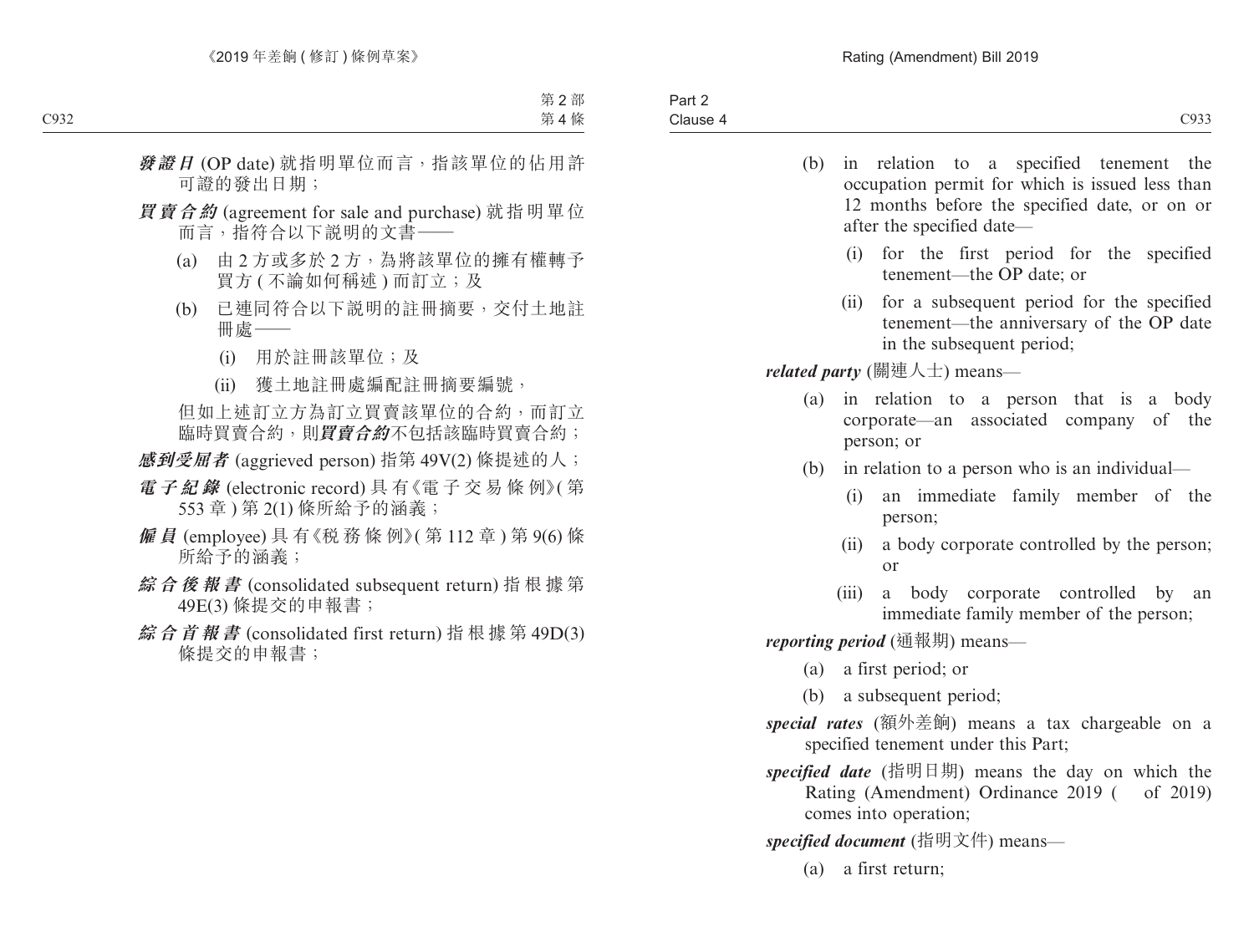- (b) a consolidated first return;
- (c) a subsequent return;
- (d) a consolidated subsequent return:
- (e) a notice given to the Commissioner under section 49I (whether or not in the specified form) relating to a negative event that has happened in relation to an agreement for sale and purchase of a specified tenement; or
- (f) a document required by the Commissioner under section 49ZE;
- *specified tenement* (指明單位) means a building or structure (or any part of a building or structure) held as a distinct or separate holding and permitted for domestic use under the occupation permit;
- *subsequent period* (後報期), in relation to a specified tenement, means—
	- (a) a period of 12 months beginning on the date immediately after the first period for the specified tenement ends; or
	- (b) each successive period of 12 months;
- *subsequent return* (後報書) means a return made under section 49E(1):
- *tenancy agreement* (租賃協議) means a tenancy agreement (however called) stamped under the Stamp Duty Ordinance (Cap. 117);
- *year of assessment* (課稅年度) has the meaning given by section 2(1) of the Inland Revenue Ordinance (Cap. 112).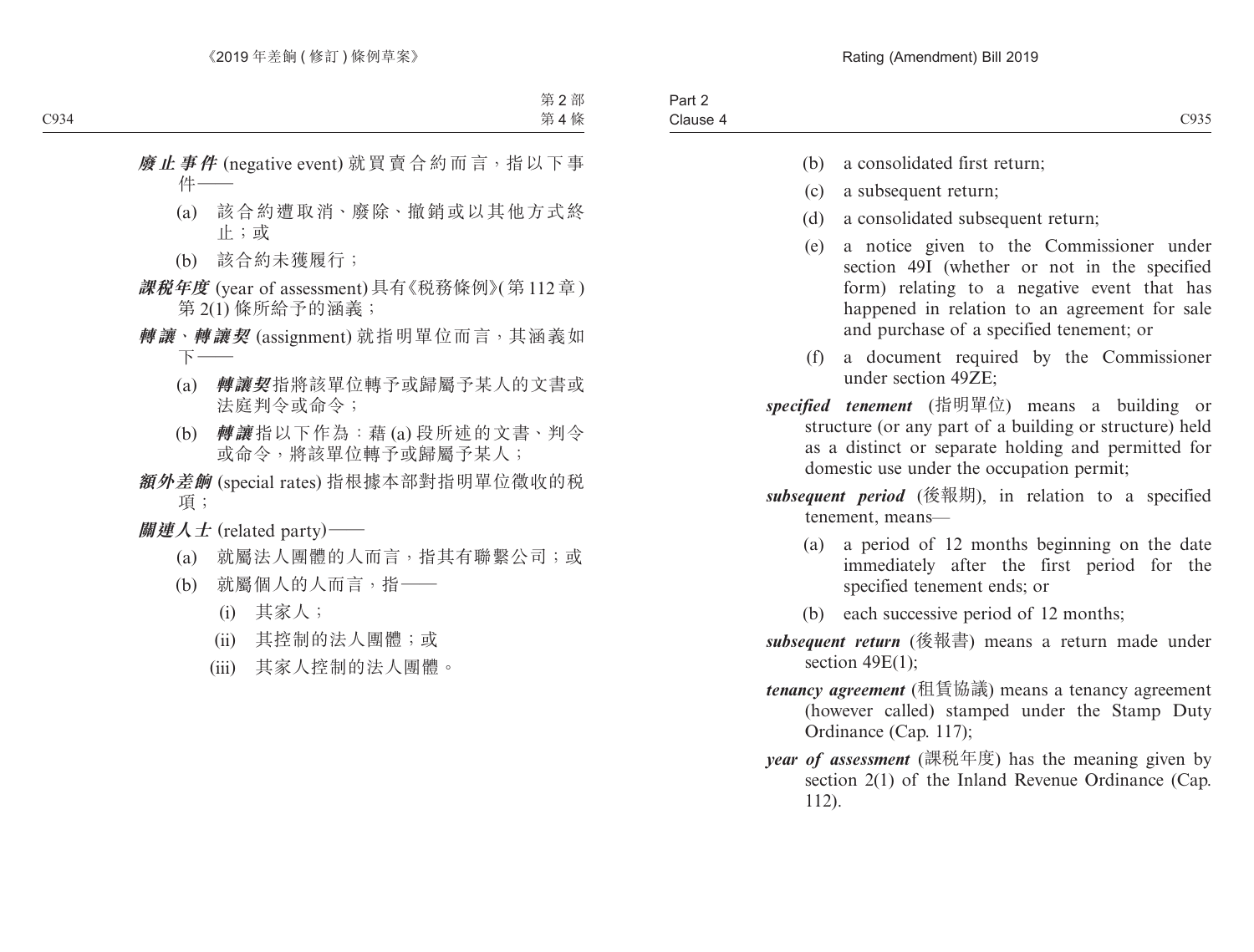- (2) For the purposes of this Part, a reference to a person holding a specified tenement is a reference to a
	- person whose name appears as the owner of the specified tenement in the records of the Land Registry.

#### **49B. Meaning of** *first-owner*

- (1) A first-owner of a specified tenement is the person who holds the specified tenement on its OP date (*original first-owner*).
- (2) Also, a person deriving title of the specified tenement directly or indirectly from the original first-owner (*successor*) becomes a first-owner of the specified tenement if—
	- (a) the successor is a related party of the person who assigns the specified tenement to the successor at the time of the assignment; and
	- (b) where the successor derives the title from the original first-owner through a series of 2 or more assignments—in each of those assignments the assignor and the assignee are related parties.
- (3) However, a successor does not become a first-owner of the specified tenement if the assignment of the specified tenement by the original first-owner was executed before 29 June 2018.
- (4) For the purposes of this section, if a first-owner is an individual, a reference to the first-owner includes (if applicable) the personal representative of the firstowner.
- (5) In this section—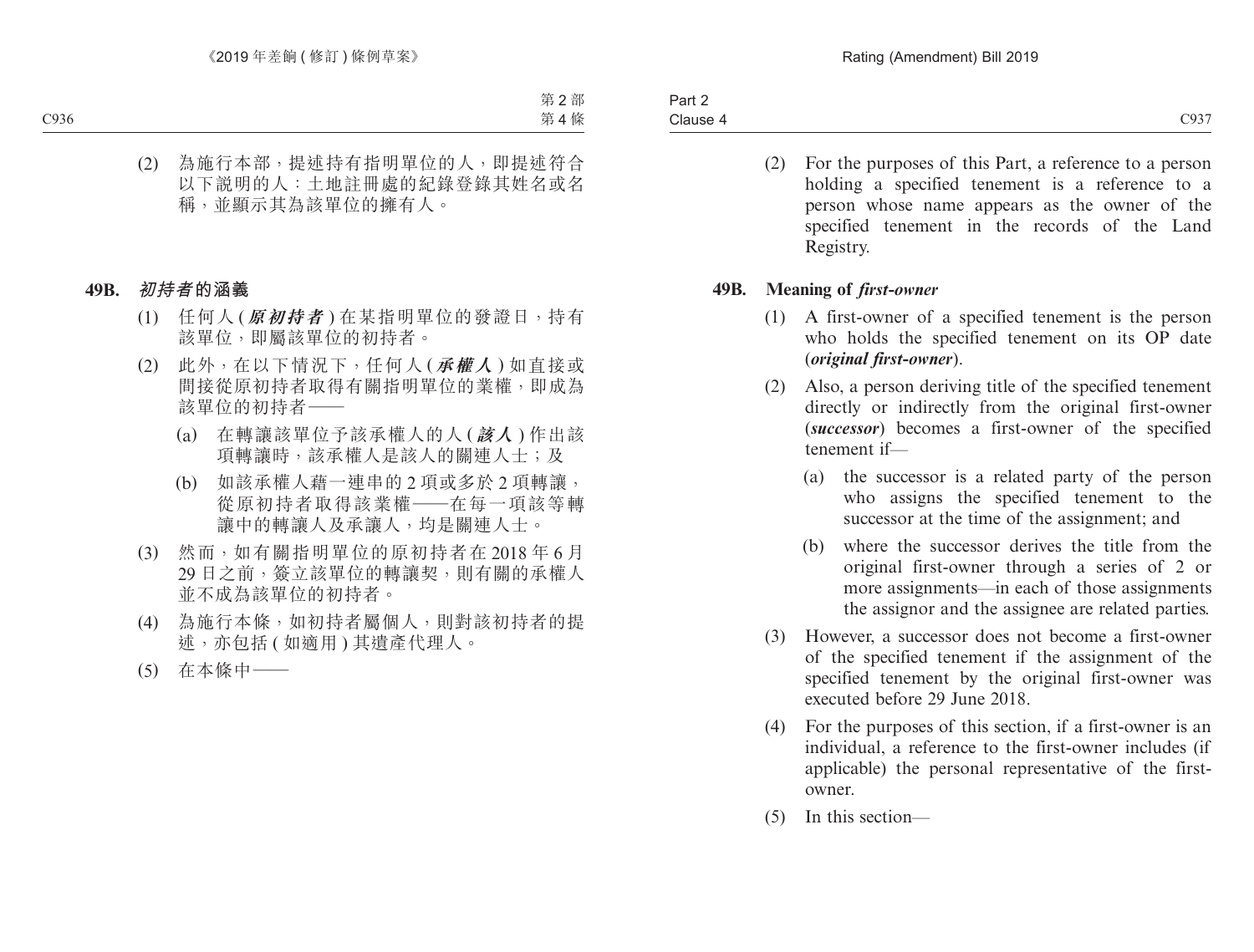*personal representative* (遺產代理人) has the meaning given by section 2 of the Probate and Administration Ordinance (Cap. 10).

#### **49C. Application of Part XA**

- (1) This Part—
	- (a) applies to a specified tenement for the purposes of charging of special rates; but
	- (b) does not apply to the premises specified in section 2 of Schedule 1.
- (2) The Secretary for Transport and Housing may, by notice published in the Gazette, amend Schedule 1.
- (3) A notice under subsection (2) may—
	- (a) specify any particular premises or a class of premises; and
	- (b) specify the circumstances in which, or the purposes for which, any premises are excluded from the application of this Part.

## **Division 2—Returns**

#### **49D. First returns and consolidated first returns**

- (1) A first-owner who holds a specified tenement at any time during the first period for the specified tenement must make a return setting out the matters required under section 49F in relation to the specified tenement for the period during which the first-owner so holds the specified tenement.
- (2) The first-owner must submit the first return to the Commissioner within 28 days after the end of the first period for the specified tenement.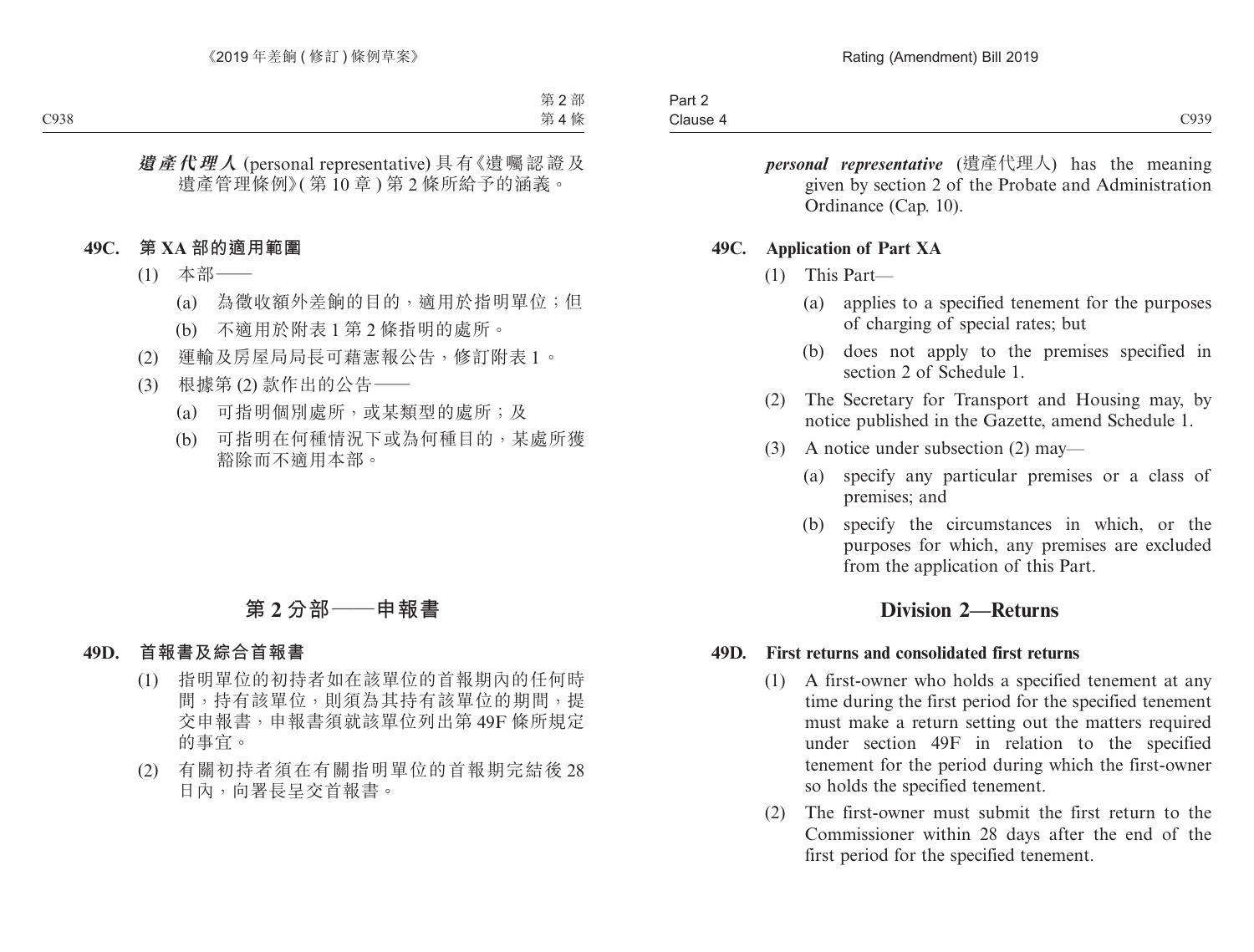Part 2 Clause 4 Clause 4 C941

- (3) If the first-owner holds 2 or more specified tenements (for which a single occupation permit is issued) at any time during the first period for the specified tenements, the first-owner must make a consolidated first return (instead of separate first returns) for all those specified tenements setting out the matters required under section 49F in relation to each of the specified tenements for the period during which the first-owner so holds the specified tenements.
- (4) The first-owner must submit the consolidated first return to the Commissioner within 28 days after the end of the first period for the specified tenements.
- (5) A person who, without reasonable excuse, fails to comply with subsection  $(1)$ ,  $(2)$ ,  $(3)$  or  $(4)$  commits an offence and is liable on conviction to a fine at level 4.

#### **49E. Subsequent returns and consolidated subsequent returns**

- (1) A first-owner who holds a specified tenement at any time during a subsequent period for the specified tenement must make a return setting out the matters required under section 49F in relation to the specified tenement for the period during which the first-owner so holds the specified tenement.
- (2) The first-owner must submit the subsequent return to the Commissioner within 28 days after the end of the subsequent period for the specified tenement.
- (3) If the first-owner holds 2 or more specified tenements (for which a single occupation permit is issued) at any time during a subsequent period for the specified tenements, the first-owner must make a consolidated subsequent return (instead of separate subsequent returns) for all those specified tenements setting out the matters required under section 49F in relation to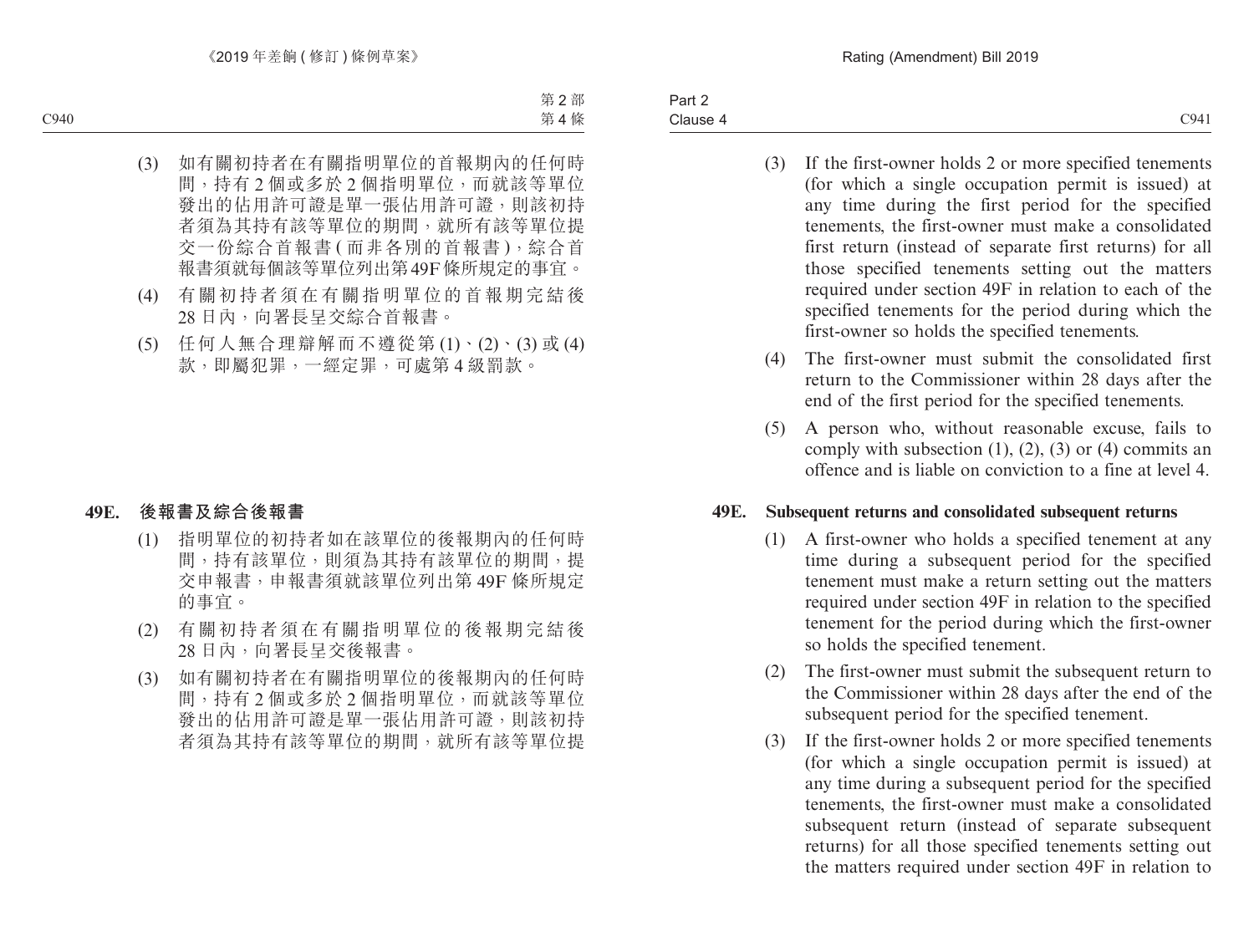| Part 2   |      |
|----------|------|
| Clause 4 | C943 |

each of the specified tenements for the period during which the first-owner so holds the specified tenements.

- (4) The first-owner must submit the consolidated subsequent return to the Commissioner within 28 days after the end of the subsequent period for the specified tenements.
- (5) A person who, without reasonable excuse, fails to comply with subsection  $(1)$ ,  $(2)$ ,  $(3)$  or  $(4)$  commits an offence and is liable on conviction to a fine at level 4.

#### **49F. Matters required to be set out in Part XA returns by firstowners**

- (1) The following are matters required under this section in relation to a specified tenement for a reporting period that a first-owner must set out for the purposes of sections 49D(1) and (3) and 49E(1) and  $(3)$ —
	- (a) whether the specified tenement was leased to any person during the reporting period and, if so, whether the tenant (however called) was a related party of the first-owner;
	- (b) whether the specified tenement was provided (whether or not at a rent) by the first-owner as an employer to an employee of the first-owner as a place of residence during the reporting period and, if so, whether the period of provision was not less than 183 days (in aggregate if there were 2 or more periods) during the reporting period;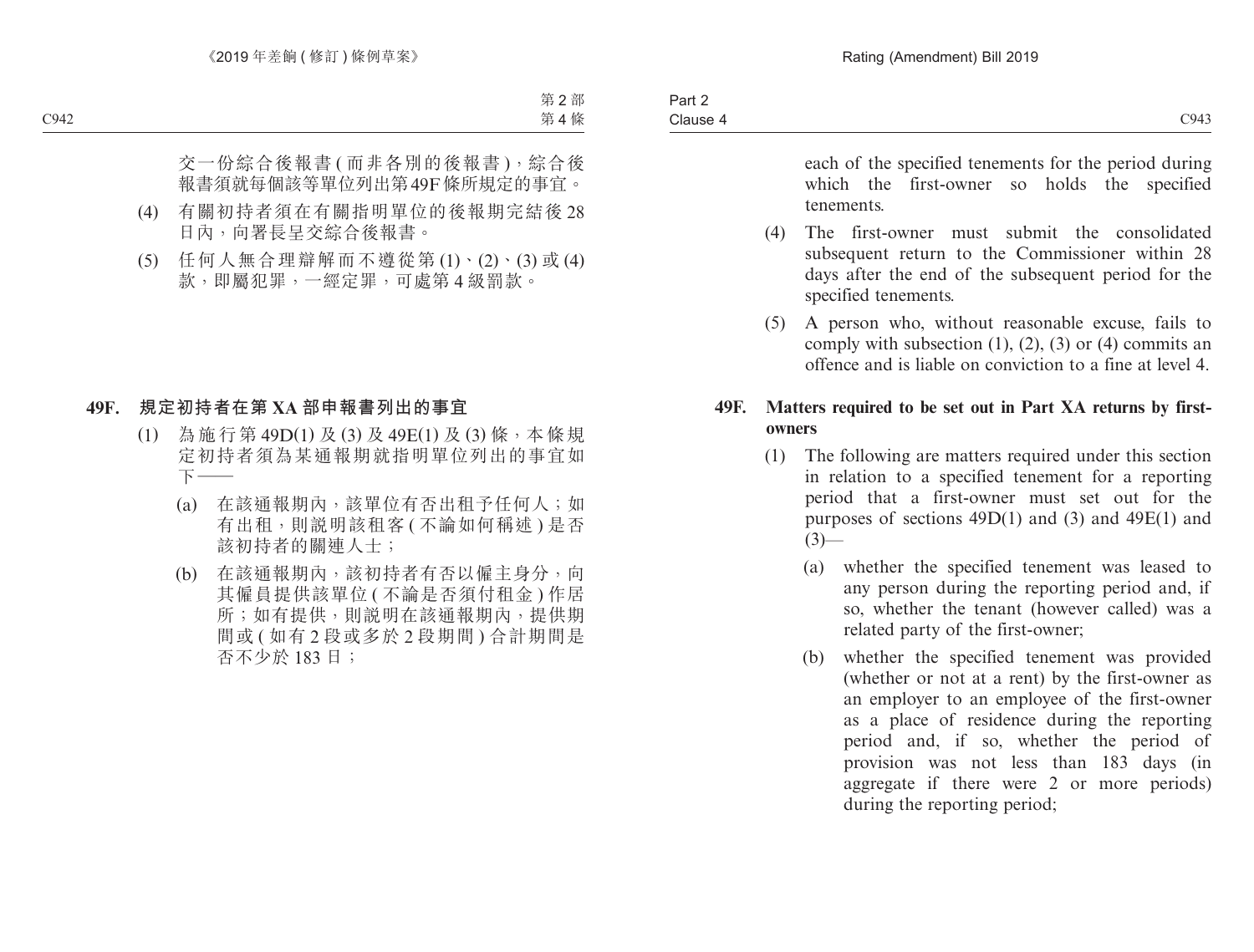- (c) whether any agreement for sale and purchase of the specified tenement was entered into before or during the reporting period by the firstowner as vendor (however called) with another person as purchaser (however called) (*purchaser*) and, if so— (i) whether the agreement is still in force; (ii) whether the purchaser is a related party of the first-owner; and (iii) the date, and the Land Registry memorial number, of the agreement; (d) whether any assignment of the specified tenement was executed during the reporting period by the first-owner as assignor (however called) in favour of another person as assignee (however called) (*assignee*) and, if so, whether the assignee is a related party of the first-owner; (e) whether the first-owner holds any other specified tenement as a first-owner during the reporting
- (f) whether the specified tenement falls within the description of any of the premises specified in section 2 of Schedule 1 during any part of the reporting period;

period;

- (g) any other matters specified by the Commissioner.
- (2) For the purposes of subsection (1)(b), a specified tenement is not regarded as being provided as a place of residence to an employee unless it is stated as the place of residence provided by the first-owner to the employee in—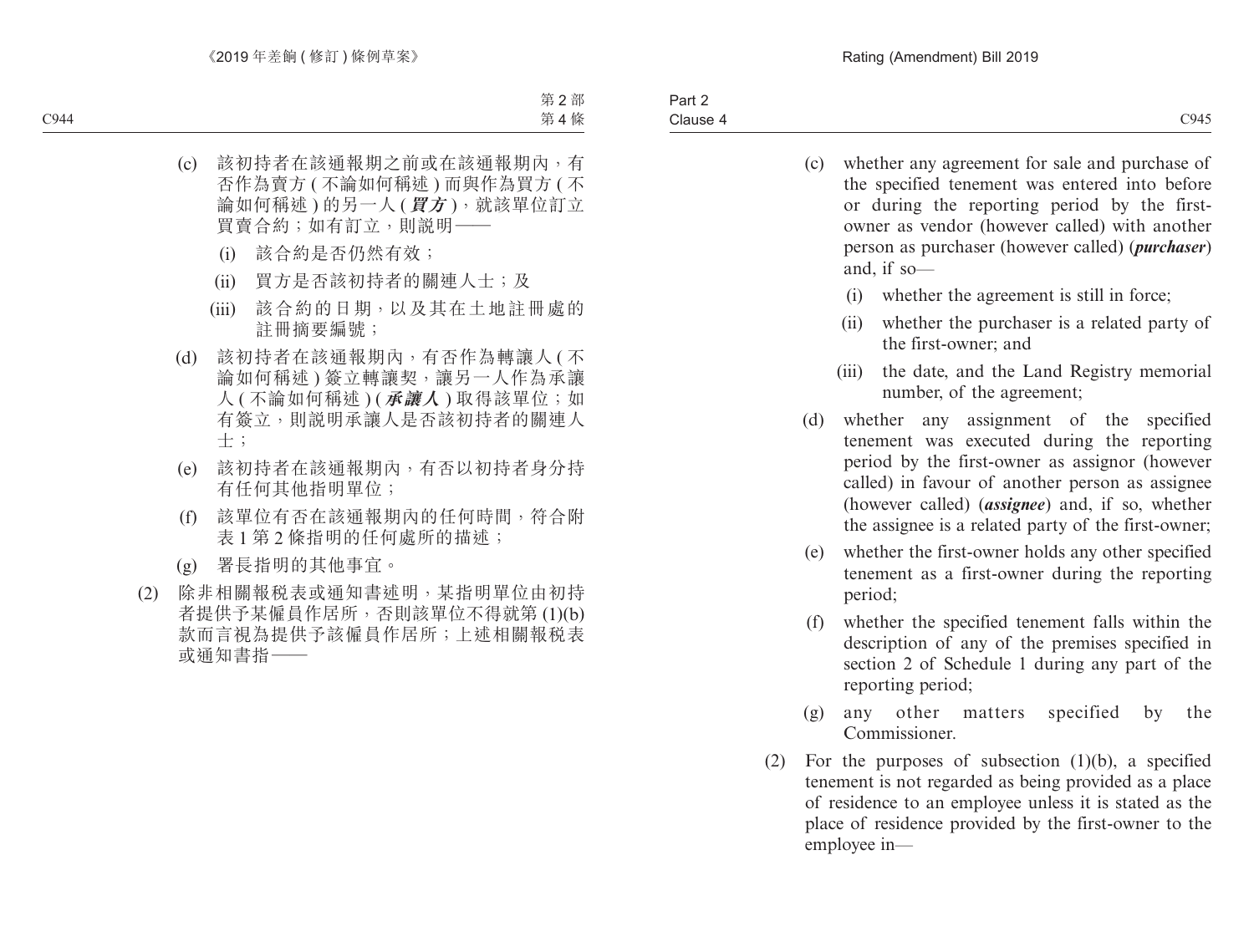- (a) if the reporting period straddles 2 years of assessment—the returns or notifications (as appropriate) furnished, or to be furnished, by the first-owner under section 52 of the Inland Revenue Ordinance (Cap. 112) for those years of assessment; or
- (b) if the reporting period overlaps wholly with a year of assessment—the return or notification (as appropriate) furnished, or to be furnished, by the first-owner under that section for the year of assessment.

#### **49G. Requirements for Part XA returns**

- (1) A Part XA return—
	- (a) must be made in the specified form and (if applicable) in the way specified under section 49H;
	- (b) must be accompanied by the information and documents specified by the Commissioner; and
	- (c) must be signed by the first-owner.
- (2) A Part XA return may be submitted—
	- (a) in a paper form or similar form capable of being read without using an electronic device; or
	- (b) in the form of an electronic record.

#### **49H. Electronic submission of Part XA returns**

(1) If a Part XA return is submitted in the form of an electronic record, the requirements in section 49G(1)(a) and (b) are satisfied if the electronic record—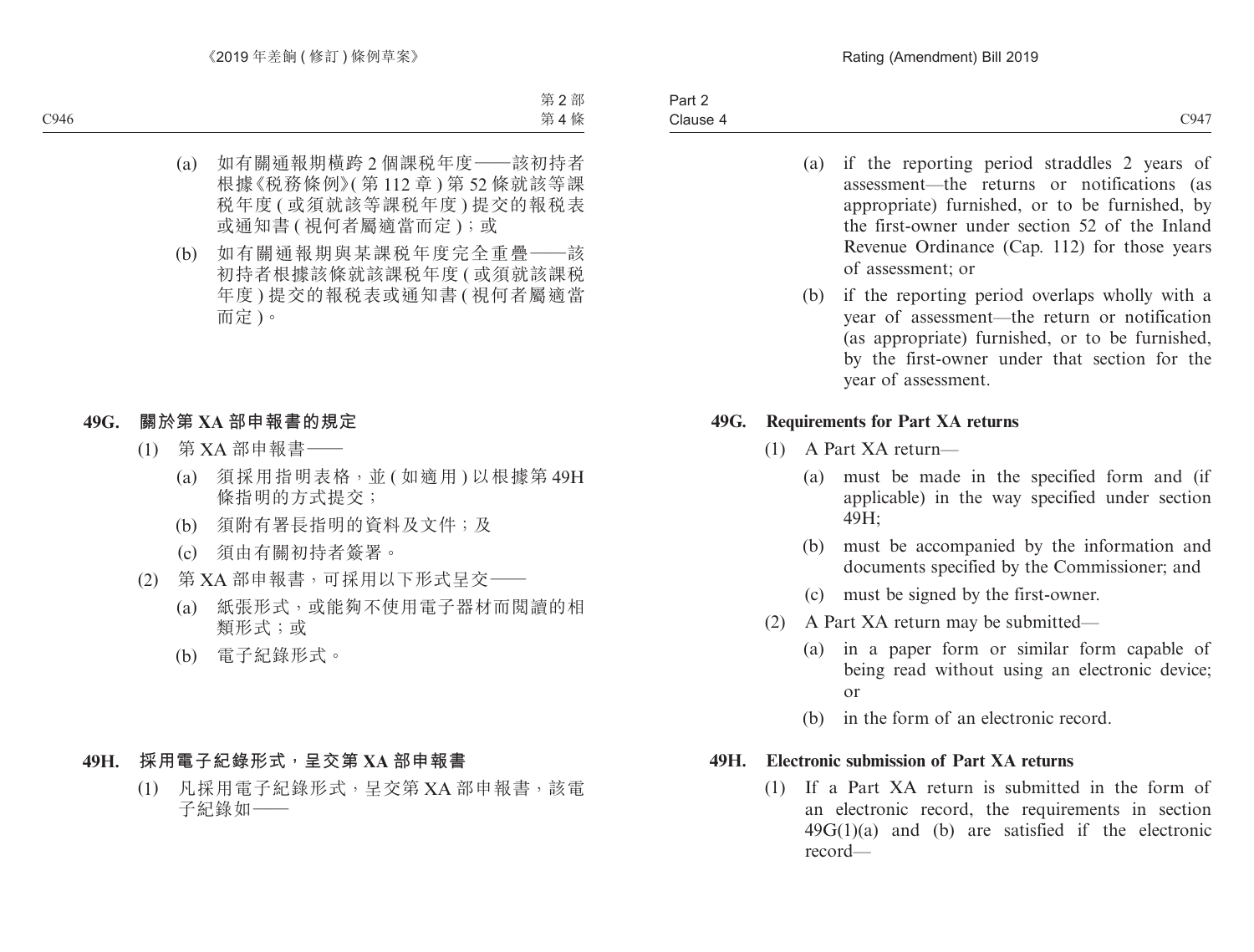- (a) is sent using a system specified by the Commissioner;
- (b) uses a template specified, and made available, by the Commissioner; and
- (c) contains the information and documents—
	- (i) specified by the Commissioner; and
	- (ii) arranged in the format specified by the Commissioner.
- (2) If a Part XA return is submitted in the form of an electronic record, the requirement in section  $49G(1)(c)$  is satisfied if the electronic record is transmitted with—
	- (a) a digital signature of the first-owner; or
	- (b) the password assigned or approved under subsection (3)(b).
- (3) The Commissioner may—
	- (a) for the purposes of subsection  $(1)(a)$ —specify any system; and
	- (b) for the purposes of subsection  $(2)(b)$ —assign or approve any sequence or combination of letters, characters, numbers or symbols as the password of a first-owner.
- (4) In this section—
- *digital signature* (數碼簽署) has the meaning given by section 2(1) of the Electronic Transactions Ordinance (Cap. 553).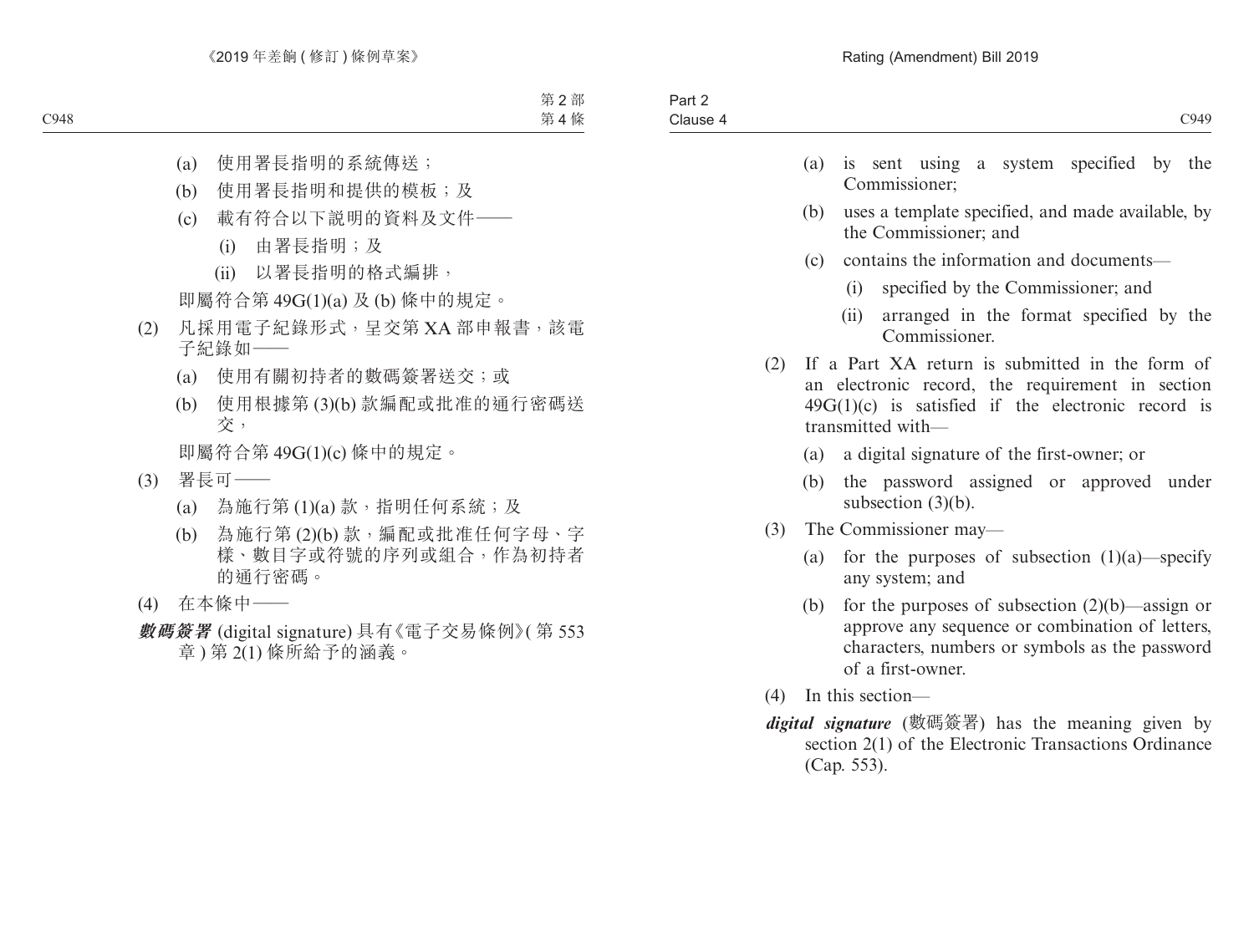| $\sim$<br><b>Dort</b><br><b>Fail</b> |                                              |
|--------------------------------------|----------------------------------------------|
| -<br>Clause 4                        | $\bigcap 051$<br>$\sim$ $\sim$ $\sim$ $\sim$ |

#### **49I. Certain events relating to agreement for sale and purchase to be reported**

- (1) This section applies if a first-owner of a specified tenement—
	- (a) has made 1 or more Part XA returns for the specified tenement; and
	- (b) has stated in a Part XA return that an agreement for sale and purchase of the specified tenement entered into by the first-owner as vendor (however called) with another person as purchaser (however called) was in force during the period covered by the Part XA return.
- (2) If a negative event has happened in relation to the agreement for sale and purchase during a reporting period, the first-owner must notify the Commissioner in writing of the event in the specified form within 28 days immediately after the date of the event.
- (3) For the purposes of subsection (2), a notice that is not in the specified form may, for the purposes of this section, be regarded as being in the specified form if the Commissioner considers that the notice substantially conforms to the specified form.
- (4) A person who, without reasonable excuse, fails to comply with subsection (2) commits an offence and is liable on conviction to a fine at level 4.
- (5) For the purposes of this Part, an agreement for sale and purchase of a specified tenement in relation to which a negative event has happened is to be regarded as not having been entered into in relation to the specified tenement.
- (6) Subsection (5) applies even if the agreement for sale and purchase is entered into before the specified date.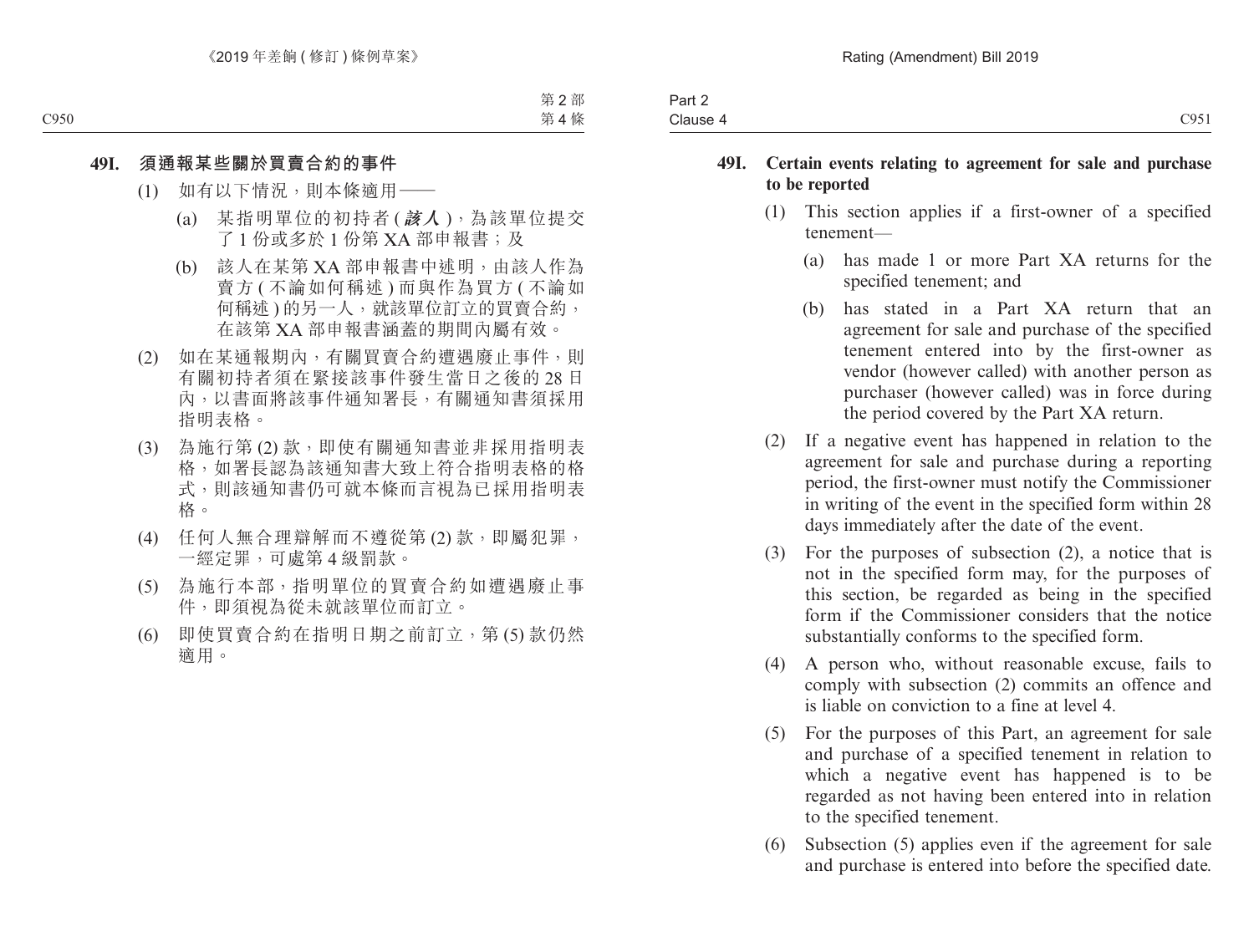- (7) If special rates would have been chargeable on the specified tenement for 1 or more reporting periods had the agreement for sale and purchase not been entered into, the Commissioner may issue a demand note under section 49L(1) to the first-owner.
- (8) Subsection (7) applies whether or not the first-owner has notified the Commissioner under subsection (2).

## **Division 3—Payment and Refund of Special Rates**

#### **49J. Liability for special rates**

- (1) This section applies (whether or not a Part XA return has been made under section 49D or 49E for a specified tenement for a reporting period) if—
	- (a) the specified tenement is held by its first-owner on the last day of the reporting period; and
	- (b) none of the circumstances specified in subsection (2) exists.
- (2) The following circumstances are specified for the purposes of subsection  $(1)(b)$ —
	- (a) the specified tenement is leased to a person (other than a related party of the first-owner) during the reporting period;
	- (b) the specified tenement is provided (whether or not at a rent) by the first-owner as an employer to an employee of the first-owner as a place of residence for any period not less than 183 days (in aggregate if there are 2 or more periods) during the reporting period;
	- (c) an agreement for sale and purchase of the specified tenement entered into by the firstowner as vendor (however called) with another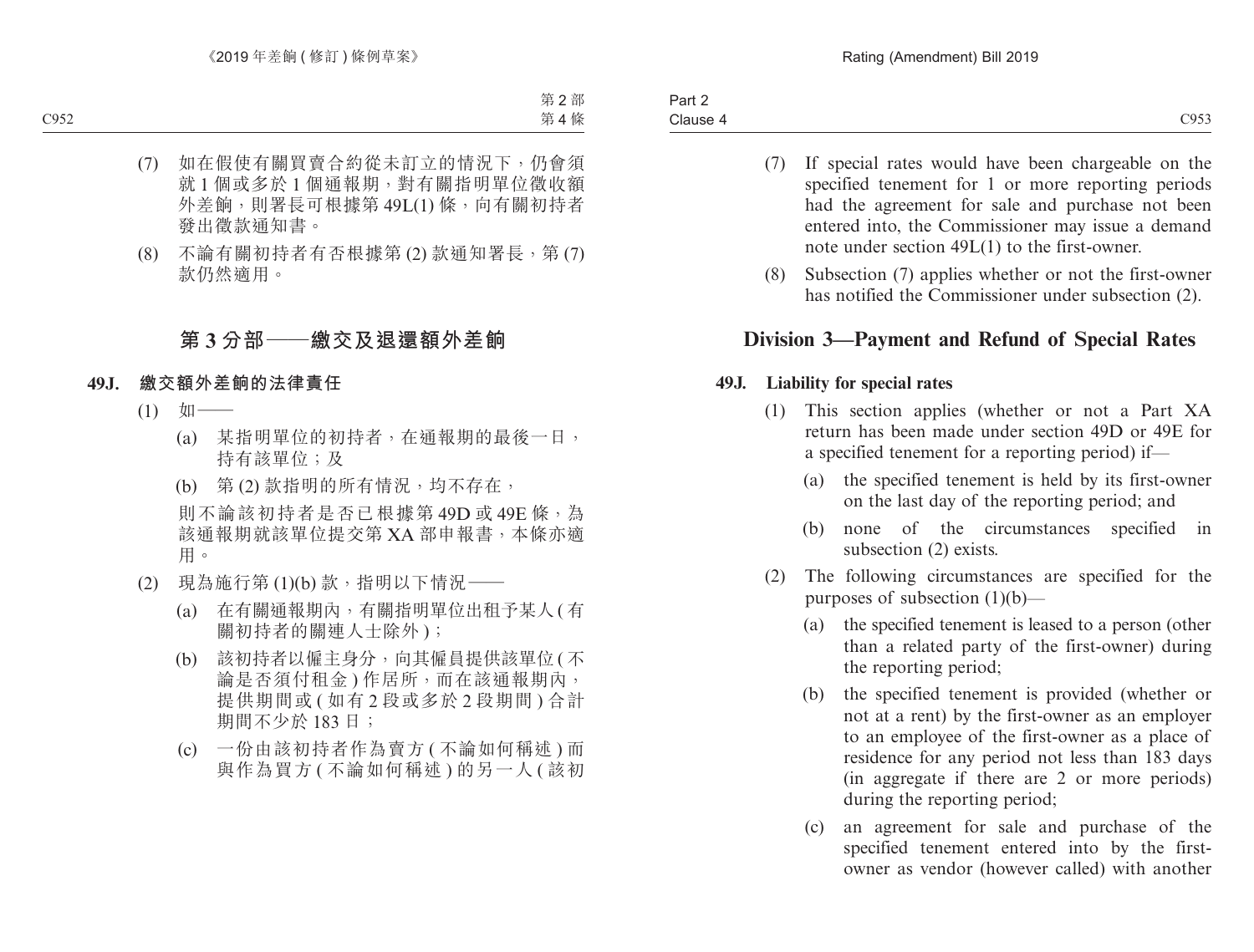person (other than a related party of the firstowner) as purchaser (however called) is in force on the last day of the reporting period;

- (d) the first-owner does not hold any other specified tenement as a first-owner during the reporting period;
- (e) the specified tenement falls within the description of any of the premises specified in section 2 of Schedule 1 during any part of the reporting period.
- (3) For the purposes of subsection (2)(b), a specified tenement is not regarded as being provided as a place of residence to an employee unless it is stated as the place of residence provided by the first-owner to the employee in—
	- (a) if the reporting period straddles 2 years of assessment—the returns or notifications (as appropriate) furnished, or to be furnished, by the first-owner under section 52 of the Inland Revenue Ordinance (Cap. 112) for those years of assessment; or
	- (b) if the reporting period overlaps wholly with a year of assessment—the return or notification (as appropriate) furnished, or to be furnished, by the first-owner under that section for the year of assessment.
- (4) A first-owner who holds the specified tenement on the last day of the reporting period is liable to the Commissioner for any special rates chargeable on the specified tenement for the reporting period.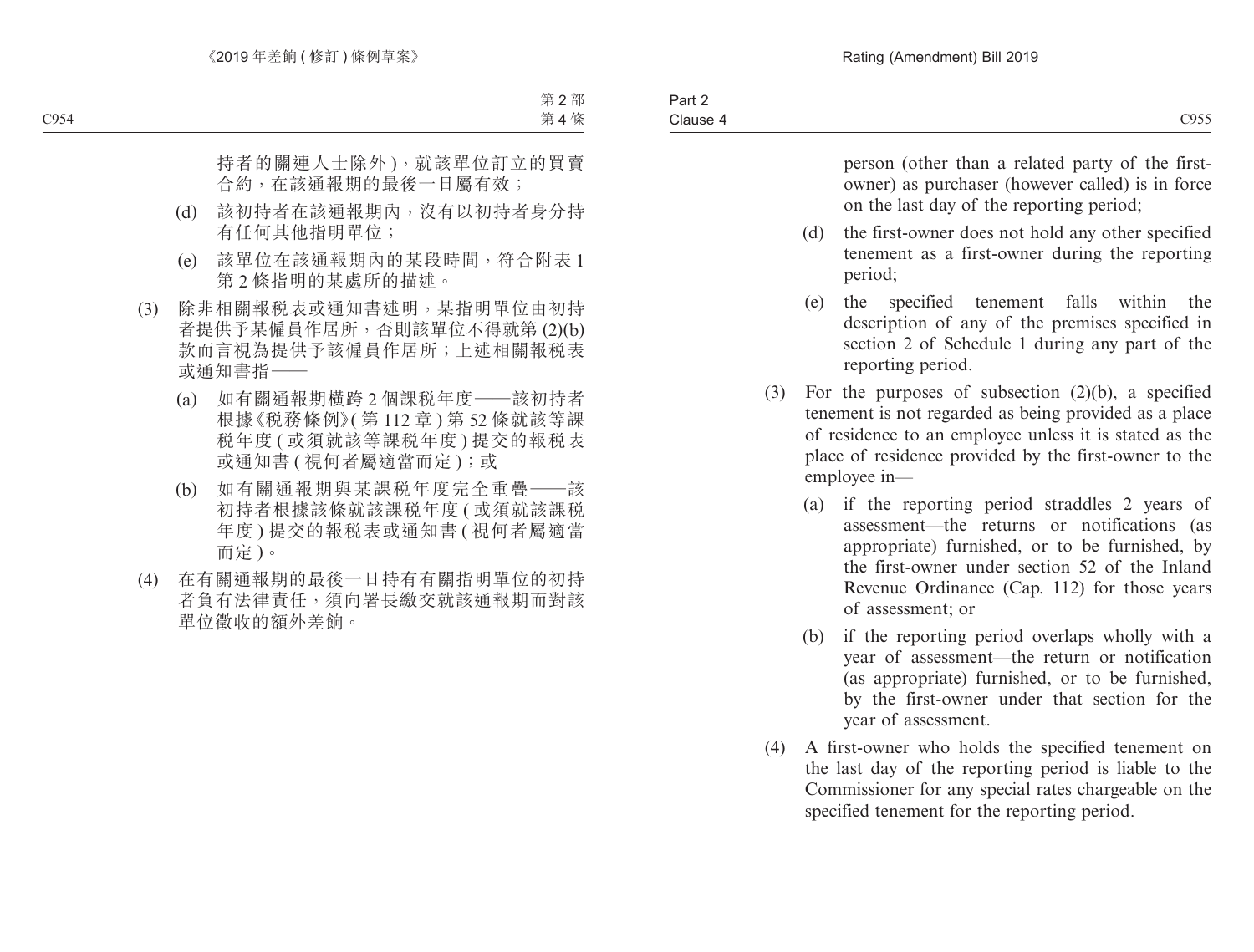- (5) If 2 or more persons jointly hold the specified tenement as its first-owner, each of them is jointly and severally liable for the special rates for the whole of the specified tenement.
- (6) Also, if the first-owner holds the specified tenement jointly (whether as joint tenants or tenants in common) with another person who does not hold the specified tenement as a first-owner, the first-owner is liable for the special rates for the whole of the specified tenement.
- (7) Special rates chargeable on the specified tenement are calculated at the rate specified in Schedule 2 of the rateable value of the specified tenement as at the reference date in the reporting period.
- (8) In this section, the rateable value of a specified tenement as at the reference date in a reporting period is—
	- (a) if the address and description of the specified tenement is identical to the address and description of a tenement (*relevant tenement*) appearing in a valuation list—the rateable value of the relevant tenement at that date as contained in the valuation list; or
	- (b) otherwise—the notional rateable value of the specified tenement at that date as ascertained by the Commissioner under section 49K.

#### **49K. Notional rateable value**

(1) The Commissioner must ascertain the notional rateable value of a specified tenement at the reference date in a reporting period in accordance with subsections (2) and (3).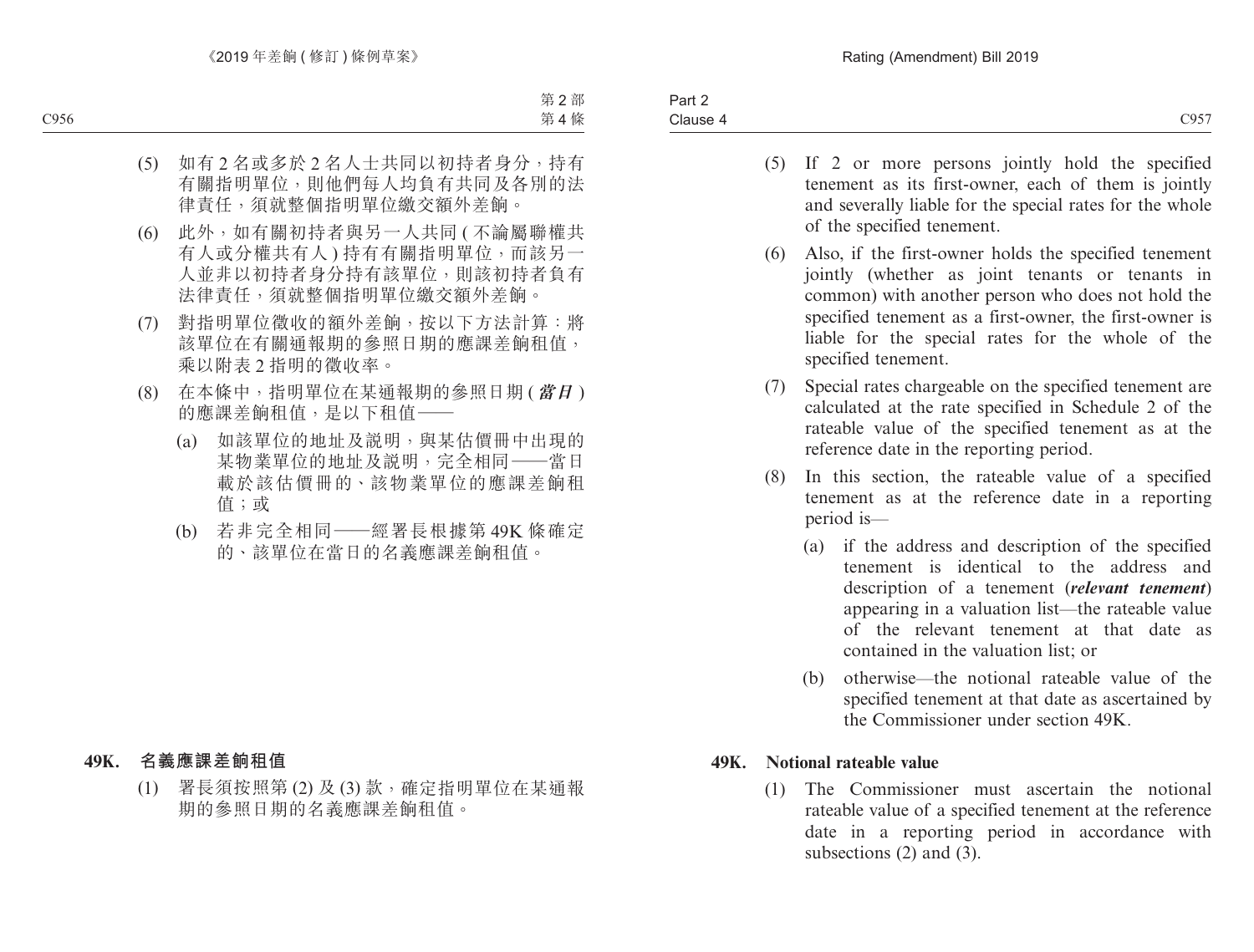| Part 2   |                 |
|----------|-----------------|
| Clause 4 | 0.959<br>$\cup$ |

- (2) The notional rateable value of the specified tenement at the reference date is to be ascertained by reference to a designated date on the assumption that at the designated date—
	- (a) the specified tenement is in the same state as at the reference date in the reporting period;
	- (b) any factors affecting the mode or character of occupation are those subsisting as at the reference date in the reporting period; and
	- (c) the locality in which the specified tenement is situated is in the same state as at the reference date in the reporting period with regard to—
		- (i) other premises situated in the locality;
		- (ii) the occupation and use of those premises;
		- (iii) the transport services and other facilities available in the locality; and
		- (iv) any other matters affecting the amenities of the locality.
- (3) The notional rateable value is an amount equal to the rent at which the Commissioner considers the specified tenement might reasonably be expected to be let, from year to year, if—
	- (a) the tenant undertakes to pay all usual tenant's rates and taxes; and
	- (b) the landlord undertakes to pay the Government rent, any costs of repairs and insurance and any other expenses necessary to maintain the specified tenement in a state to command the rent.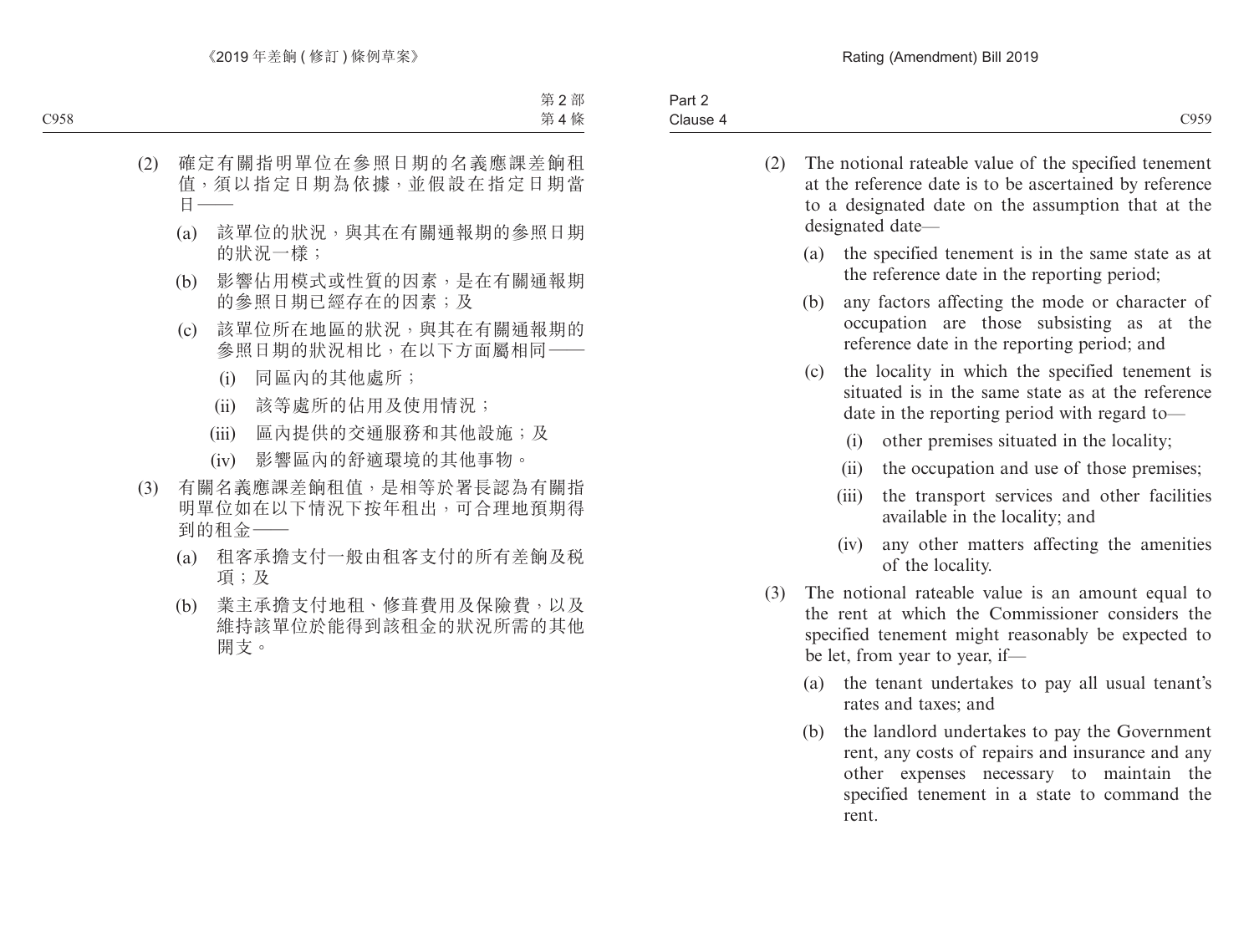- (4) For the purposes of subsection  $(2)(a)$ , if the specified tenement is undergoing substantial alteration at the reference date, a reference to in the same state as at the reference date is a reference to in the same state as at the date immediately before the alteration begins.
- (5) In this section—
- *designated date* (指定日期) means the date designated under section 11(1)(b).

#### **49L. Payment of special rates**

- (1) If the Commissioner considers that a first-owner is liable for any special rates, the Commissioner may issue a demand note to the first-owner specifying the amount of special rates required to be paid.
- (2) On receiving the demand note, the first-owner must pay to the Commissioner the special rates—
	- (a) on or before the date specified by the Commissioner in the demand note; or
	- (b) if no such date is specified—on or before the 28th day after the date of the demand note.

#### **49M. Additional charge for late payment**

- (1) This section applies if a person fails to pay under a demand note any special rates for a specified tenement for a reporting period on or before the date mentioned in section 49L(2) (*due date*).
- (2) The amount of special rates unpaid on the due date is taken to be in default (*default amount*).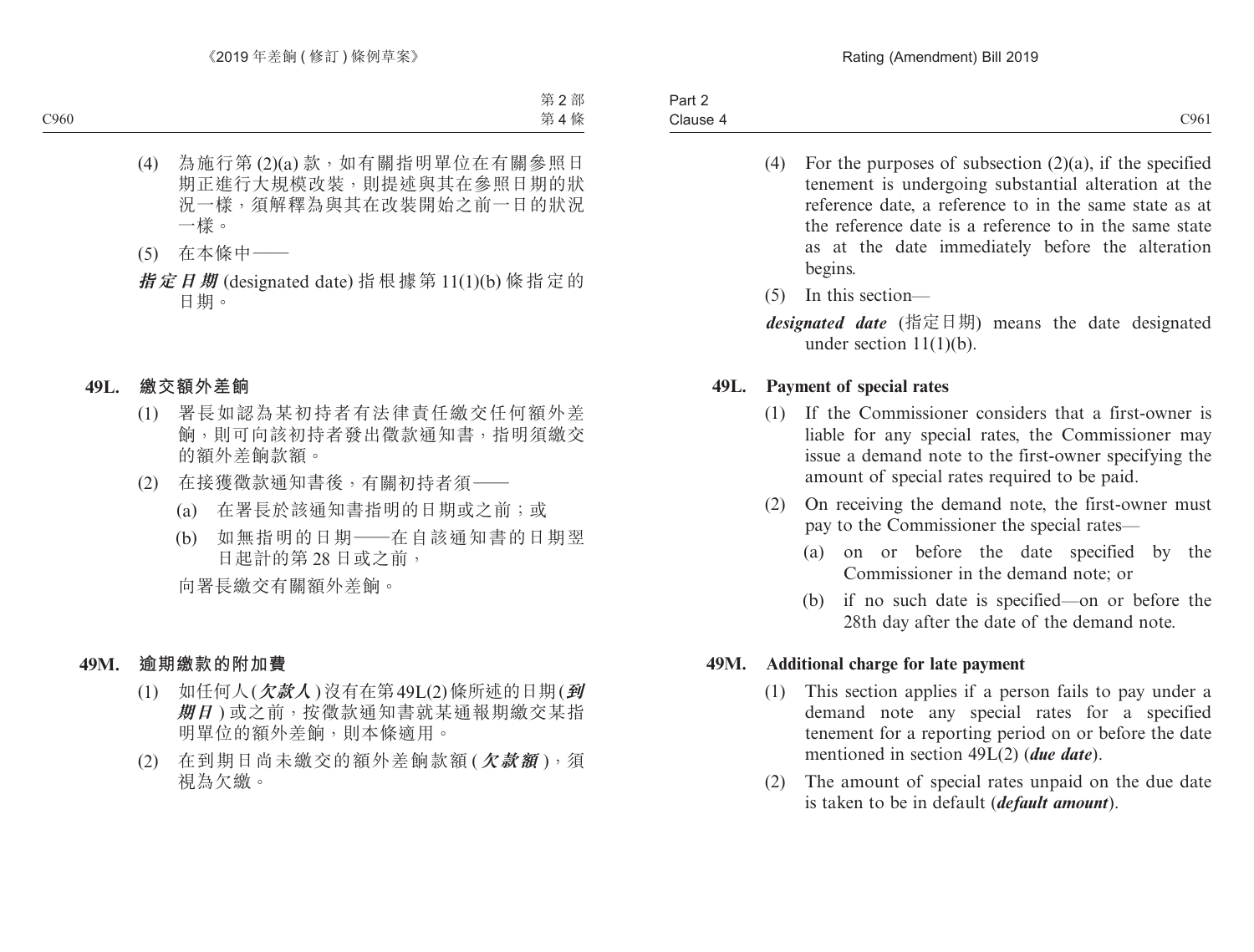- (3) The Commissioner may order that a sum not exceeding 10% of the default amount be added to the default amount, and recovered from the person.
- (4) Any amount payable under this section and section 49L that is in default is recoverable as a debt due to the Government.
- (5) The acceptance or receipt of payment of any part of an amount payable under this section and section 49L is not a waiver by the Commissioner for the part not paid.

#### **49N. Refund of special rates**

The Commissioner must, if satisfied that, in relation to a specified tenement—

- (a) an amount paid by way of special rates and any additional charge was in excess of the amount payable under sections 49L and 49M; or
- (b) the person who paid the special rates and additional charge was not liable to make the payment,

refund any excess amount.

## **Division 4—Other Offences and Related Provisions**

#### **49O. Making false or misleading statements or representations in specified documents**

- (1) If a person makes a statement or representation in a specified document, the person commits an offence if—
	- (a) the statement or representation is false or misleading in a material particular; and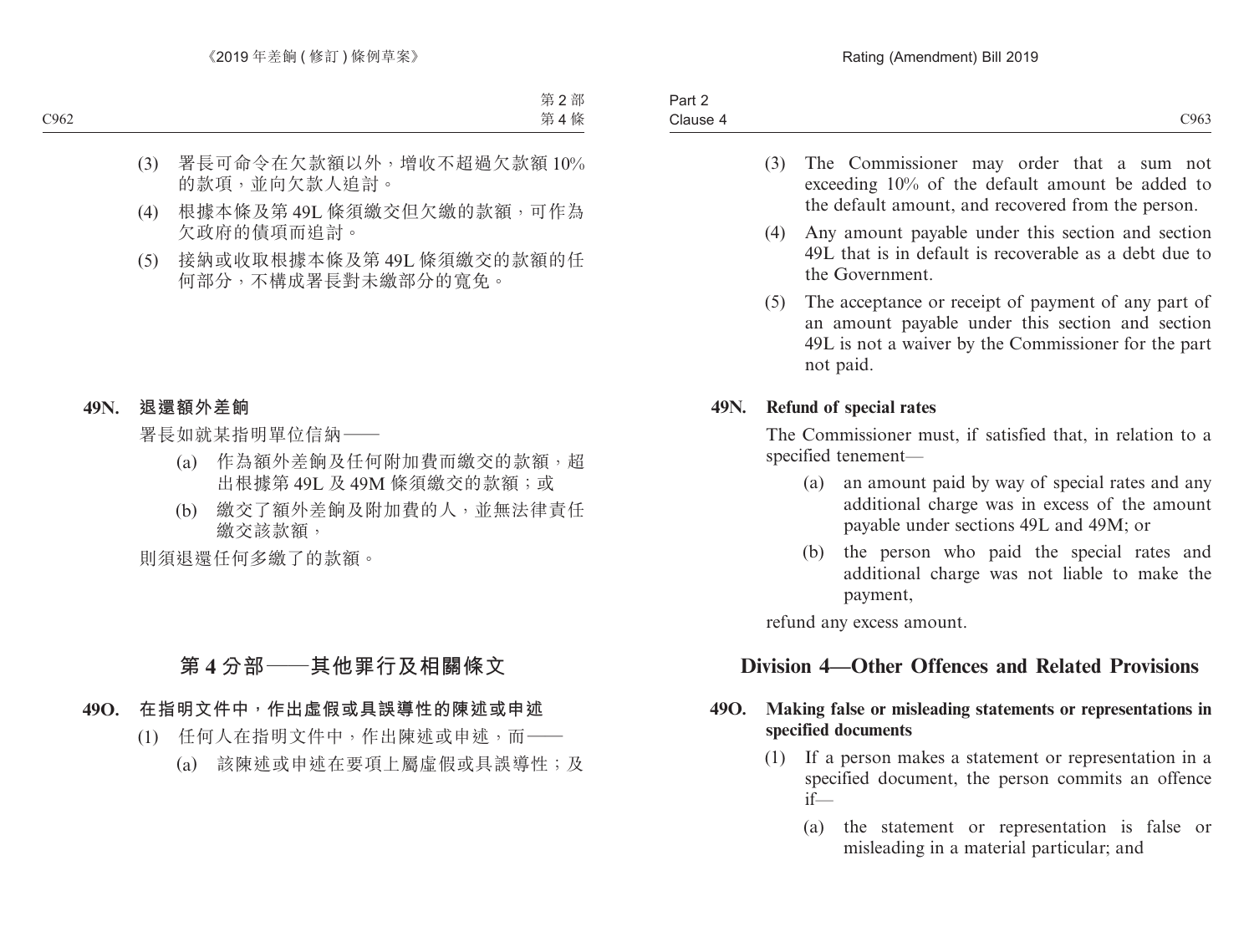- (b) the person knows that, or is reckless as to whether, the statement or representation is false or misleading in a material particular.
- (2) A person who commits the offence under subsection (1) is liable on conviction to a fine at level 6 and to imprisonment for 1 year.

#### **49P. Providing false or misleading information**

- (1) If a person provides the Commissioner with any information (whether or not it is contained in a specified document) required under this Part, the person commits an offence if—
	- (a) the information is false or misleading in a material particular; and
	- (b) the person knows that, or is reckless as to whether, the information is false or misleading in a material particular.
- (2) A person who commits the offence under subsection (1) is liable on conviction to a fine at level 6 and to imprisonment for 1 year.

#### **49Q. Providing incorrect information**

A person who, without reasonable excuse, provides the Commissioner with any information (whether or not it is contained in a specified document) required under this Part that is incorrect commits an offence and is liable on conviction to a fine at level 5.

#### **49R. Evasion of special rates**

(1) A person commits an offence if the person, with intent to evade, or to assist another person to evade, special rates—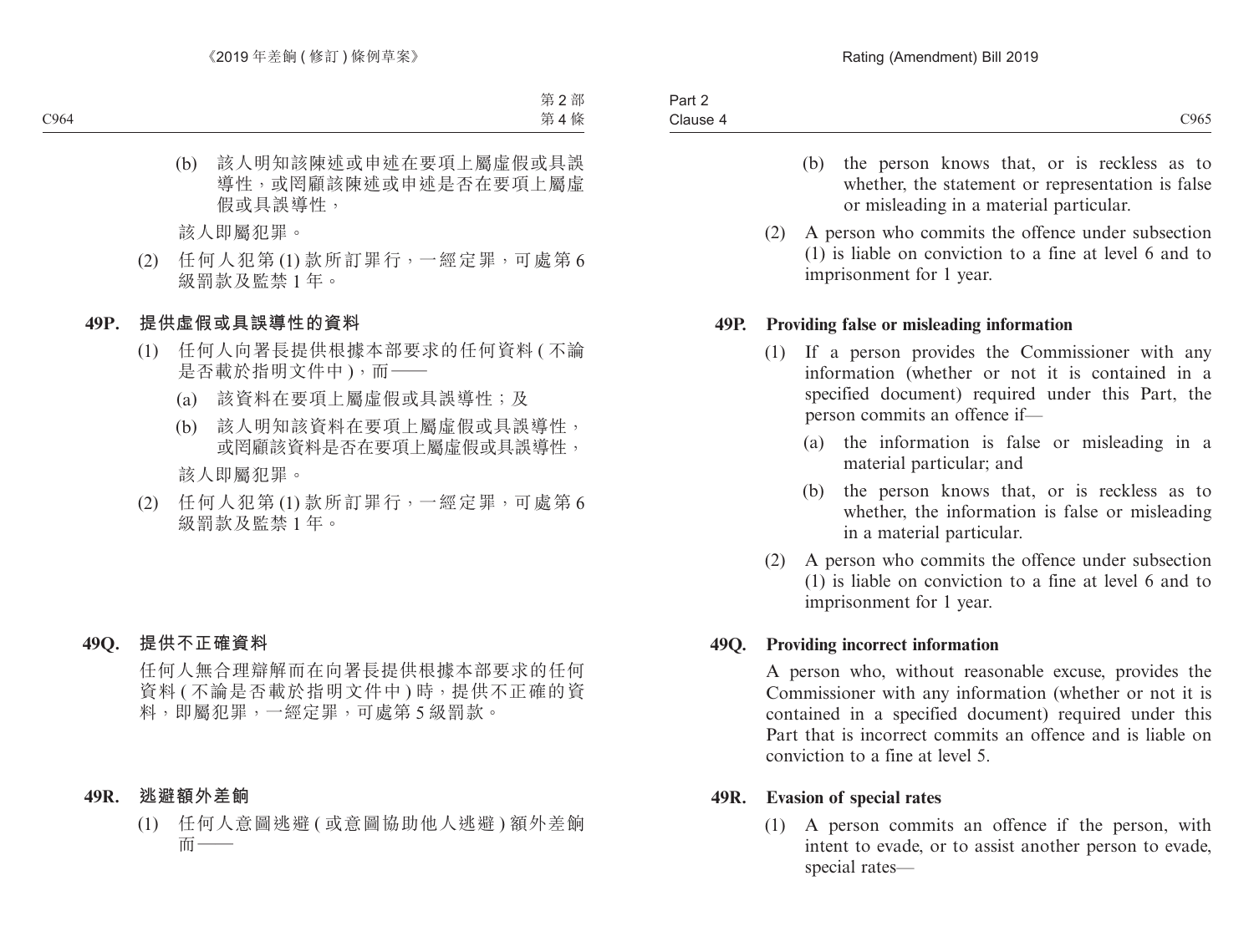- (a) makes use of any fraud, art or contrivance; or
- (b) authorizes the use of such fraud, art or contrivance.
- (2) A person who commits the offence under subsection (1) is liable on conviction to a fine at level 6 and to imprisonment for 1 year.

#### **49S. Additional penalty**

- (1) A person convicted of an offence under this Part is, in addition to any penalty imposed for the offence, liable to a fine of treble any undercharged amount.
- (2) In this section—
- *undercharged amount* (少徵款額) means the amount of special rates—
	- (a) that has been undercharged because of the offence; or
	- (b) that would have been undercharged had the offence not been detected.

#### **49T. Compounding of offences**

- (1) The Commissioner may—
	- (a) compound any compoundable offence; and
	- (b) if proceedings for a compoundable offence have been commenced—apply for a stay and compound the proceedings.
- (2) If the Commissioner compounds a compoundable offence under subsection (1), the Commissioner must serve a notice in writing on the person reasonably suspected of having committed the offence, specifying the amount of money to be paid as a penalty for the offence.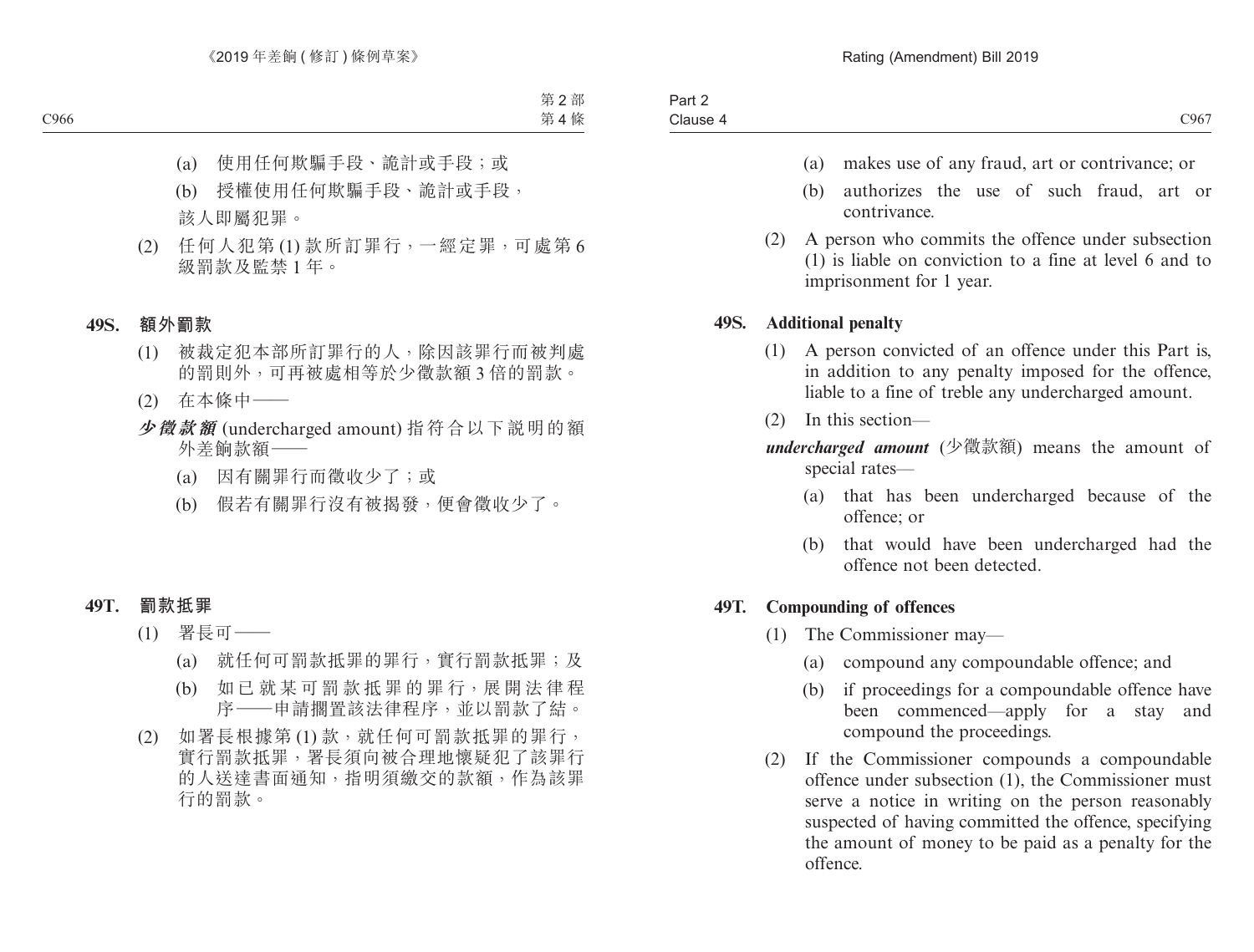| Clause 4 | Part 2 |      |
|----------|--------|------|
|          |        | C969 |

- (3) A penalty payable under subsection (2) is recoverable as a debt due to the Government.
- (4) In this section—
- *compoundable offence* (可罰款抵罪的罪行) means an offence under section 49D(5), 49E(5), 49I(4) or 49ZE(5).

#### **49U. Offences by bodies corporate**

- (1) If an offence under section 49O, 49P or 49R is committed by a body corporate, and it is proved that the offence has been committed with the consent or connivance of, or is attributable to the neglect or omission of, a person specified in subsection (2), the person also commits the offence.
- (2) A person who, at the time of the offence, was one of the following persons, is a person specified for subsection (1)—
	- (a) a director or shadow director of the body corporate;
	- (b) a company secretary of the body corporate;
	- (c) a principal officer or manager, or any other person concerned in the management, of the body corporate;
	- (d) a person purporting to act in the capacity of a person referred to in paragraph (a), (b) or (c).
- (3) In this section—
- *company secretary* (公司秘書) includes any person occupying the position of company secretary, by whatever name called;
- *principal officer* (主要人員), in relation to a body corporate, means—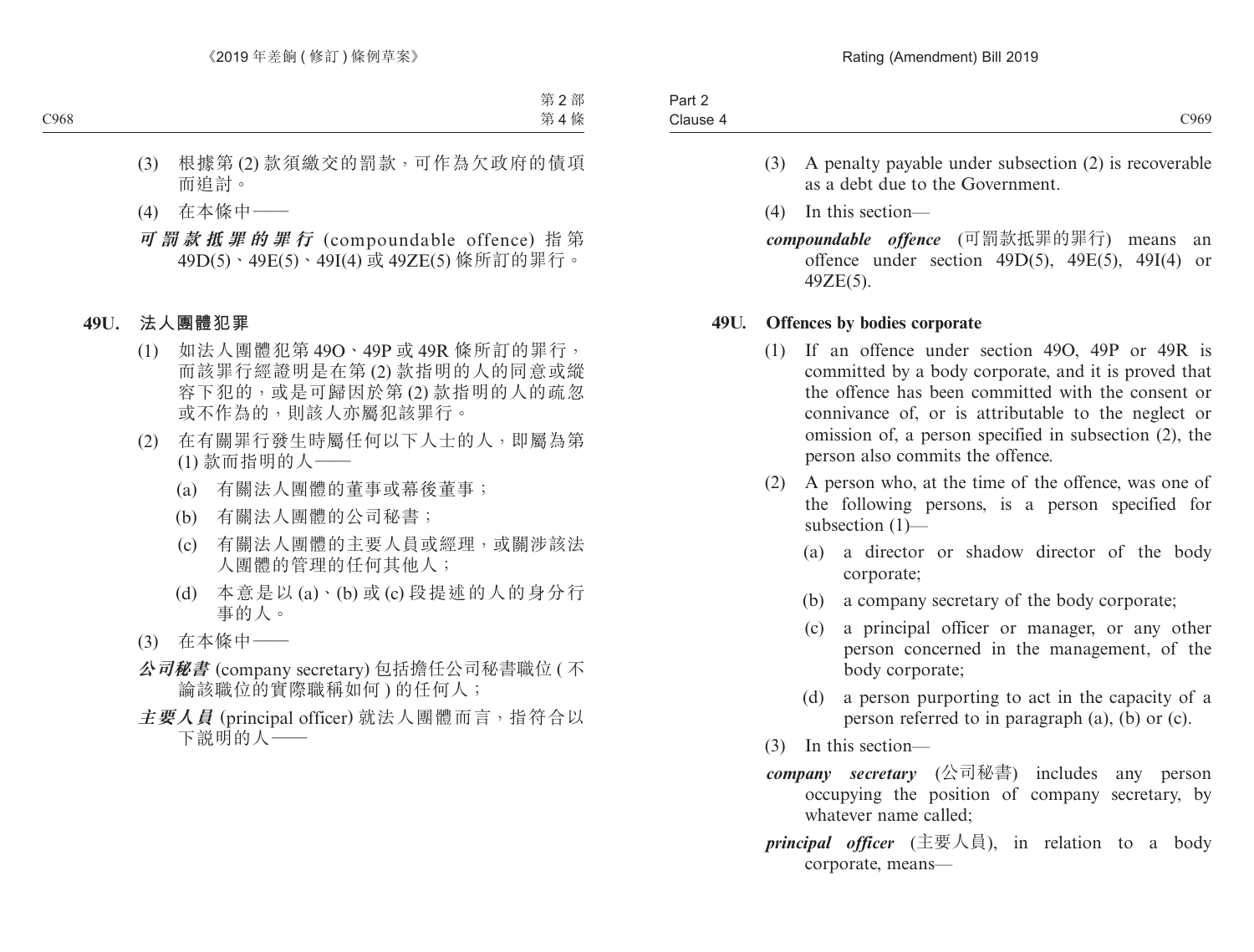- (a) a person employed or engaged by the body corporate who (either alone or jointly with 1 or more other persons) is responsible under the immediate authority of the directors of the body corporate for the conduct of the body corporate's business; or
- (b) a person employed or engaged by the body corporate who, under the immediate authority of a director of the body corporate or a person to whom paragraph (a) applies, performs managerial functions in respect of the body corporate;
- *shadow director* (幕後董事), in relation to a body corporate, means a person under whose directions or instructions (excluding advice given in a professional capacity) the directors, or a majority of the directors, of the body corporate are accustomed to act.

## **Division 5—Objections**

#### **49V. Notice of objection**

- (1) This section applies if the Commissioner has served on a person a demand note issued under section 49L(1) demanding that the person pays special rates for a specified tenement.
- (2) The person may object to the demand note if aggrieved on any of the following grounds—
	- (a) the notional rateable value ascertained for the specified tenement is above the proper rateable value of the specified tenement;
	- (b) the specified tenement is not subject to any special rates;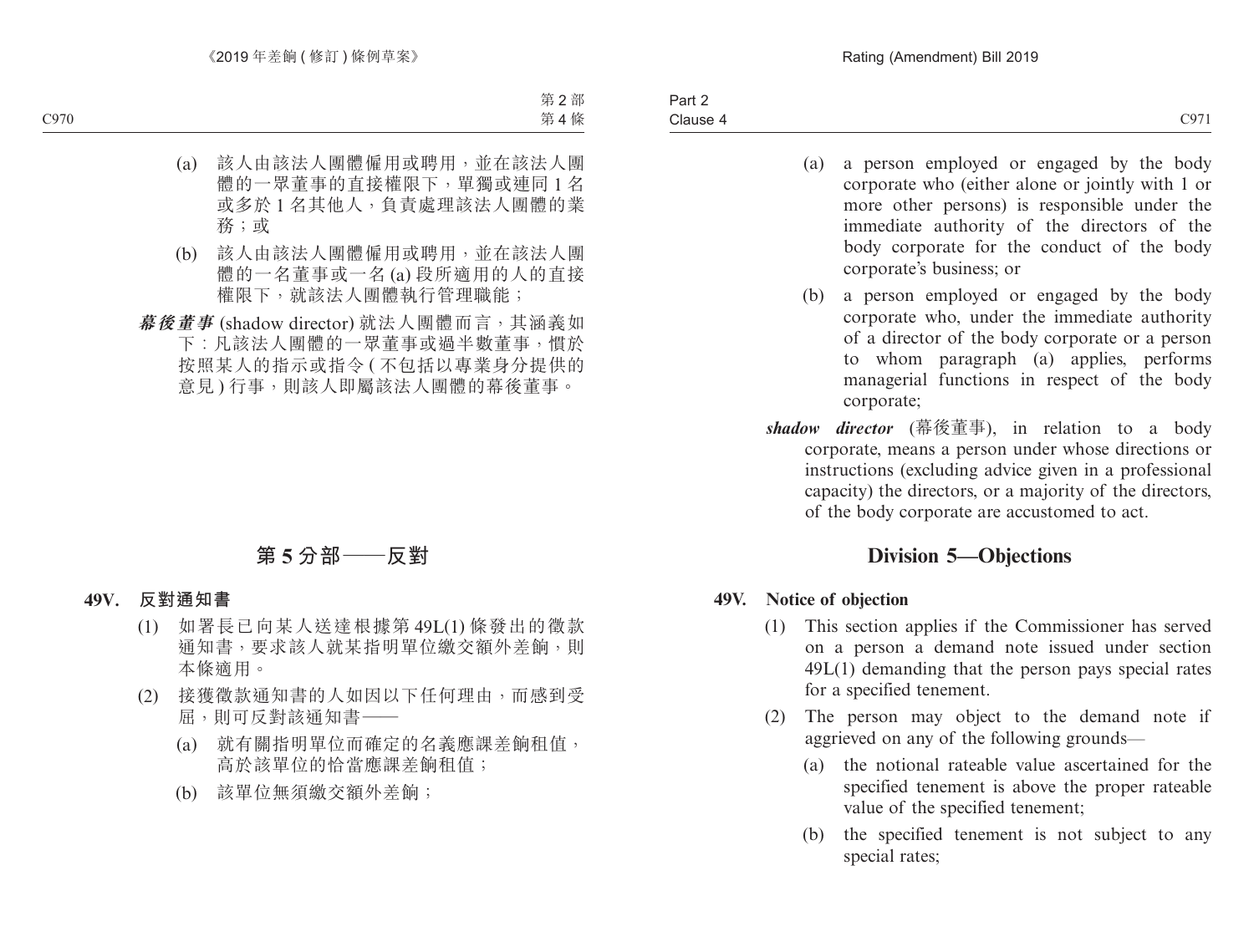- (c) the person is not liable to make the payment.
- (3) For the purposes of making an objection under subsection (2), the aggrieved person must, within 28 days of having been served the demand note, serve on the Commissioner a notice in the specified form stating the ground of the objection.
- (4) On receiving the notice of objection under subsection (3), the Commissioner must consider the objection.
- (5) Despite the notice of objection, the aggrieved person must pay the special rates by the date required in accordance with section 49L(2) and (if applicable) any additional charge under section 49M without delay.

#### **49W. Agreement to confirm, vary or set aside demand note**

- (1) This section applies if an aggrieved person has made an objection under section 49V.
- (2) The Commissioner and the aggrieved person may agree to confirm, vary or set aside the demand note by signing an agreement in the specified form and in the way specified by the Commissioner.
- (3) For the purposes of subsection (2), an officer of the Rating and Valuation Department not below the rank of Valuation Surveyor may sign the agreement on behalf of the Commissioner.

#### **49X. No agreement to confirm, vary or set aside demand note**

- (1) This section applies if—
	- (a) an aggrieved person has made an objection under section 49V; and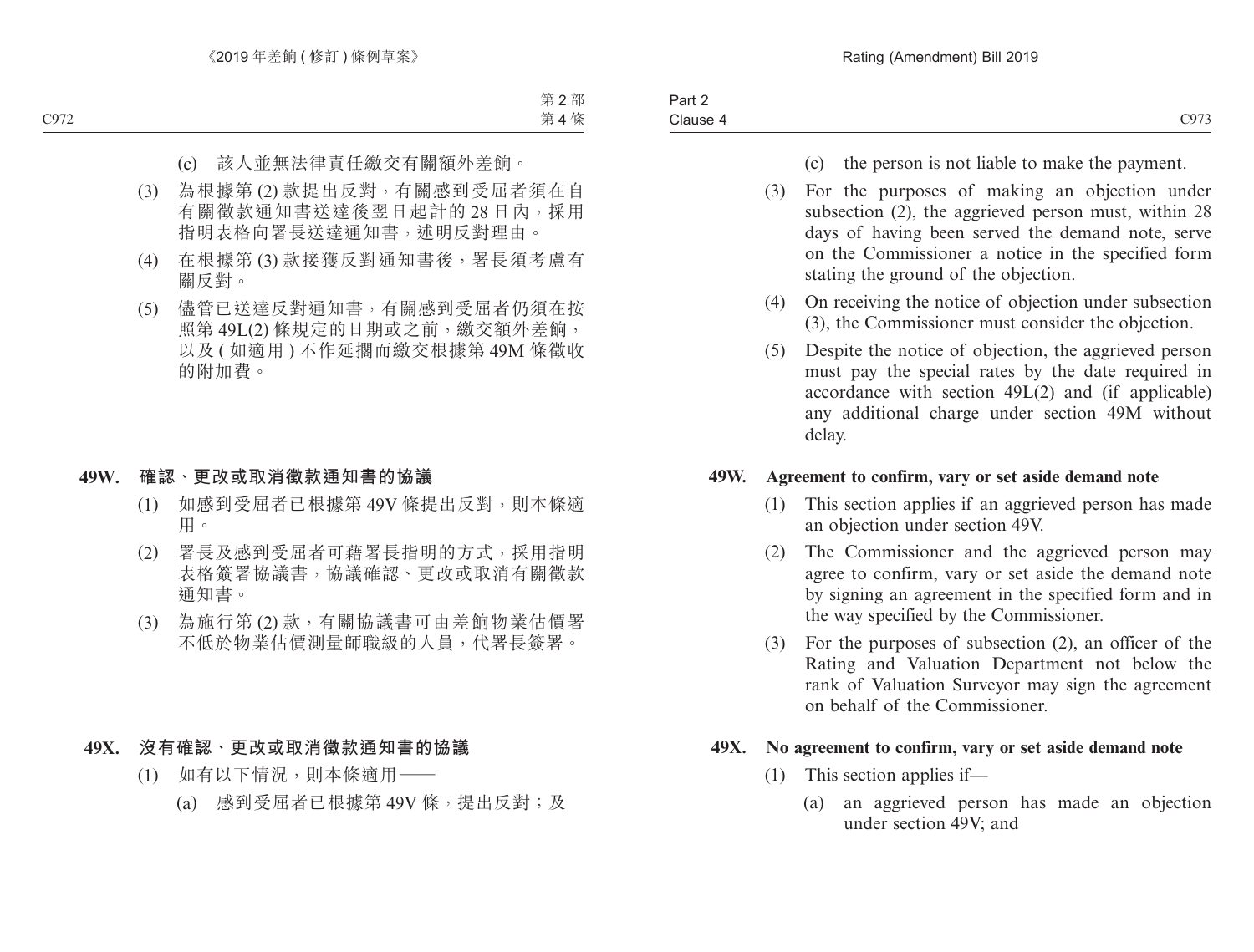- (b) no agreement to confirm, vary or set aside the demand note is signed by the Commissioner and the aggrieved person under section 49W.
- (2) The Commissioner must, within 6 months of serving the notice of objection by the aggrieved person—
	- (a) consider the objection; and
	- (b) serve on the aggrieved person a notice informing the aggrieved person of the Commissioner's decision whether to confirm, vary or set aside the demand note.
- (3) If the Commissioner decides that the demand note is to be varied, the Commissioner must state in the notice the variation.

#### **49Y. Withdrawal of objection**

- (1) This section applies if—
	- (a) an aggrieved person has made an objection under section 49V; and
	- (b) a notice of decision in respect of the objection has not been served under section 49X(2).
- (2) The aggrieved person may, by serving on the Commissioner a notice of withdrawal in writing, withdraw the objection.
- (3) On the withdrawal of the objection, section  $49X(2)$ ceases to apply to the Commissioner in relation to the objection.

## **Division 6—Appeals**

#### **49Z. Appeals against Commissioner's decisions**

(1) This section applies if—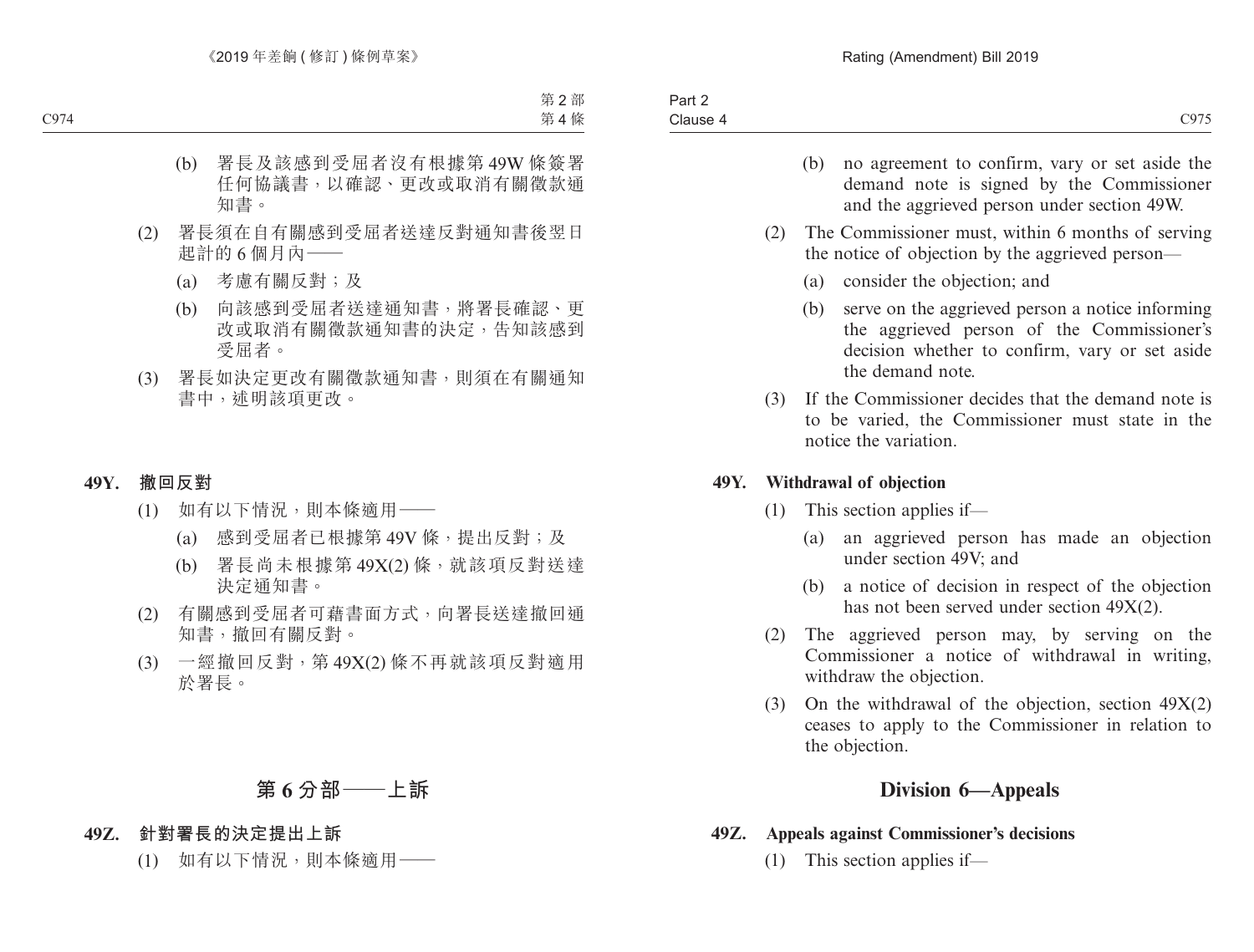- (a) an aggrieved person has made an objection under section 49V; and
- (b) a notice of decision in respect of the objection has been served under section 49X(2).
- (2) The aggrieved person may, within 28 days of service of the notice of decision—
	- (a) appeal against the decision to the Lands Tribunal; and
	- (b) serve a copy of notice of appeal on the Commissioner.
- (3) The Commissioner is to be the respondent in the appeal.
- (4) The ground of the appeal may only be the ground stated in the notice of objection served by the aggrieved person under section 49V(3).
- (5) The Lands Tribunal Ordinance (Cap. 17) applies in relation to, and only for the purposes of, an appeal under this section as it applies to an appeal made to the Lands Tribunal under that Ordinance.

#### **49ZA. Special rates payable despite appeal**

A person's appeal under section 49Z does not affect the application of sections 49L(2) and 49M(3) to the person.

#### **49ZB. Offer of settlement before decision of Lands Tribunal**

(1) This section applies to an appeal on the ground mentioned in section 49V(2)(a).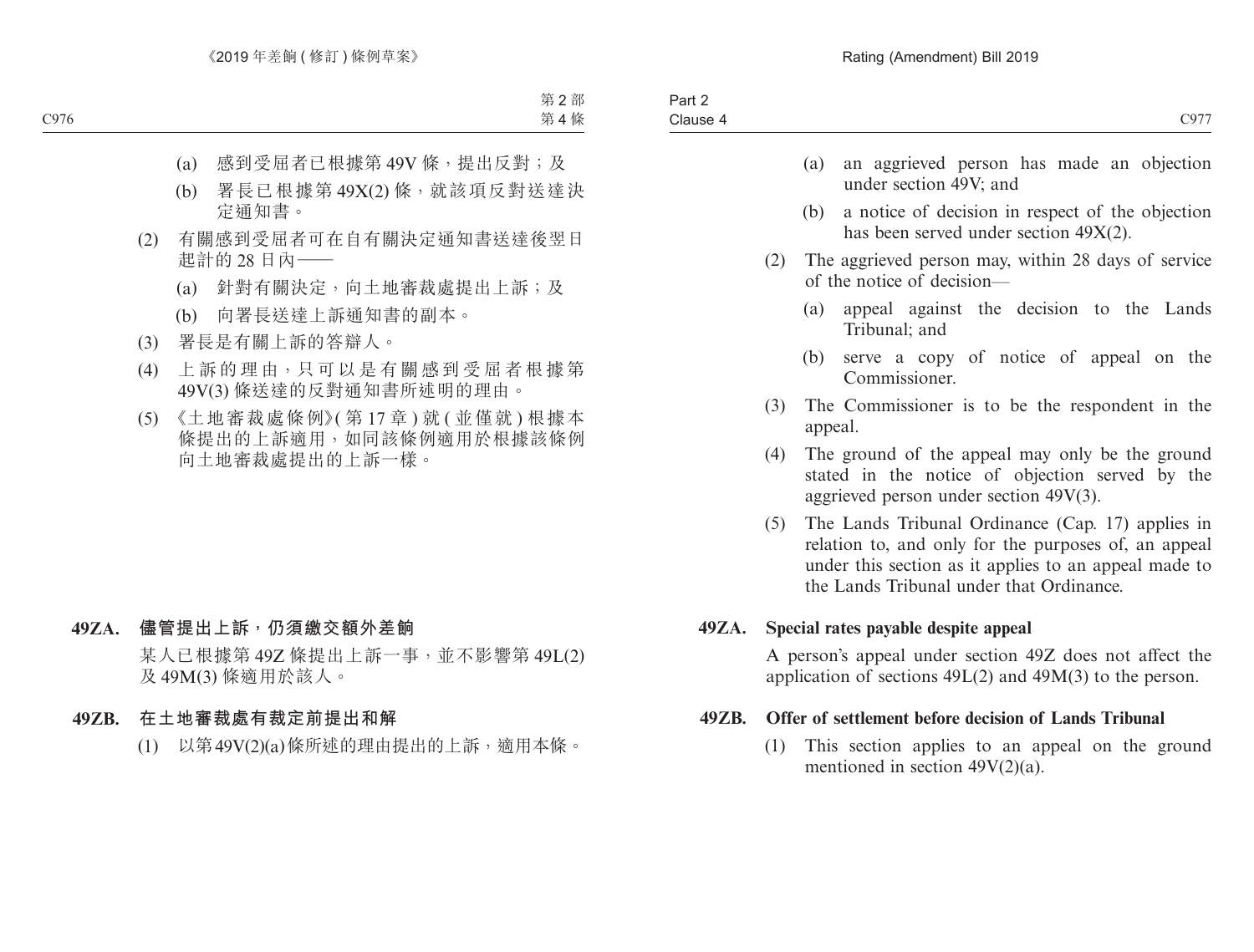tenement to which the appeal relates.

- (2) Before the appeal is decided by the Lands Tribunal, either of the parties may in writing advise the other party of the valuation (*advised valuation*) that it regards as the proper rateable value of the specified
- (3) A settlement is reached if the other party accepts the advised valuation, and the parties must then withdraw the appeal from the Lands Tribunal.
- (4) If the other party does not accept the advised valuation, a copy of the advice enclosed in a sealed envelope may be lodged with the registrar of the Lands Tribunal.
- (5) The contents of the advice must not be disclosed to the Lands Tribunal before it decides the proper rateable value of the specified tenement.
- (6) Subject to any claim as to privilege by any party to the appeal, the Lands Tribunal may open the envelope containing the advice after it has made the decision.
- $(7)$  If—
	- (a) the appellant advises a valuation but the valuation is not accepted by the Commissioner; and
	- (b) the valuation decided by the Lands Tribunal is equal to or less than the valuation so advised,

the Lands Tribunal must (unless for any special reason it considers appropriate not to do so) order the Commissioner to bear the Commissioner's own costs and pay the appellant's costs incurred after the appellant has so advised the valuation.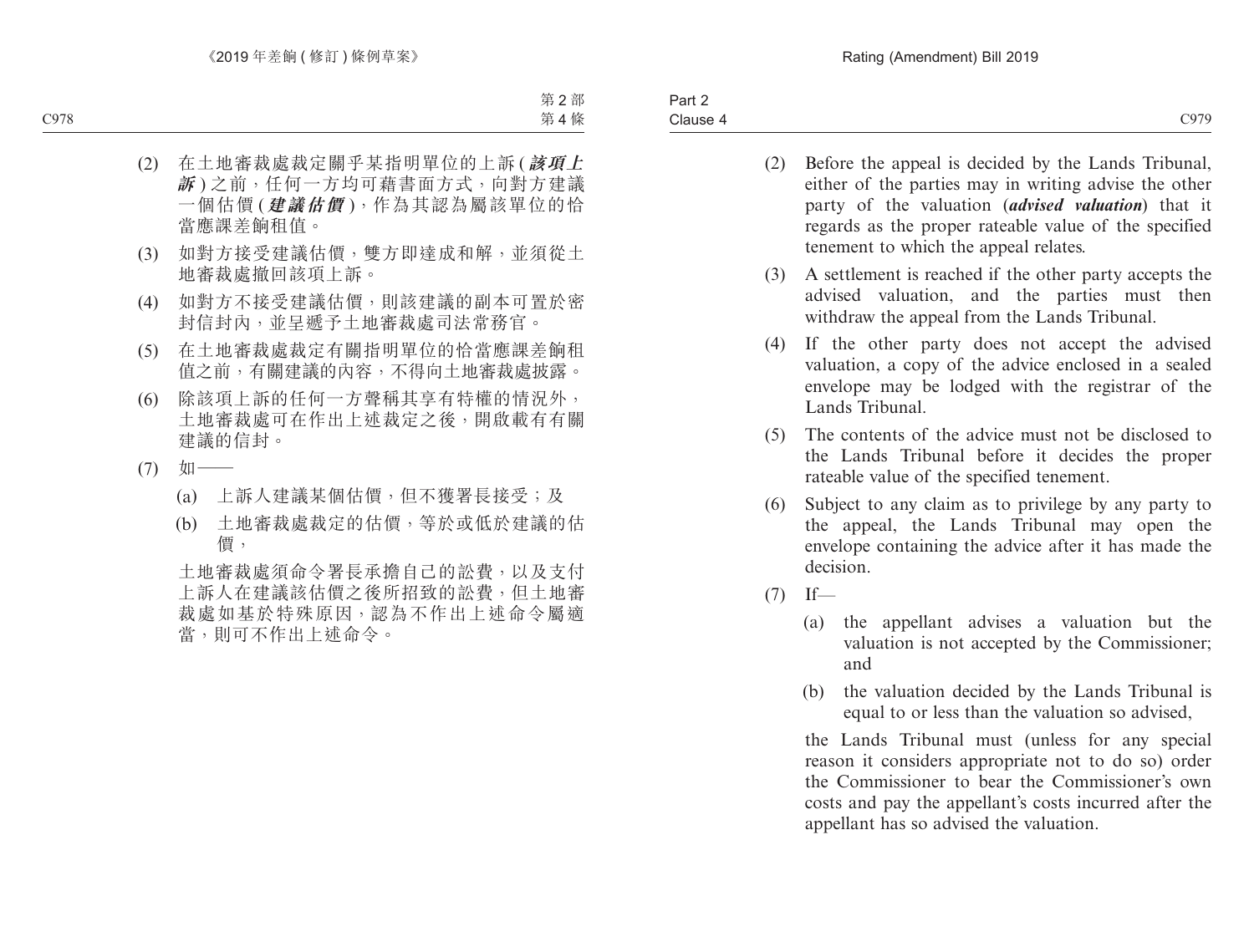- $(8)$  If—
	- (a) the Commissioner advises a valuation but the valuation is not accepted by the appellant; and
	- (b) the valuation decided by the Lands Tribunal is equal to or more than the valuation so advised,

the Lands Tribunal must (unless for any special reason it considers appropriate not to do so) order the appellant to bear the appellant's own costs and pay the Commissioner's costs incurred after the Commissioner has so advised the valuation.

#### **49ZC. Hearing of appeal**

- (1) The Lands Tribunal must hear and decide an appeal.
- (2) The Lands Tribunal may—
	- (a) make an order that it considers appropriate;
	- (b) award costs to any party;
	- (c) direct the Commissioner to amend the notional rateable value of the specified tenement concerned in any way; and
	- (d) make any other necessary direction for the payment of special rates.
- (3) Subject to subsections (4) and (5), section 11 of the Lands Tribunal Ordinance (Cap. 17) applies to an appeal.
- (4) The Lands Tribunal may, and on application by a party must, reserve any question of law for the consideration of the Court of Appeal.
- (5) The Court of Appeal may hear and decide the question and send its opinion on the question to the Lands Tribunal.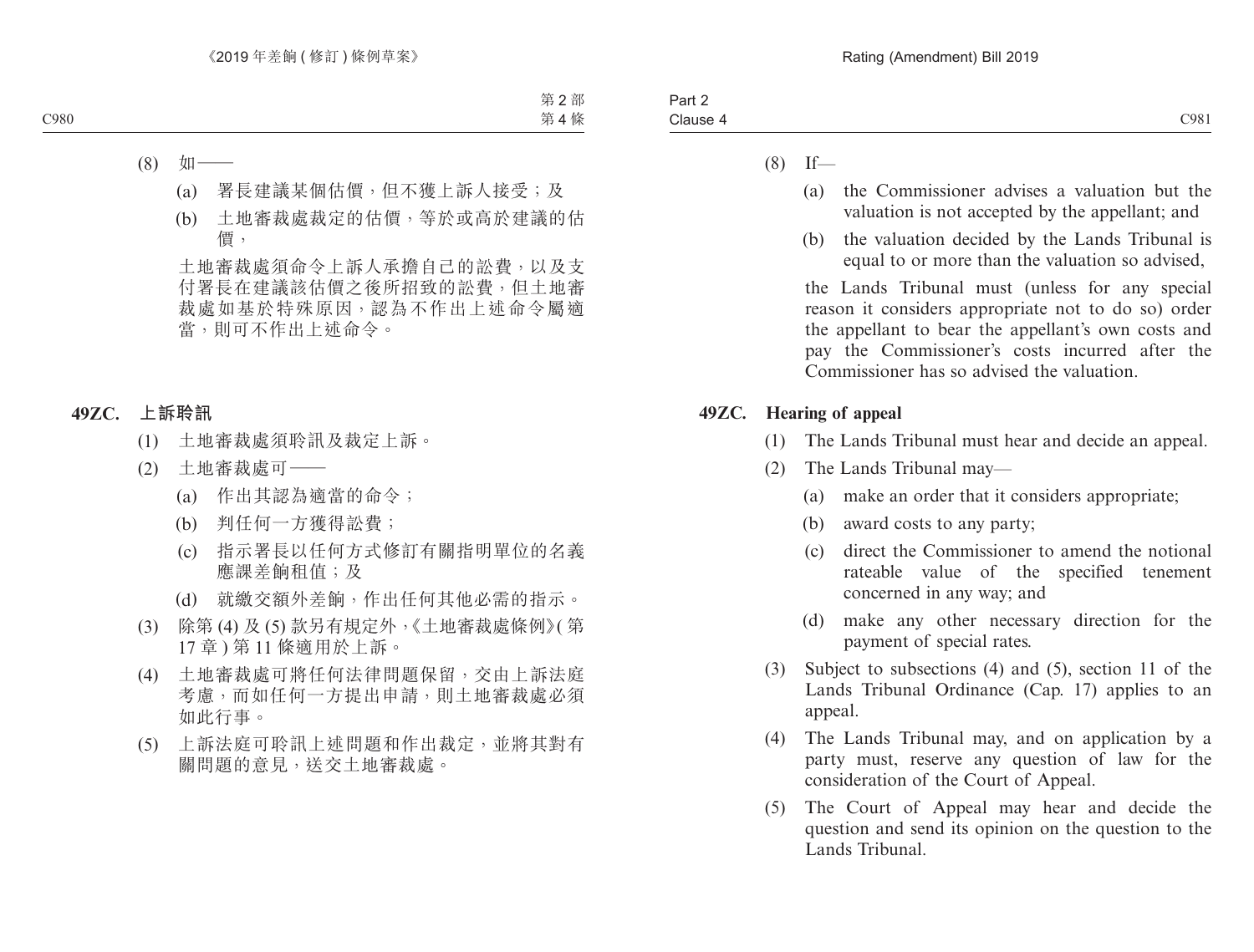| Part 2   |      |
|----------|------|
| Clause 4 | C983 |

#### **49ZD. Consent order**

- (1) Despite section 49ZC(1), if the parties to an appeal have agreed on the terms of an order to be made by the Lands Tribunal, particulars of the terms, signed by or on behalf of the parties, may be sent to the Lands Tribunal.
- (2) The Lands Tribunal may, if it considers appropriate, make an order in accordance with the terms.
- (3) Unless the Lands Tribunal requires the parties to attend for any special reason, the order may be made in their absence.
- (4) Section  $49ZC(2)(b)$ , (c) and (d) applies to an appeal decided under subsection (2).

## **Division 7—Administrative and Miscellaneous Provisions**

#### **49ZE. Commissioner may require information and document**

- (1) For the purposes of this Part and without limiting section  $49G(1)(b)$ , the Commissioner may, by written notice, require a first-owner of a specified tenement or any other person (*addressee*) to—
	- (a) provide any information that relates to special rates payable in relation to the specified tenement; or
	- (b) produce for inspection any document that relates to special rates payable in relation to the specified tenement.
- (2) The power under subsection (1) includes a power  $to$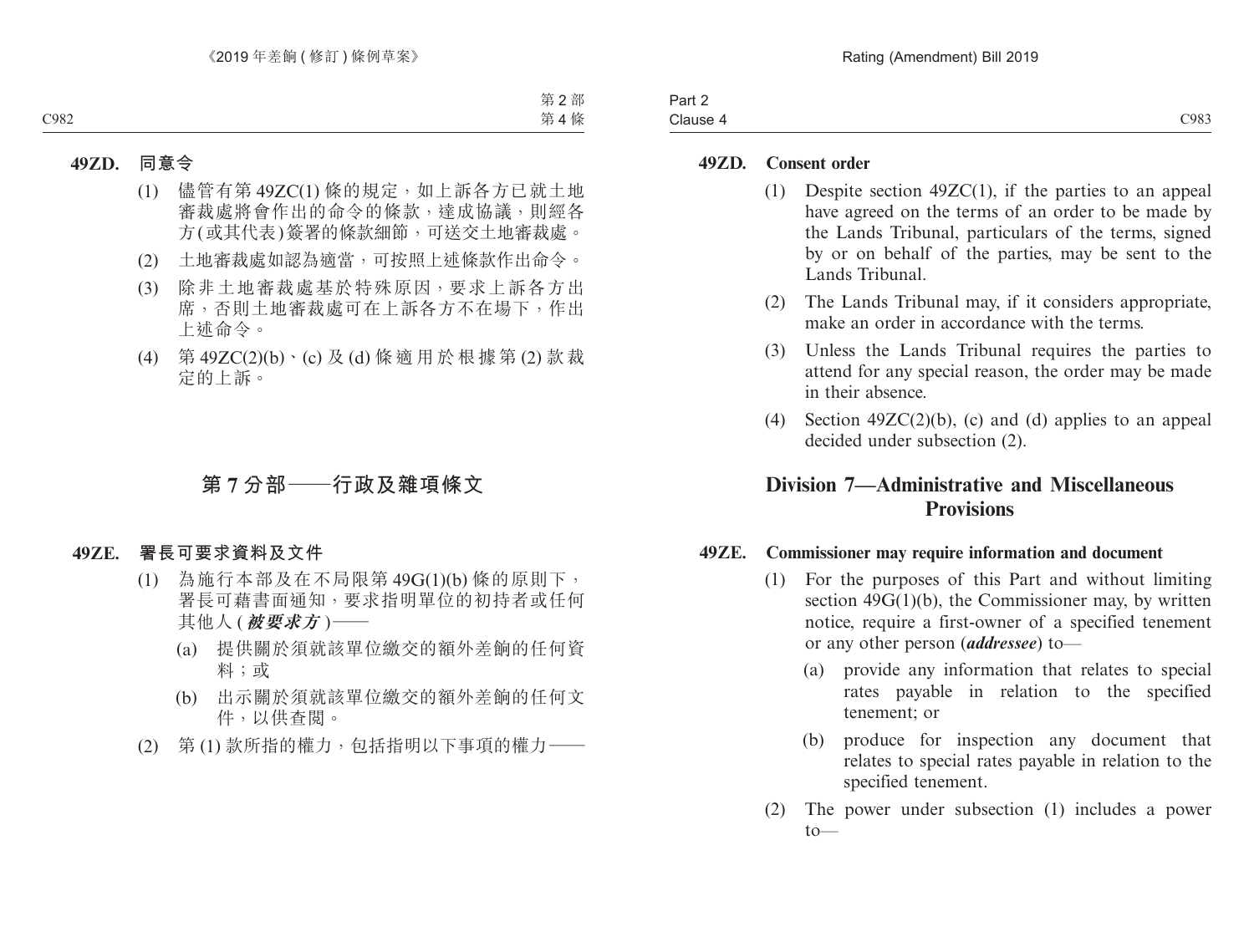- (a) specify whether the information should be provided orally or in writing and in what form; and
- (b) specify the time by which, and the place at which, the information should be provided or the document should be produced for inspection.
- (3) Subject to subsection (4), the addressee of the notice must comply with the notice.
- (4) If the addressee does not possess the information or document required, the addressee must inform the Commissioner in writing of the fact within the time specified by the Commissioner in the notice.
- (5) A person who, without reasonable excuse, fails to comply with subsection (3) commits an offence and is liable on conviction to a fine at level 4.
- (6) In this section—

*document* (文件) includes—

- (a) an agreement for sale and purchase;
- (b) an assignment;
- (c) a tenancy agreement;
- (d) a receipt for rent;
- (e) a rent-book;
- (f) an account;
- (g) audited financial statements;
- (h) a register of shareholders;
- (i) a register of directors;
- (j) a birth certificate;
- (k) a marriage certificate; and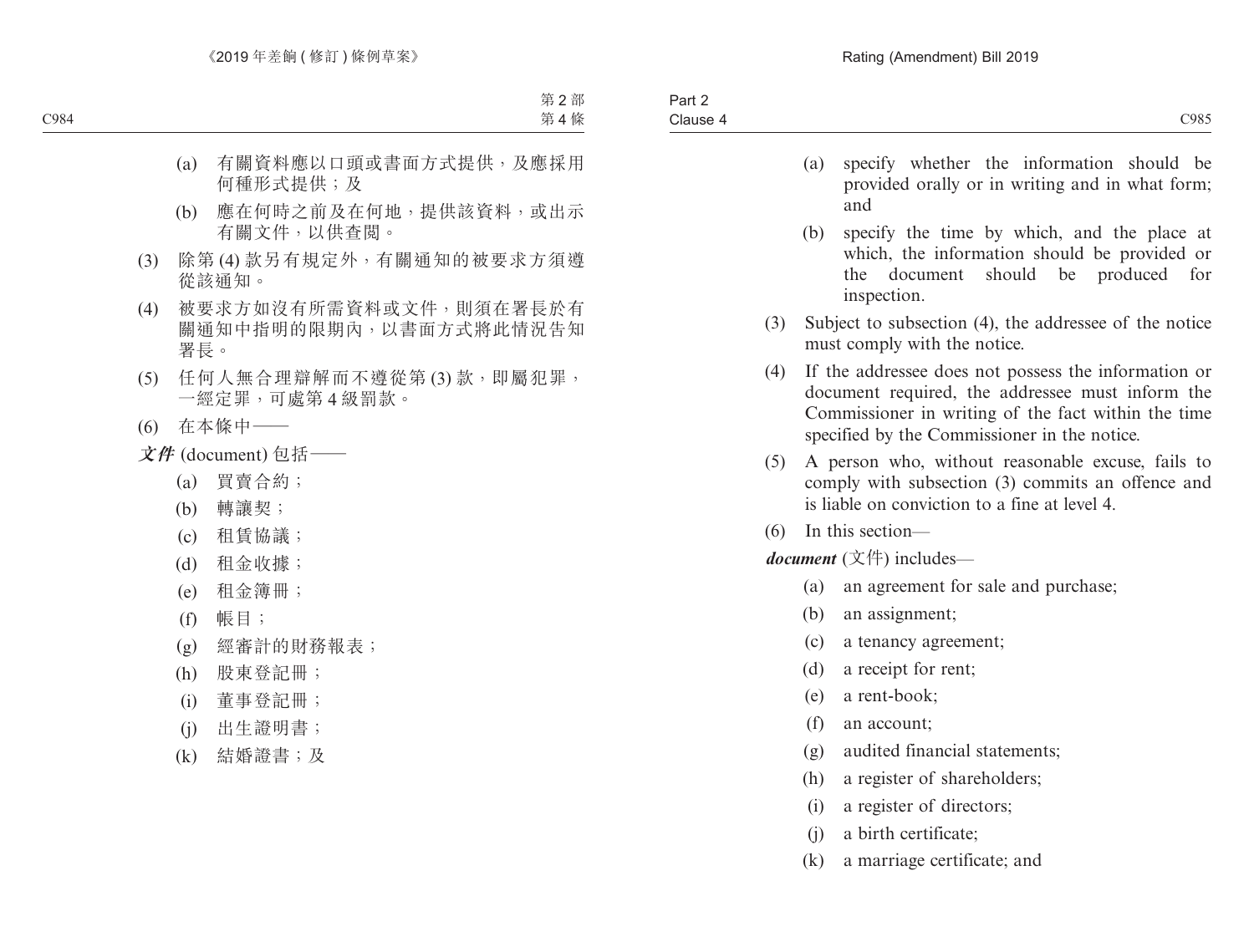| Part $\angle$ |               |
|---------------|---------------|
| Clause 4      | C987<br>- - - |
|               |               |

(l) any other document specified by the Commissioner.

#### **49ZF. Commissioner may determine market rent**

- (1) This section applies if—
	- (a) in a Part XA return made by a first-owner of a specified tenement, the first-owner states that the specified tenement is leased to another person during the reporting period covered by the Part XA return; or
	- (b) the Commissioner is otherwise informed that the specified tenement has been let to another person during the reporting period.
- (2) The Commissioner may, based on the terms of the tenancy, determine whether the rental for the specified tenement is, or is not, less than the market rent for the purposes of assessing any special rates chargeable on the specified tenement for the reporting period.

#### **49ZG. Mode of service**

- (1) Despite section 50, any document required to be served (however called) under this Part may, subject to section 49H, be served—
	- (a) on the Commissioner—only by personal service or by post; or
	- (b) on another person—
		- (i) by personal service or by leaving the document at the person's last known address; or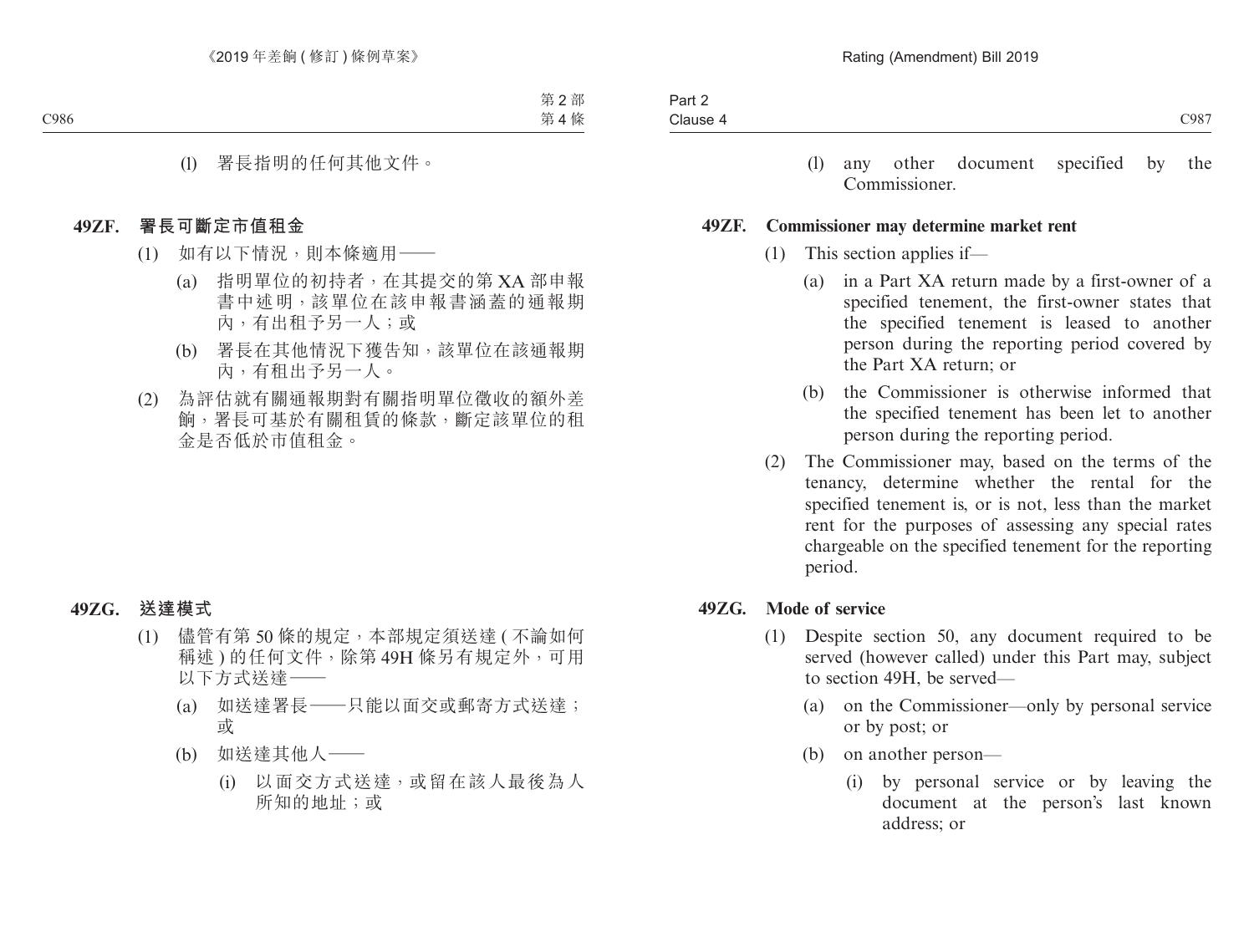- (ii) by sending the document through the post to the person's last known address.
- (2) A certificate purporting to be signed by a person who states in the certificate that the person served the document under subsection (1) is evidence of the facts stated in it relating to the service.".

#### **5. Section 53A added**

After section 53—

**Add**

#### "**53A. Amendment of Schedule 2**

The Secretary for Transport and Housing may, by notice published in the Gazette, amend Schedule 2.".

#### **6. Schedules 1 and 2 added**

After section 56—

**Add**

## "**Schedule 1**

[ss. 49C, 49F & 49J]

## **Premises Excluded from Application of Part XA**

#### **1. Interpretation: Schedule 1**

(1) In this Schedule—

*incorporated public officer* (公職人員法團) means—

- (a) The Financial Secretary Incorporated;
- (b) Permanent Secretary for Education Incorporated;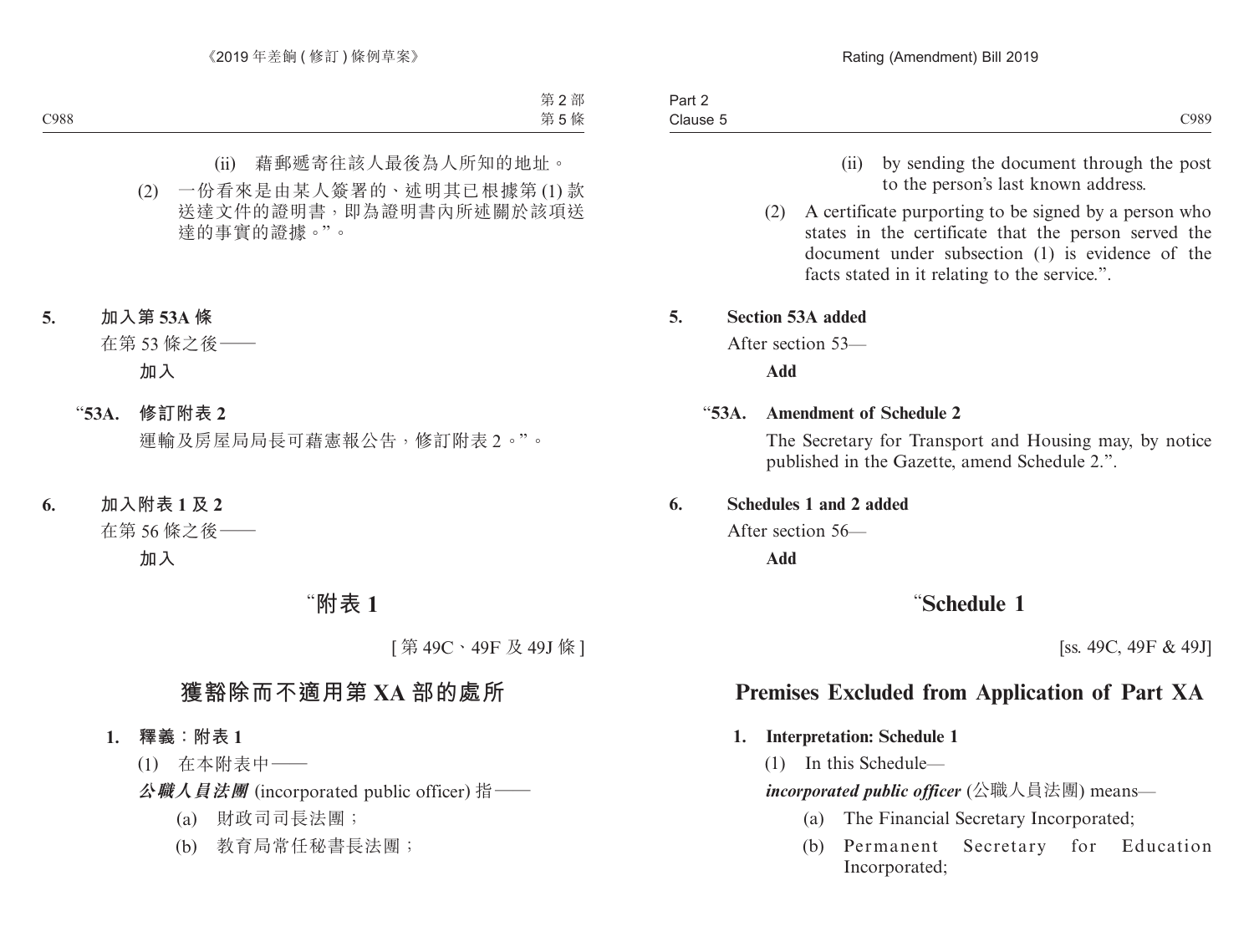- (c) The Director of Social Welfare Incorporated; or
- (d) The Secretary for Home Affairs Incorporated;
- *renewal project* (重建項目) means a project implemented by the Urban Renewal Authority by way of a development scheme under section 25, or a development project under section 26, of the Urban Renewal Authority Ordinance (Cap. 563);
- *social services organization* (社會服務機構) means a nonprofit-making organization operating on a nonprofit-making basis for the purposes of providing social services.
- (2) For the purposes of this Schedule, a reference to premises that are held by a person is a reference to premises that are registered under the person's name as the owner of the premises as it appears in the records of the Land Registry.

#### **2. Excluded premises**

- (1) Premises held by the Government or an incorporated public officer.
- (2) Premises held by the Offices set up by the Central People's Government in the Hong Kong Special Administrative Region.
- (3) Premises held by the Hong Kong Science and Technology Parks Corporation.
- (4) Premises held by the Hong Kong-Shenzhen Innovation and Technology Park Limited.
- (5) Premises held by the Urban Renewal Authority for—
	- (a) rehousing eligible persons affected by a renewal project; or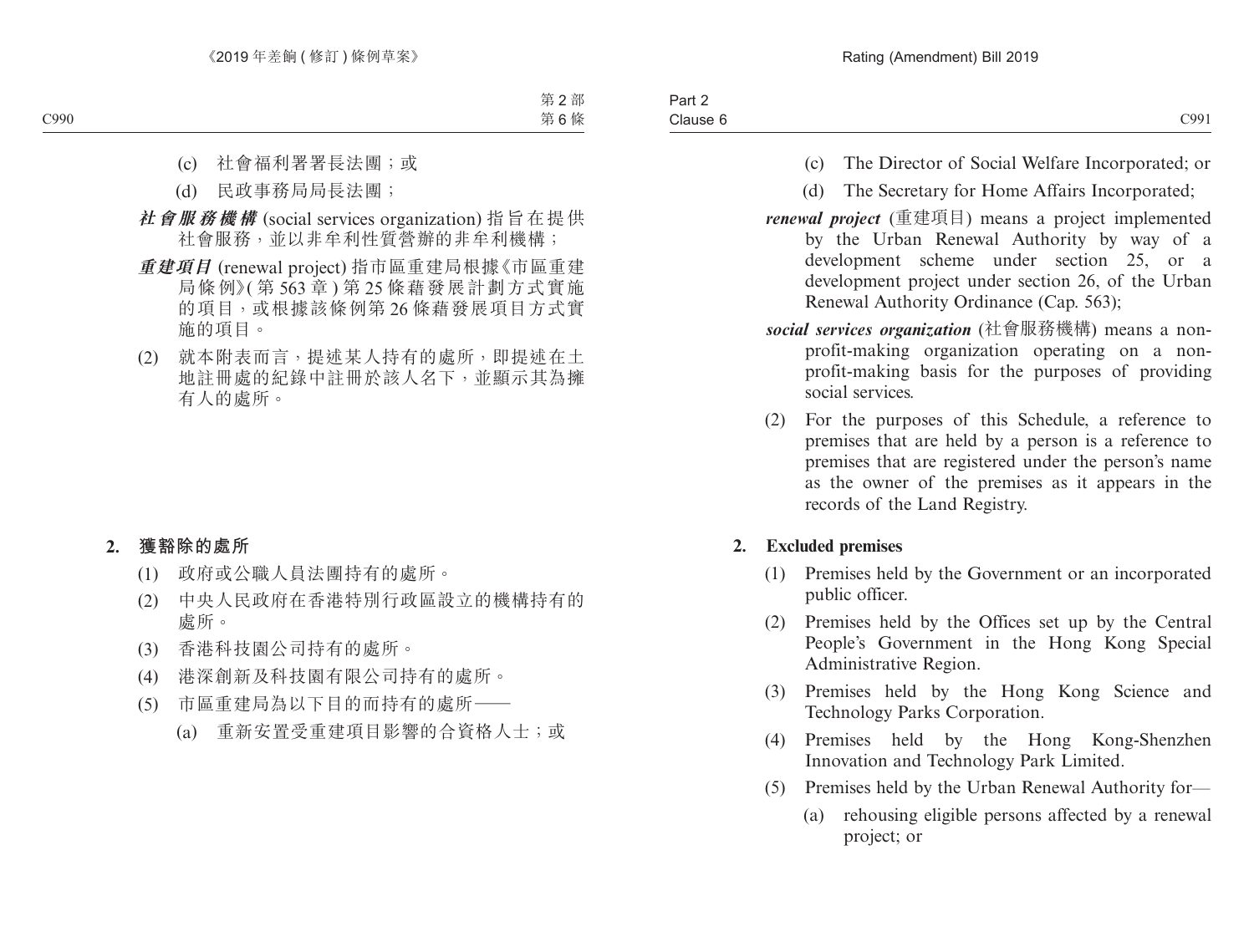- (b) offering under the Flat-for-Flat Scheme pursuant to an urban renewal strategy prepared under section 20 of the Urban Renewal Authority Ordinance (Cap. 563) to eligible persons affected by a renewal project.
- (6) Premises certified by the Secretary for Transport and Housing as—
	- (a) subsidized housing units;
	- (b) transitional housing units;
	- (c) housing units developed under the Government's Youth Hostel Scheme; or
	- (d) housing units for elderly persons developed under the Government's Special Scheme on Privately Owned Sites for Welfare Uses,

for the purposes of exclusion from the application of Part XA.

- (7) Premises exclusively for use as—
	- (a) a hotel or guesthouse within the meaning of the Hotel and Guesthouse Accommodation Ordinance (Cap. 349) for which a licence or a certificate of exemption under that Ordinance is in force;
	- (b) a bedspace apartment within the meaning of the Bedspace Apartments Ordinance (Cap. 447) for which a licence or a certificate of exemption under that Ordinance is in force;
	- (c) a hospital (including a nursing home) or maternity home registered under the Hospitals, Nursing Homes and Maternity Homes Registration Ordinance (Cap. 165);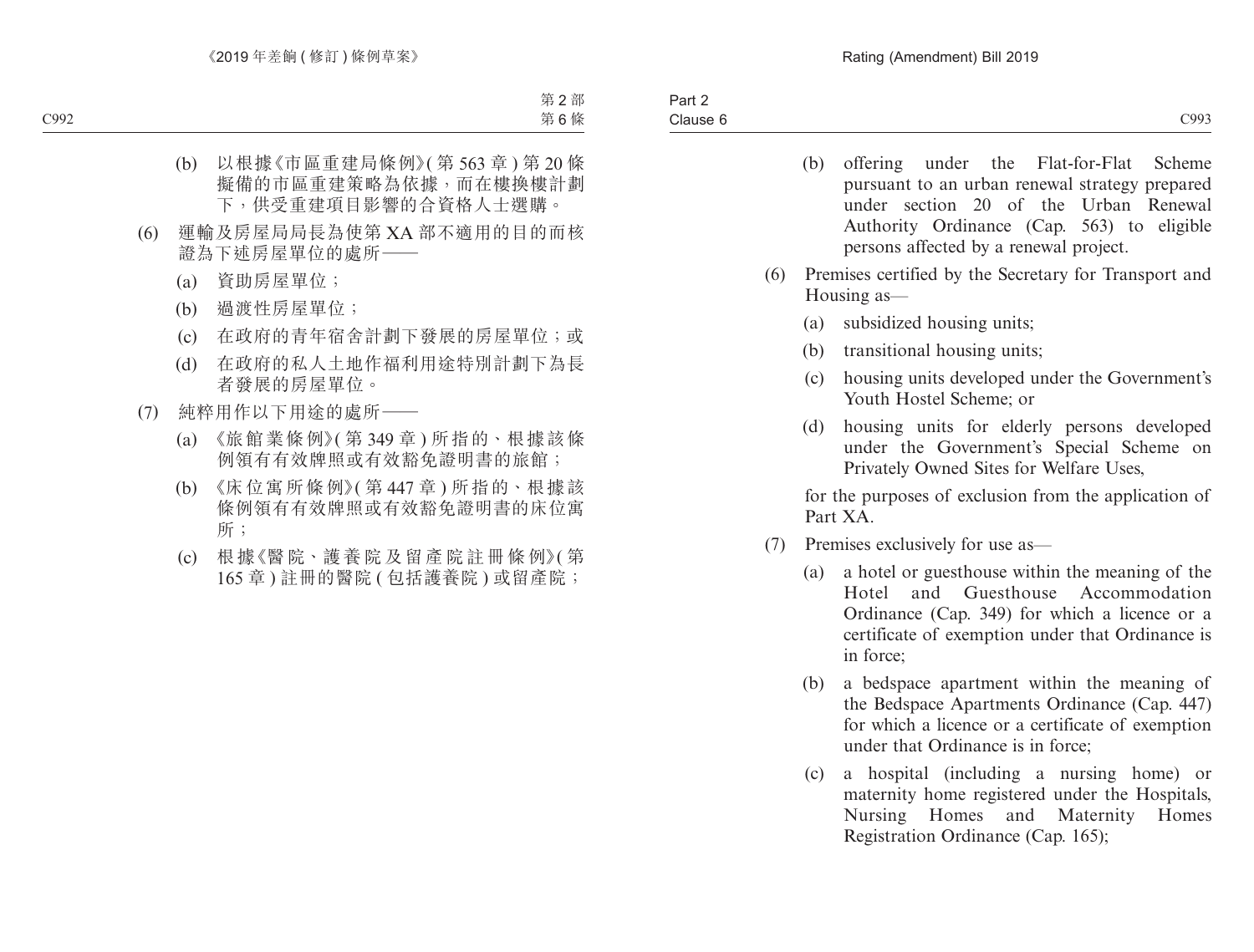| Part $\sim$ |      |
|-------------|------|
| Clause      | C995 |

- (d) a clinic registered under the Medical Clinics Ordinance (Cap. 343);
- (e) a private healthcare facility within the meaning of the Private Healthcare Facilities Ordinance (Cap. 633) for which a licence under that Ordinance is in force;
- (f) a scheduled nursing home within the meaning of the Private Healthcare Facilities Ordinance (Cap. 633) for which an exemption granted under section 128 of that Ordinance is in force;
- (g) a prescribed hospital within the meaning of the Hospital Authority Ordinance (Cap. 113);
- (h) a residential care home within the meaning of the Residential Care Homes (Elderly Persons) Ordinance (Cap. 459) for which a licence or a certificate of exemption under that Ordinance is in force;
- (i) a residential care home for PWDs within the meaning of the Residential Care Homes (Persons with Disabilities) Ordinance (Cap. 613) for which a licence or a certificate of exemption under that Ordinance is in force;
- (j) a registered child care centre or mutual help child care centre within the meaning of the Child Care Services Ordinance (Cap. 243);
- (k) a treatment centre within the meaning of the Drug Dependent Persons Treatment and Rehabilitation Centres (Licensing) Ordinance (Cap. 566) for which a licence or a certificate of exemption under that Ordinance is in force; or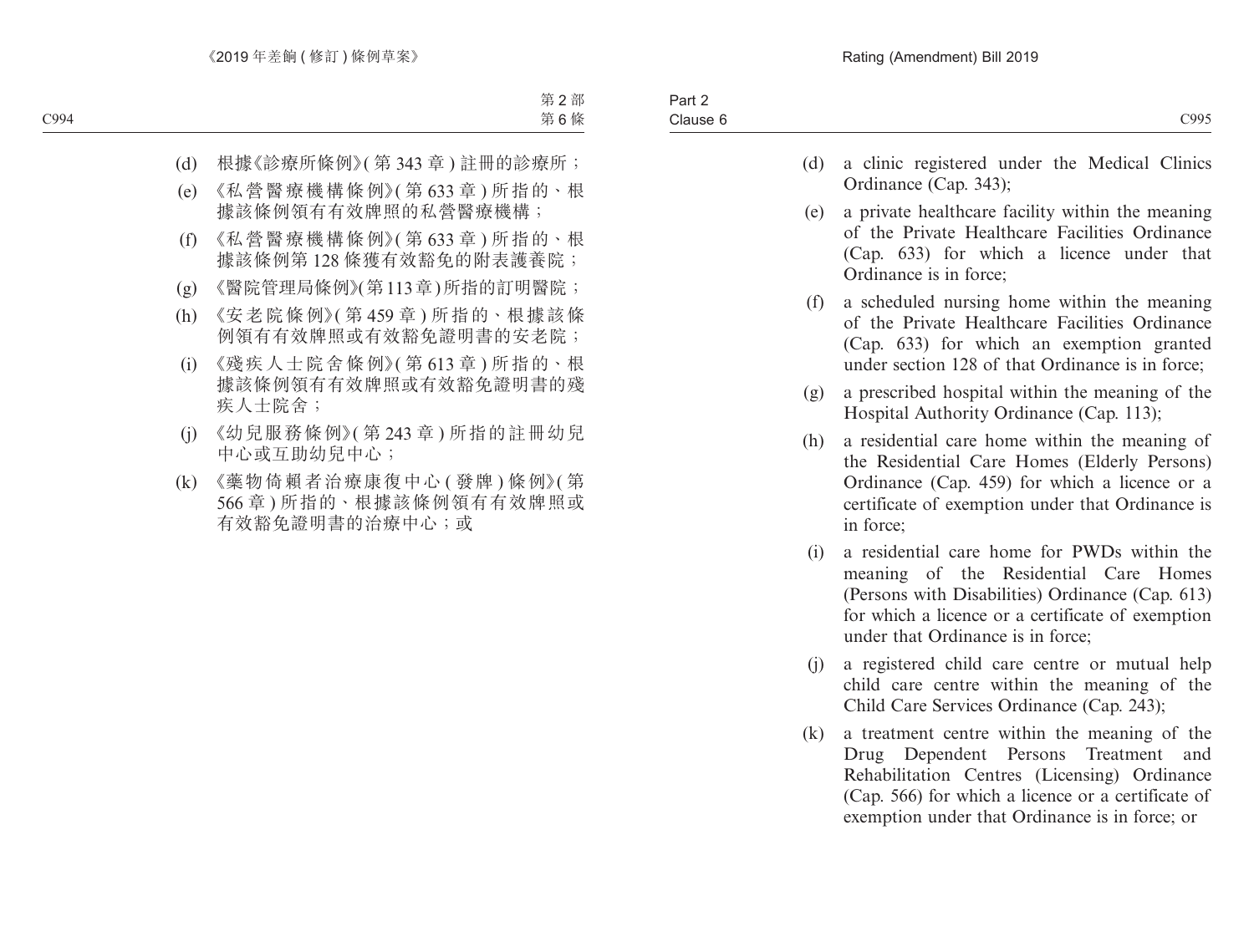- (l) a care home, halfway house or similar establishment in which sleeping accommodation is provided by a social services organization that is certified by the Secretary for Transport and Housing as excluded premises for the purposes of exclusion from the application of Part XA.
- (8) Premises built for the purpose of—
	- (a) a school within the meaning of the Education Ordinance (Cap. 279);
	- (b) a College within the meaning of the Post Secondary Colleges Ordinance (Cap. 320);
	- (c) a University within the meaning of—
		- (i) the University of Hong Kong Ordinance (Cap. 1053);
		- (ii) The Chinese University of Hong Kong Ordinance (Cap. 1109);
		- (iii) The Hong Kong University of Science and Technology Ordinance (Cap. 1141);
		- (iv) the City University of Hong Kong Ordinance (Cap. 1132);
		- (v) the Hong Kong Baptist University Ordinance (Cap. 1126);
		- (vi) The Hong Kong Polytechnic University Ordinance (Cap. 1075);
		- (vii) The Open University of Hong Kong Ordinance (Cap. 1145);
		- (viii) the Lingnan University Ordinance (Cap. 1165); or
			- (ix) The Education University of Hong Kong Ordinance (Cap. 444);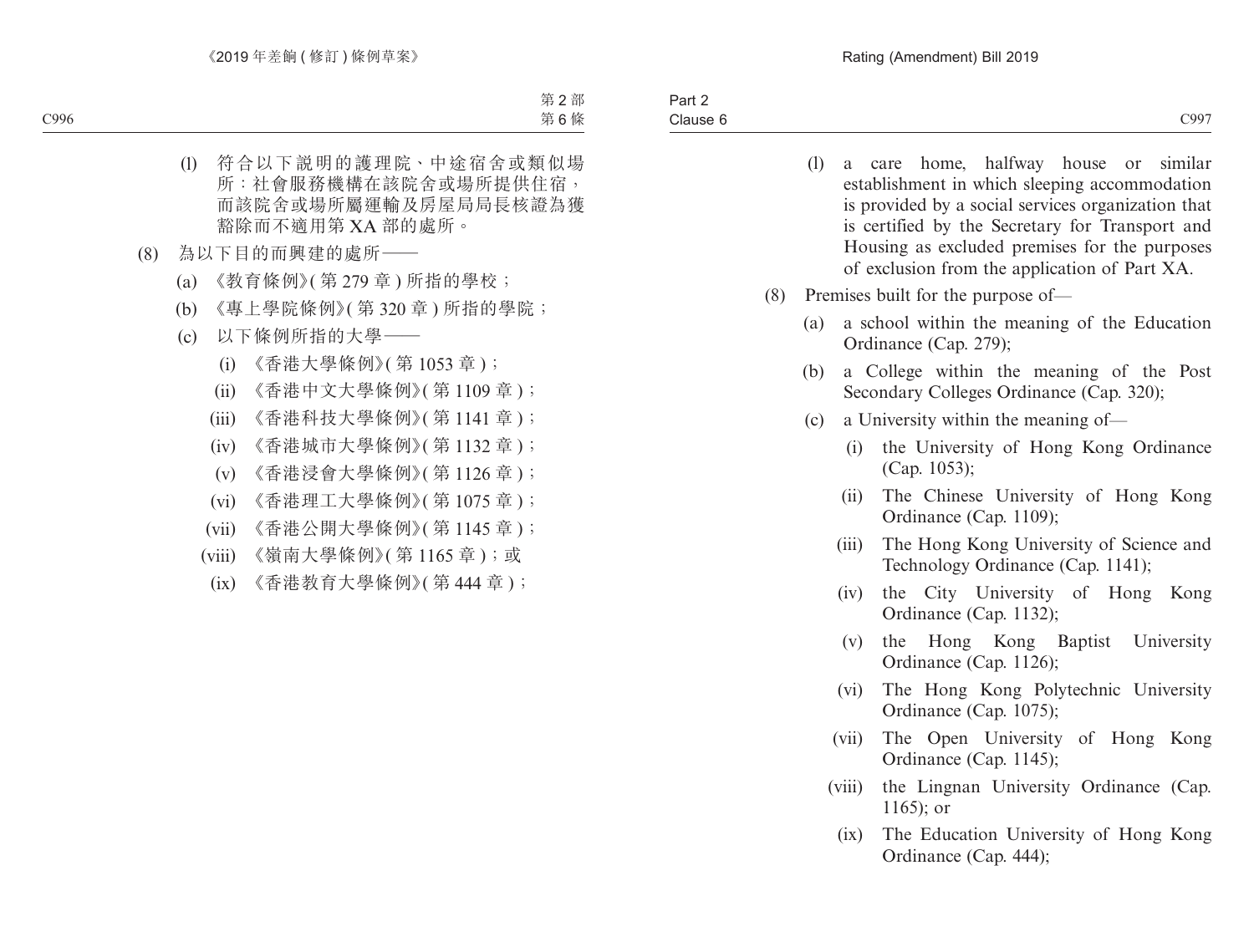- (d) an Academy within the meaning of The Hong Kong Academy for Performing Arts Ordinance (Cap. 1135);
- (e) an industrial training centre, skills centre, technical college or technical institute within the meaning of the Vocational Training Council Ordinance (Cap. 1130);
- (f) an industrial training centre established and maintained by the Construction Industry Council under section 6(b) of the Construction Industry Council Ordinance (Cap. 587);
- (g) an industrial training centre established and maintained by the Clothing Industry Training Authority under section 5(b) of the Industrial Training (Clothing Industry) Ordinance (Cap. 318);
- (h) arts and cultural facilities within the meaning of the West Kowloon Cultural District Authority Ordinance (Cap. 601);
- (i) a residential care home within the meaning of the Residential Care Homes (Elderly Persons) Ordinance (Cap. 459) for which a licence or a certificate of exemption under that Ordinance has not yet been issued;
- (j) a residential care home for PWDs within the meaning of the Residential Care Homes (Persons with Disabilities) Ordinance (Cap. 613) for which a licence or a certificate of exemption under that Ordinance has not yet been issued;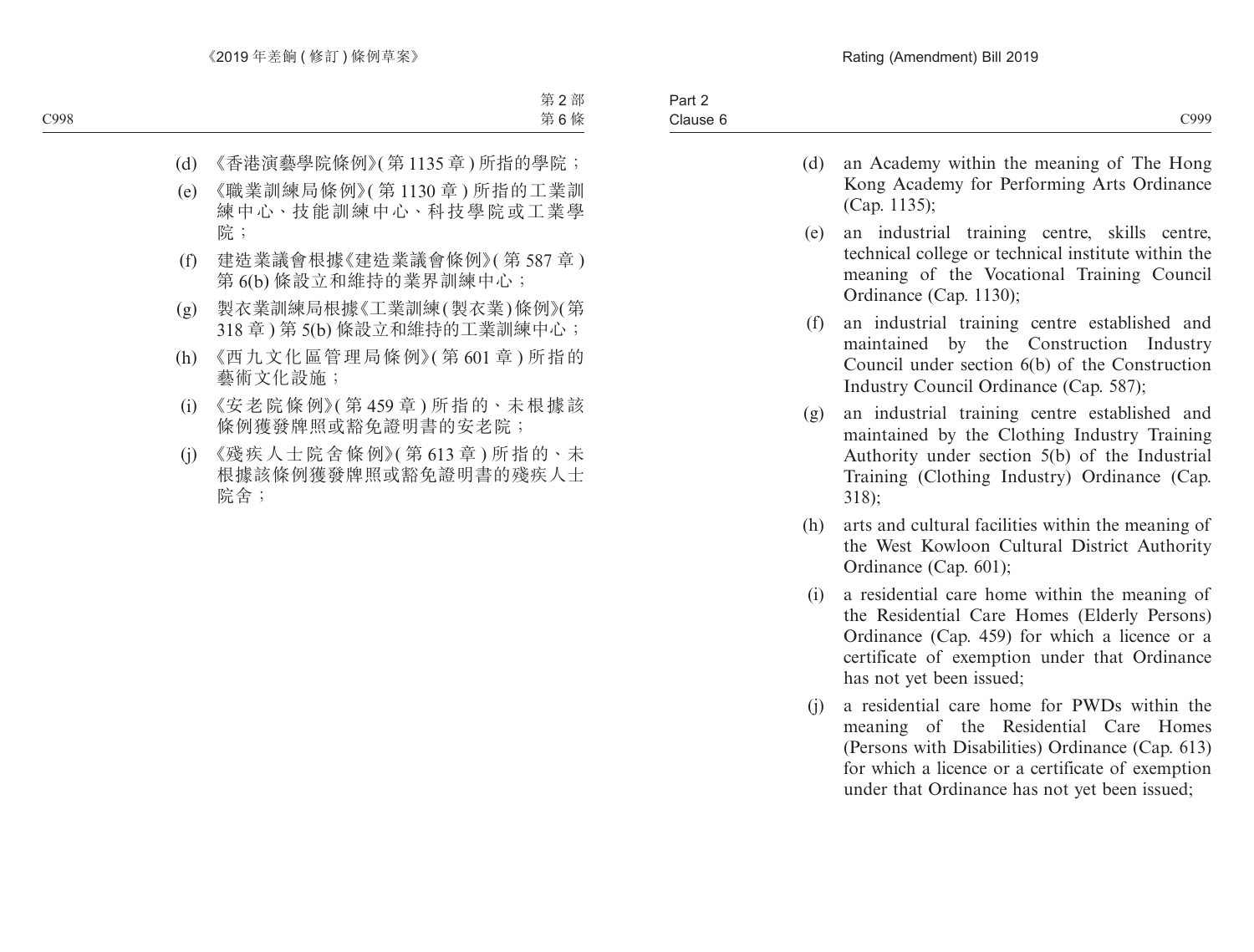- (k) a child care centre within the meaning of the Child Care Services Ordinance (Cap. 243) for which a certificate of registration or a certificate of exemption under that Ordinance has not yet been issued; or
- (l) a treatment centre within the meaning of the Drug Dependent Persons Treatment and Rehabilitation Centres (Licensing) Ordinance (Cap. 566) for which a licence or a certificate of exemption under that Ordinance has not yet been issued.
- (9) Premises built, and used wholly or mainly, for the purpose of—
	- (a) holding services or saying prayers by congregations loyal to a belief in accordance with the practice of religious principles; or
	- (b) a monastery or convent.

## **Schedule 2**

[ss. 49J & 53A]

## **Special Rates Chargeable on Specified Tenements**

1. The rate specified for the purposes of section 49J(7) is  $200\%$ .".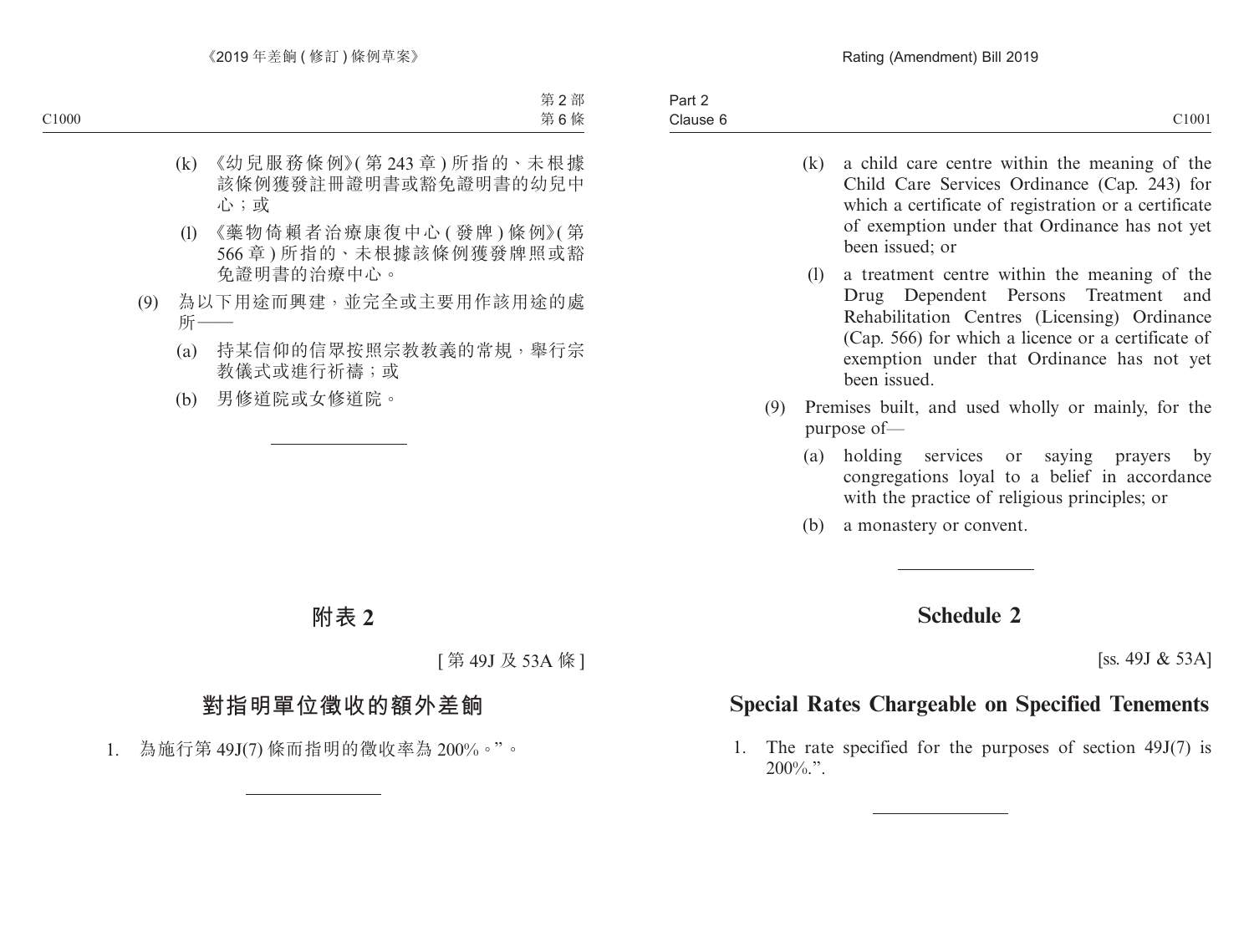## **Part 3**

## **Related and Consequential Amendments**

## **Division 1—Amendments to Lands Tribunal Rules (Cap. 17 sub. leg. A)**

**7. Rule 60 amended (notice of appeal)**

Rule 60—

#### **Repeal**

"42 of the Rating Ordinance (Cap. 116) shall"

#### **Substitute**

"42 or 49Z of the Rating Ordinance (Cap. 116) are to".

#### **8. Schedule amended (forms)**

- (1) The Schedule, Form 19—
	- **Repeal** " $42(1)$ " **Substitute** "\*42(1)/49Z(2)(a)".
- (2) The Schedule, Form 19— **Repeal**

"\*39/40(2)"

#### **Substitute**

"\*39/40(2)/49X(2)".

(3) The Schedule, Form 19— **Repeal**  $``44(1)"$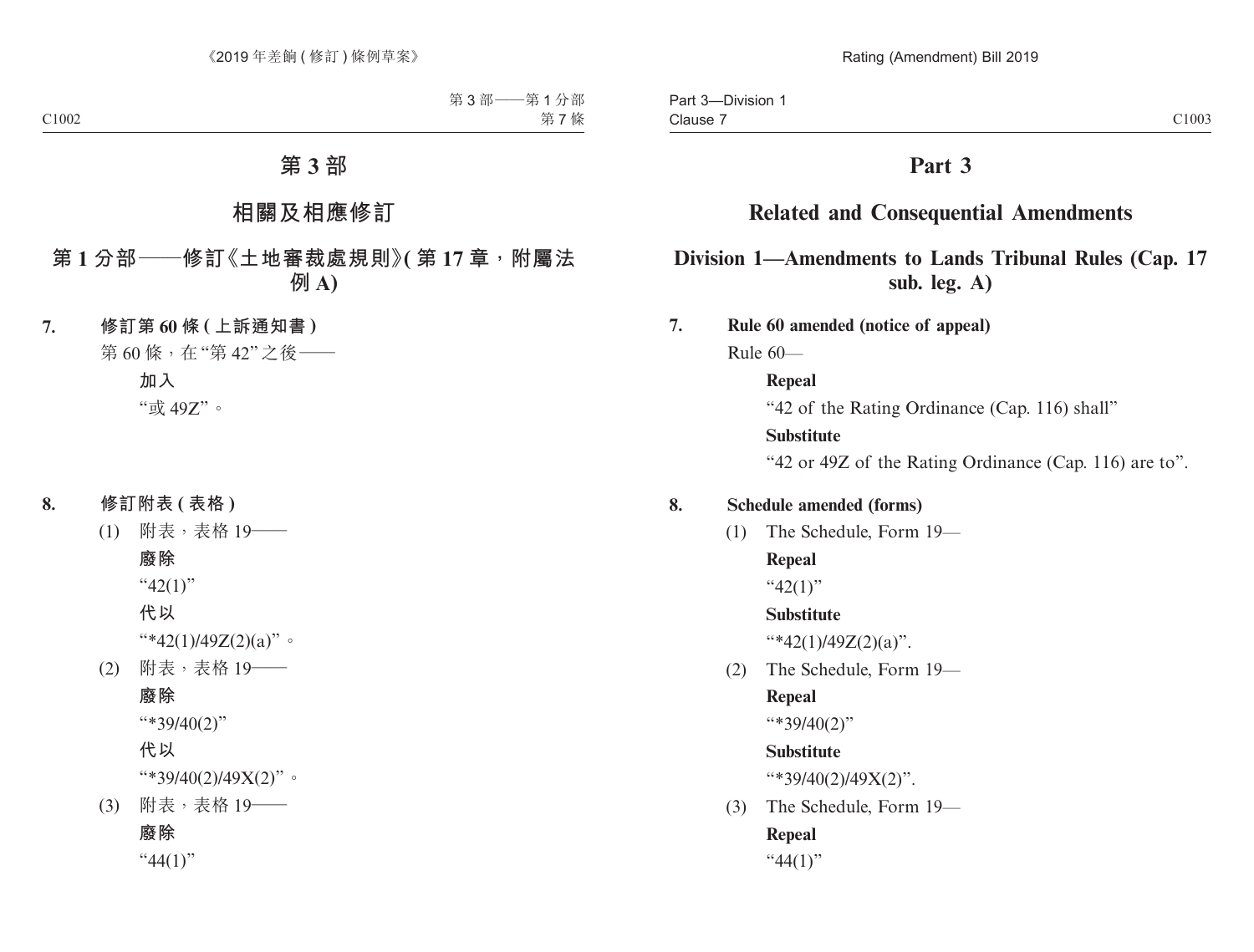Part 3—Division 2 Clause 9  $C1005$  Clause 9

#### **Substitute**

"\*44(1)/49ZC(2)".

(4) The Schedule, Form 19—

**Repeal** " $42(2)$ "

**Substitute**

" $42(2)$  or  $49Z(4)$  (whichever is applicable)".

## **Division 2—Amendment to Inland Revenue Ordinance (Cap. 112)**

#### **9. Section 17 amended (deductions not allowed)**

After section  $17(1)(g)$ —

**Add**

"(ga) any special rates and additional charges paid or payable under Part XA of the Rating Ordinance (Cap. 116);".

## **Division 3—Amendment to Electronic Transactions Ordinance (Cap. 553)**

#### **10. Schedule 3 amended (service of documents)**

Schedule 3, item 2—

**Repeal**

"Section 50(1)"

**Substitute**

"Sections  $49ZG(1)$  and  $50(1)$ ".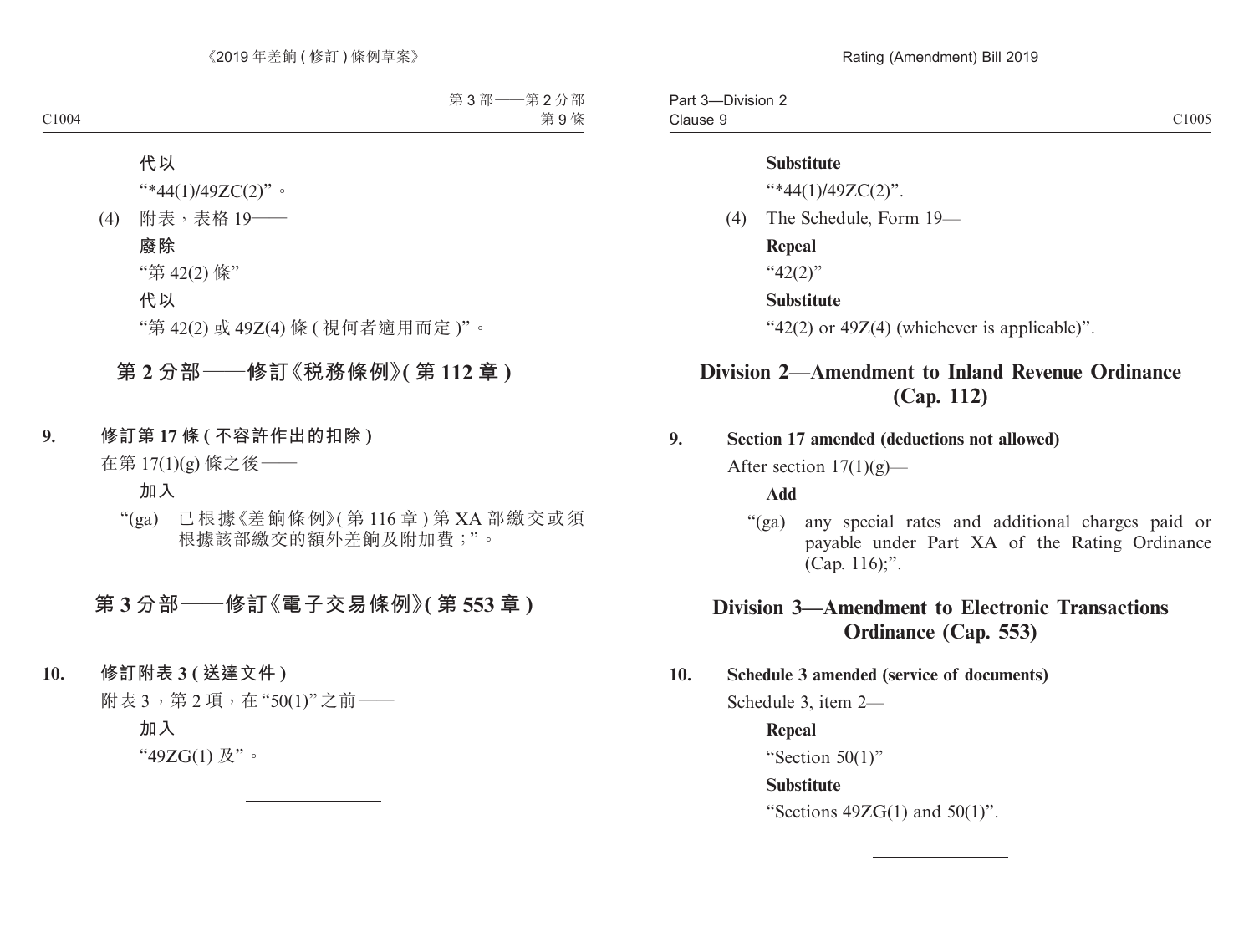#### **Explanatory Memorandum**

The objects of this Bill are to amend the Rating Ordinance (Cap. 116) (*Ordinance*) to introduce special rates chargeable on certain private domestic premises that are unsold after the issue of the occupation permits for the premises, and that are either unleased for a certain period of time or leased to a person below market rent, and to provide for related matters.

#### **Part 1—Preliminary**

2. Clause 1 sets out the short title and provides for commencement. The Bill after enactment is to come into operation on the expiry of 3 months beginning on the day on which it is published in the Gazette.

#### **Part 2—Amendments to Ordinance**

- 3. Clause 3 amends the definition of *rates* in section 2 of the Ordinance to exclude special rates chargeable under a new Part XA of the Ordinance from the meaning of *rates*.
- 4. Clause 4 adds the new Part XA (that is, new sections 49A to 49ZG) to the Ordinance. That Part provides for a new regime of tax chargeable on premises that fall within the definition of *specified tenement* in the new section 49A(1) in certain circumstances.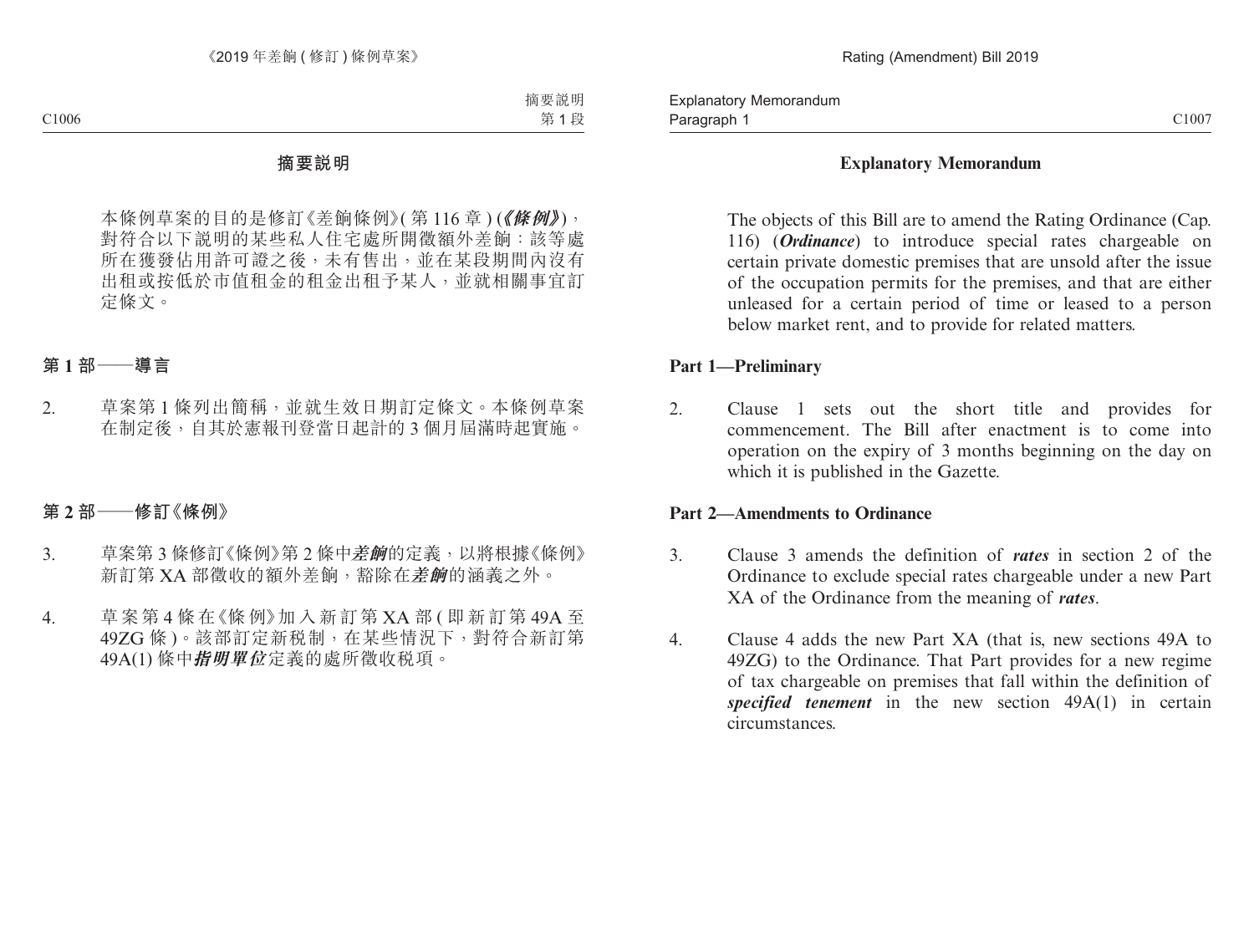- 
- 5. The new section 49A contains definitions that are necessary for the interpretation of the Bill, including the expressions *consolidated first return*, *consolidated subsequent return*, *control*, *first-owner*, *first period*, *first return*, *immediate family member*, *leased*, *market rent*, *negative event*, *notional rateable value*, *Part XA return*, *reference date*, *related party*, *reporting period*, *special rates*, *specified date*, *specified document*, *specified tenement*, *subsequent period* and *subsequent return*. That section also explains what a reference to a person holding a specified tenement means.
- 6. The new section 49B gives the meaning of *first-owner*. A person who holds a specified tenement on the date on which its occupation permit is issued (*OP date*) is a first-owner (*firstowner*) of the specified tenement. Also, a person deriving title from the first-owner who holds the specified tenement on the OP date becomes a first-owner of the specified tenement in certain circumstances.
- 7. The new section 49C provides for the application of the new Part XA. That Part applies to a specified tenement for the purposes of charging special rates (*special rates*). A specified tenement is a building or structure (or any part of a building or structure) held as a distinct or separate holding and permitted for domestic use under the occupation permit. That Part does not apply to the premises specified in section 2 of the new Schedule 1 to the Ordinance (*Schedule 1*). That section also enables the Secretary for Transport and Housing (*Secretary*) to amend Schedule 1 to specify any premises to be excluded from the application of that Part.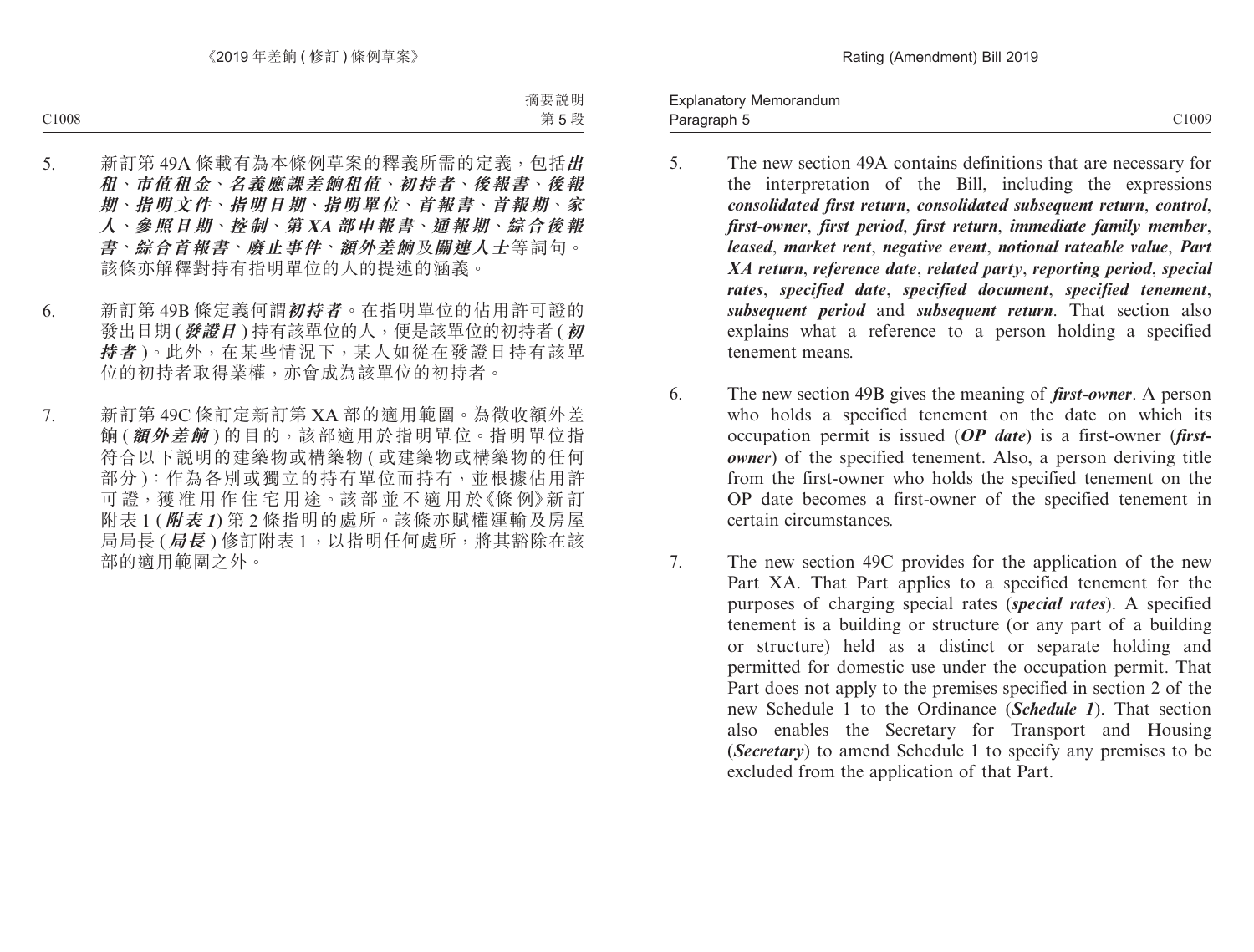- 8. The new section 49D requires a first-owner who holds a specified tenement at any time during the first period (*first period*) to make a first return for the specified tenement for the period during which the first-owner so holds the specified tenement. The first period is—
	- (a) if the occupation permit for the specified tenement is issued 12 months or more before the commencement date of the Bill (*specified date*)—the 12-month period before the specified date; or
	- (b) if the occupation permit for the specified tenement is issued less than 12 months before, or on or after the specified date—the 12-month period beginning on the OP date of the specified tenement.

If the first-owner holds 2 or more specified tenements (for which a single occupation permit is issued), the first-owner must make a consolidated first return instead of separate first returns. Failing to comply with any relevant requirement is an offence.

9. The new section 49E requires a first-owner who holds a specified tenement at any time during a subsequent period (*subsequent period*) to make a subsequent return for the specified tenement for the period during which the first-owner so holds the specified tenement. A subsequent period is a period of 12 months beginning on the date immediately after the first period for the specified tenement ends, or each successive period of 12 months. If the first-owner holds 2 or more specified tenements (for which a single occupation permit is issued), the first-owner must make a consolidated subsequent return instead of separate subsequent returns. Failing to comply with any relevant requirement is an offence.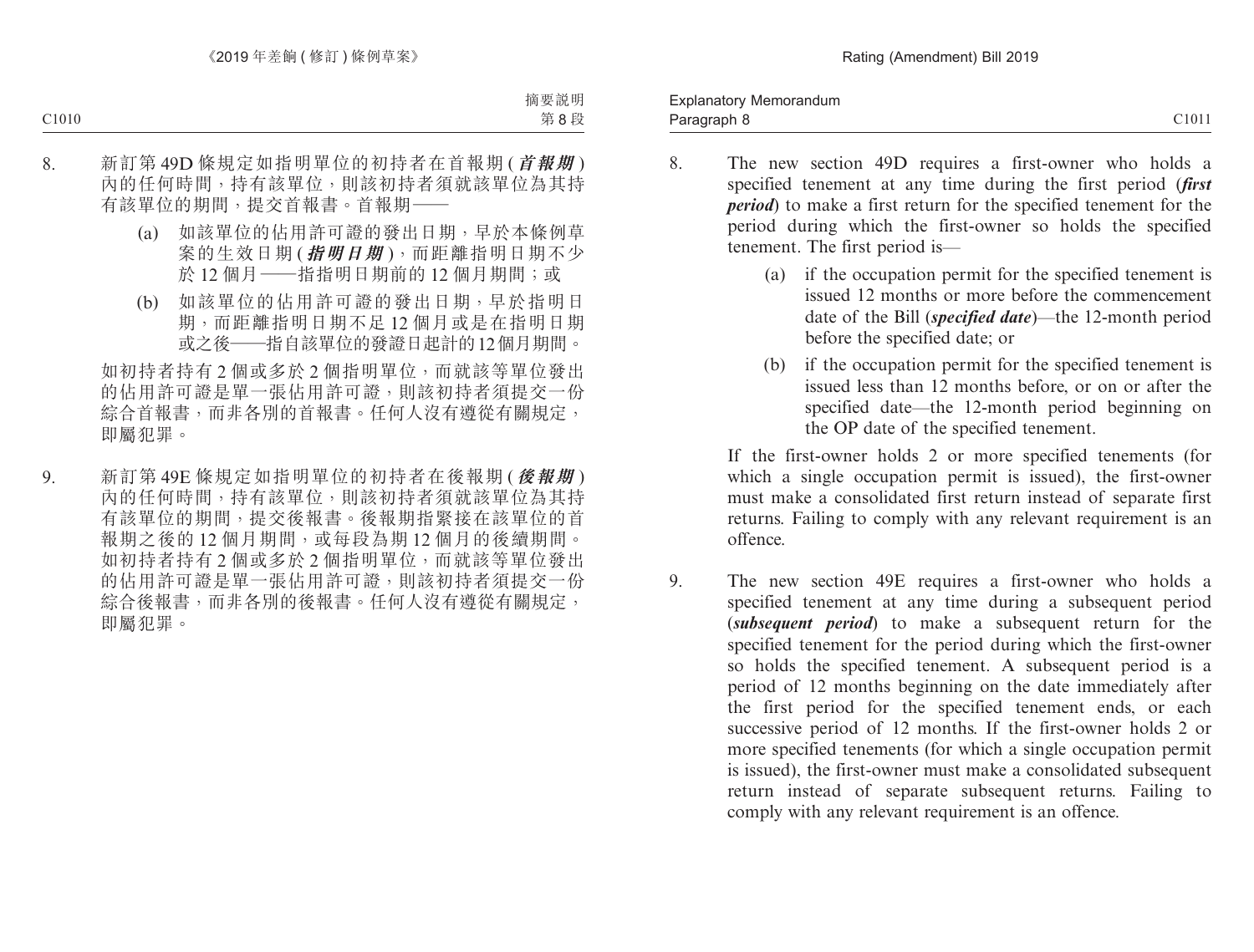- 10. The new section 49F sets out the matters required to be set out in a first return, consolidated first return, subsequent return or consolidated subsequent return (*Part XA return*).
- 11. The new section 49G sets out the requirements for making a Part XA return. That section allows a Part XA return to be submitted in a paper form or in the form of an electronic record.
- 12. The new section 49H provides how a Part XA return submitted in the form of an electronic record can satisfy certain requirements under the new section 49G.
- 13. The new section 49I requires a first-owner of a specified tenement to notify the Commissioner of Rating and Valuation (*Commissioner*) in writing if certain events relating to an agreement for sale and purchase of the specified tenement happen.
- 14. The new section 49J provides for the liability for special rates. Except in the circumstances specified in that section, a firstowner who holds a specified tenement on the last day of a first period or subsequent period (*reporting period*) is liable for any special rates chargeable on the specified tenement for the reporting period. Special rates are calculated at a rate (200%) specified in the new Schedule 2 to the Ordinance (*Schedule 2*) of the rateable value of the specified tenement as at a certain date.
- 15. The new section 49K deals with how a notional rateable value of a specified tenement is ascertained if the rateable value of the specified tenement is not included in a valuation list.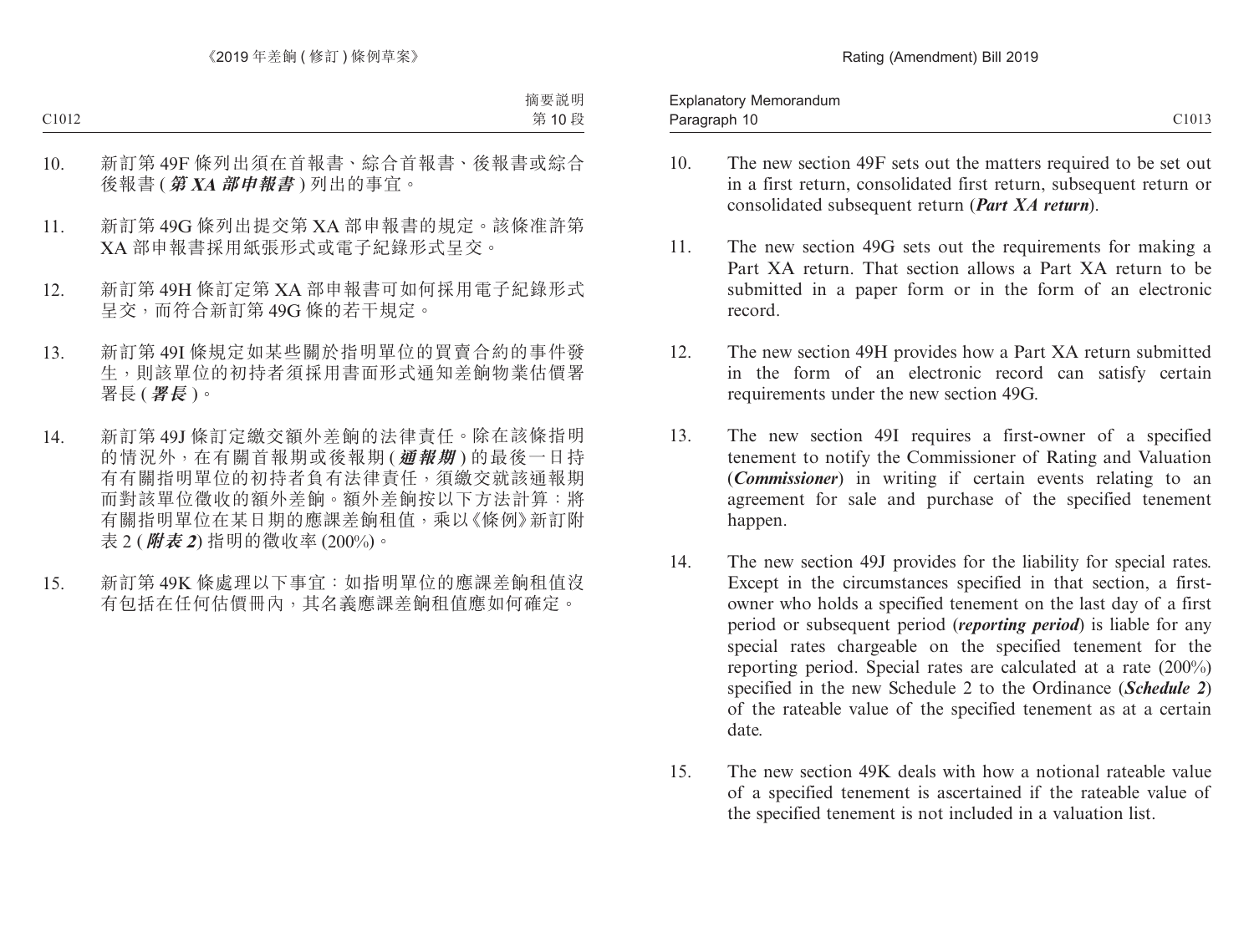- 16. The new section 49L enables the Commissioner to issue a demand note to a first-owner who is liable for special rates for a specified tenement.
- 17. The new section 49M provides that an additional charge is payable if a person fails to pay any special rates under a demand note.
- 18. The new section 49N deals with refund of special rates.
- 19. The new section 49O deals with the offence of knowingly or recklessly making a false or misleading statement or representation in a material particular in a specified document (*specified document*).
- 20. The new section 49P deals with the offence of knowingly or recklessly providing to the Commissioner any information (whether or not it is contained in a specified document) required under the new Part XA that is false or misleading in a material particular.
- 21. The new section 49Q deals with the offence of providing to the Commissioner any information (whether or not it is contained in a specified document) required under the new Part XA that is incorrect.
- 22. The new section 49R deals with the offence of evading special rates.
- 23. The new section 49S provides that a person convicted of an offence under the new Part XA is liable to a fine of treble the undercharged amount of special rates because of the offence.
- 24. The new section 49T deals with compounding of offences.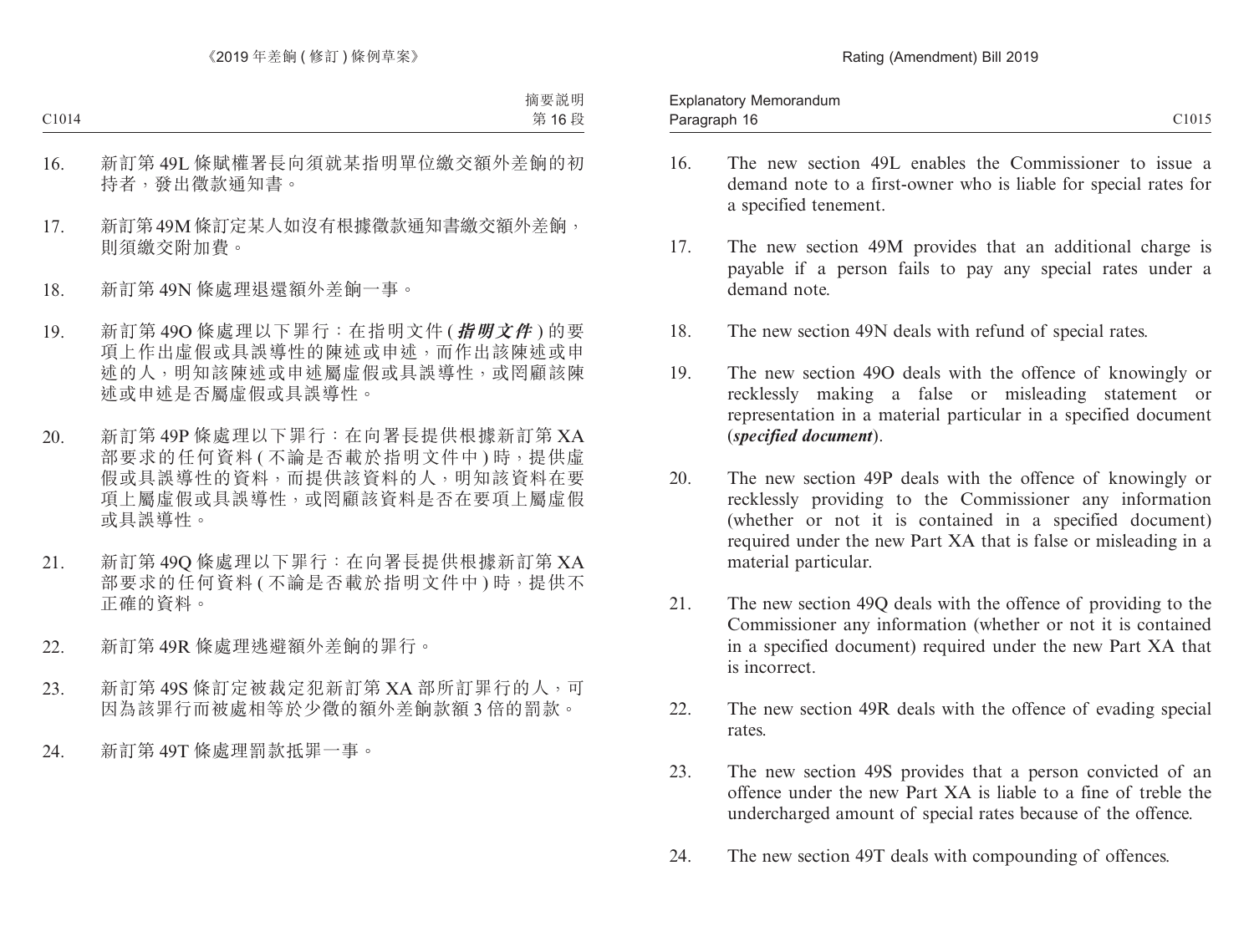- 25. The new section 49U deals with the situation in which an offence under the new section 49O, 49P or 49R is committed by a body corporate. A director, company secretary or other principal officer concerned in the management of the body corporate is equally liable for the offence in certain circumstances.
- 26. The new section 49V provides that a person to whom a demand note for special rates is issued may object to the demand note if the person is aggrieved on certain grounds (*aggrieved person*).
- 27. The new section 49W deals with a situation in which the Commissioner and an aggrieved person agree to confirm, vary or set aside a demand note.
- 28. The new section 49X deals with a situation in which the Commissioner and an aggrieved person do not agree to confirm, vary or set aside a demand note.
- 29. The new section 49Y deals with the withdrawal of an objection by an aggrieved person.
- 30. The new section 49Z provides for an appeal to the Lands Tribunal against the Commissioner's decision on an objection under the new section 49V.
- 31. The new section 49ZA provides that a person's appeal under the new section 49Z does not affect the application of the new sections  $49L(2)$  and  $49M(3)$  to the person.
- 32. The new section 49ZB deals with an offer of settlement between the parties to an appeal before the Lands Tribunal has decided on the appeal.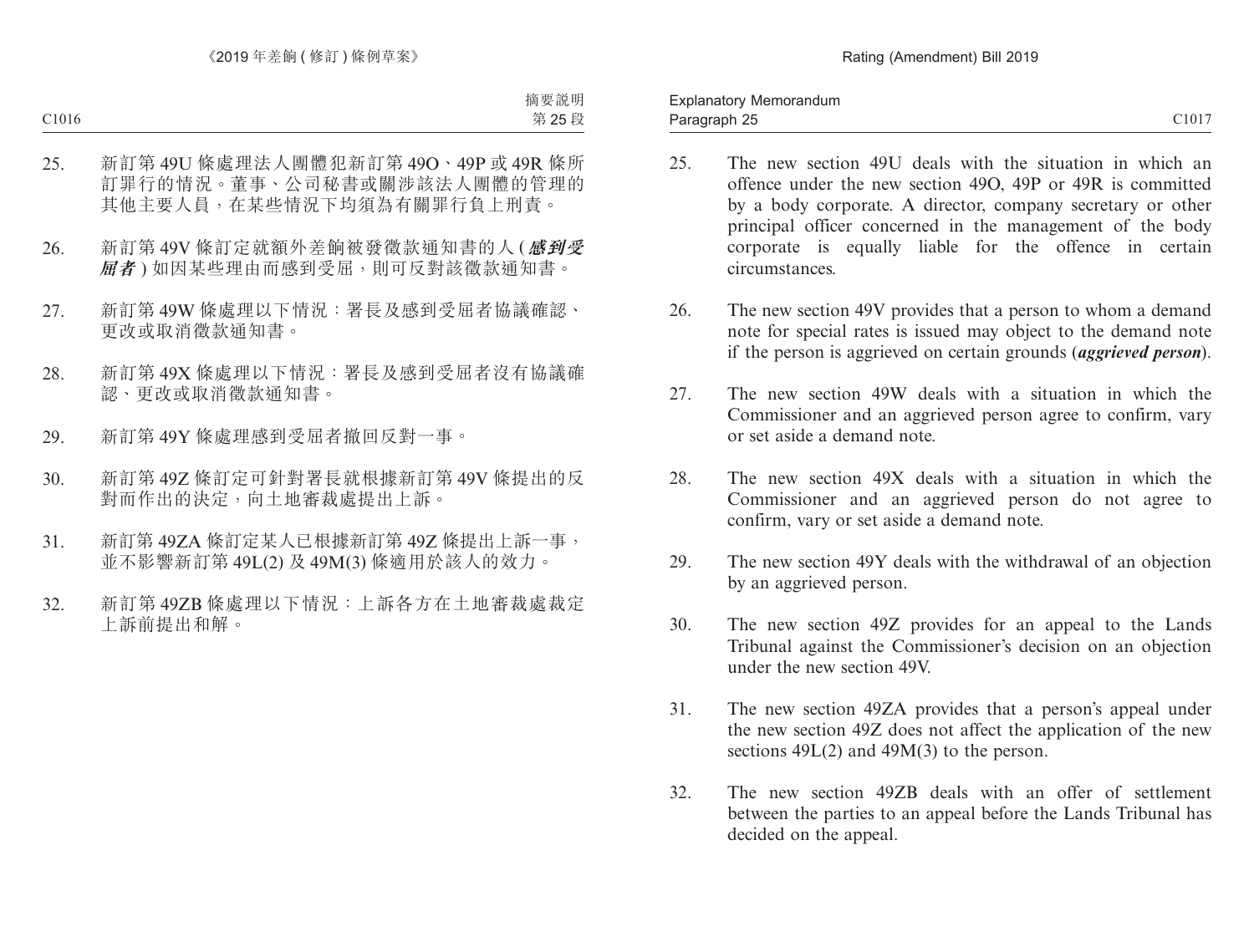| $\overline{\phantom{a}}$<br>Explanatory<br>∵Memorandum |       |
|--------------------------------------------------------|-------|
| $\sim$<br>Paragraph 35                                 | C1019 |

- 33. The new section 49ZC deals with the hearing of appeals by the Lands Tribunal.
- 34. The new section 49ZD enables the Lands Tribunal to make an order in accordance with the terms agreed between the parties to an appeal.
- 35. The new section 49ZE enables the Commissioner to require information and certain documents from a first-owner of a specified tenement or any other person.
- 36. The new section 49ZF enables the Commissioner to determine if the rental of certain specified tenement is, or is not, less than the market rent.
- 37. The new section 49ZG deals with the mode of service under the new Part XA.
- 38. Clause 5 adds a new section 53A to the Ordinance enabling the Secretary to amend Schedule 2.
- 39. Clause 6 adds Schedule 1 and Schedule 2.

#### **Part 3—Related and Consequential Amendments**

- 40. Clauses 7 and 8 deal with certain consequential amendments to the Lands Tribunal Rules (Cap. 17 sub. leg. A).
- 41. Clause 9 adds special rates and additional charges as a new type of payment not allowed to be deducted under section 17 of the Inland Revenue Ordinance (Cap. 112).